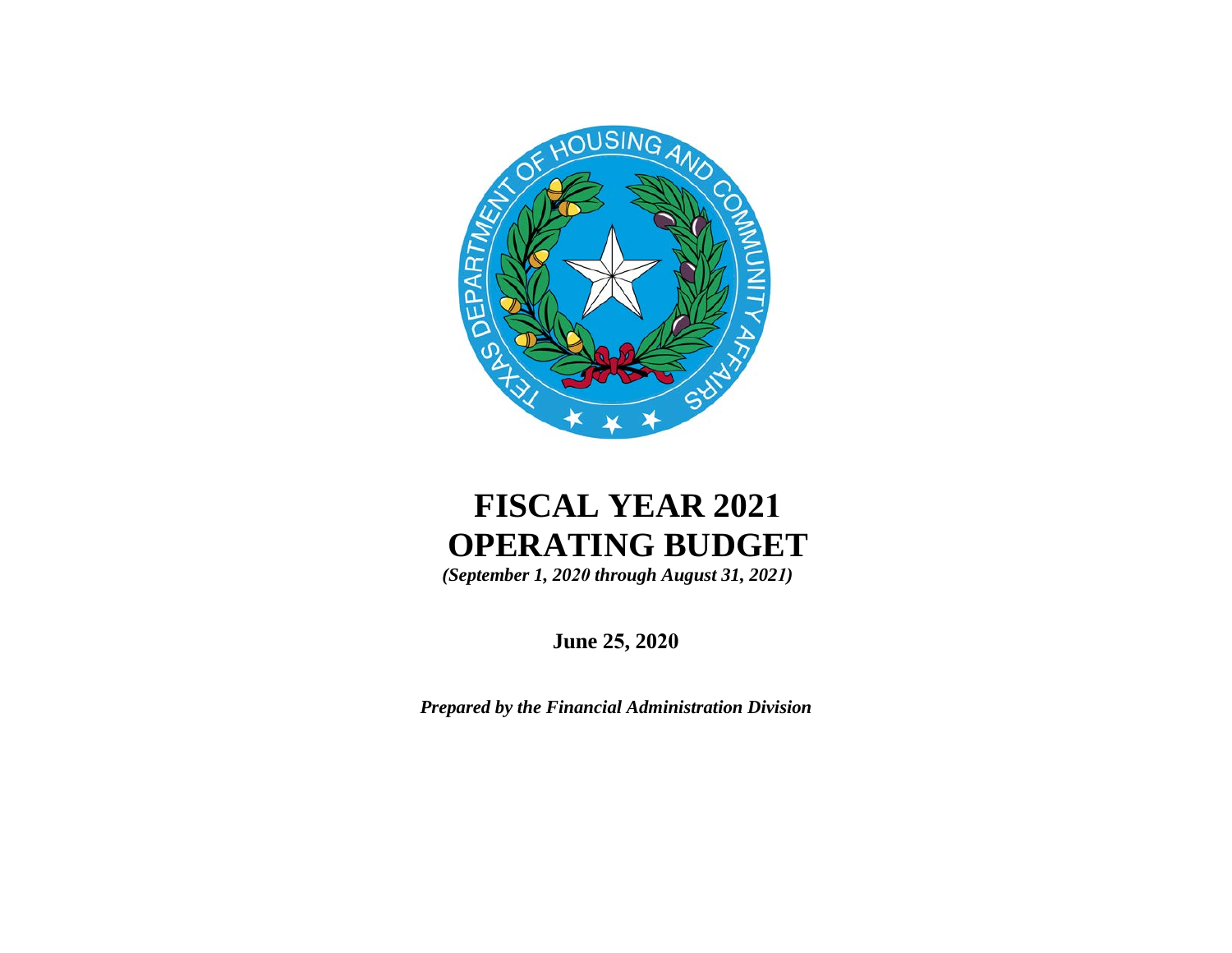### TEXAS DEPARTMENT OF HOUSING AND COMMUNITY AFFAIRS **FY-2021 OPERATING BUDGET**

# TABLE OF CONTENTS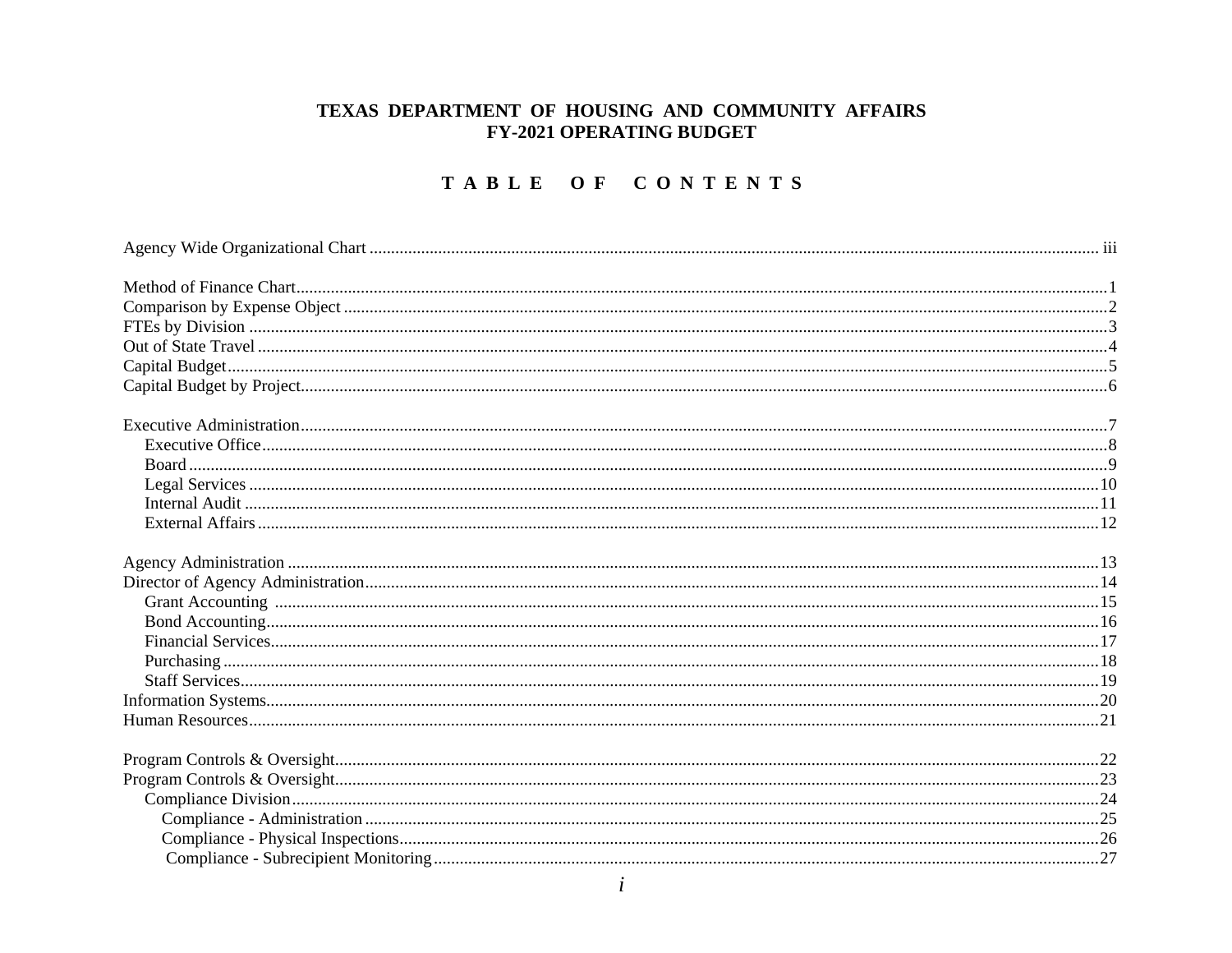### TEXAS DEPARTMENT OF HOUSING AND COMMUNITY AFFAIRS **FY-2021 OPERATING BUDGET**

### TABLE OF CONTENTS (Continued)

#### \* \* \* \* \* \* \* \* \* \* \* \* \* \* \*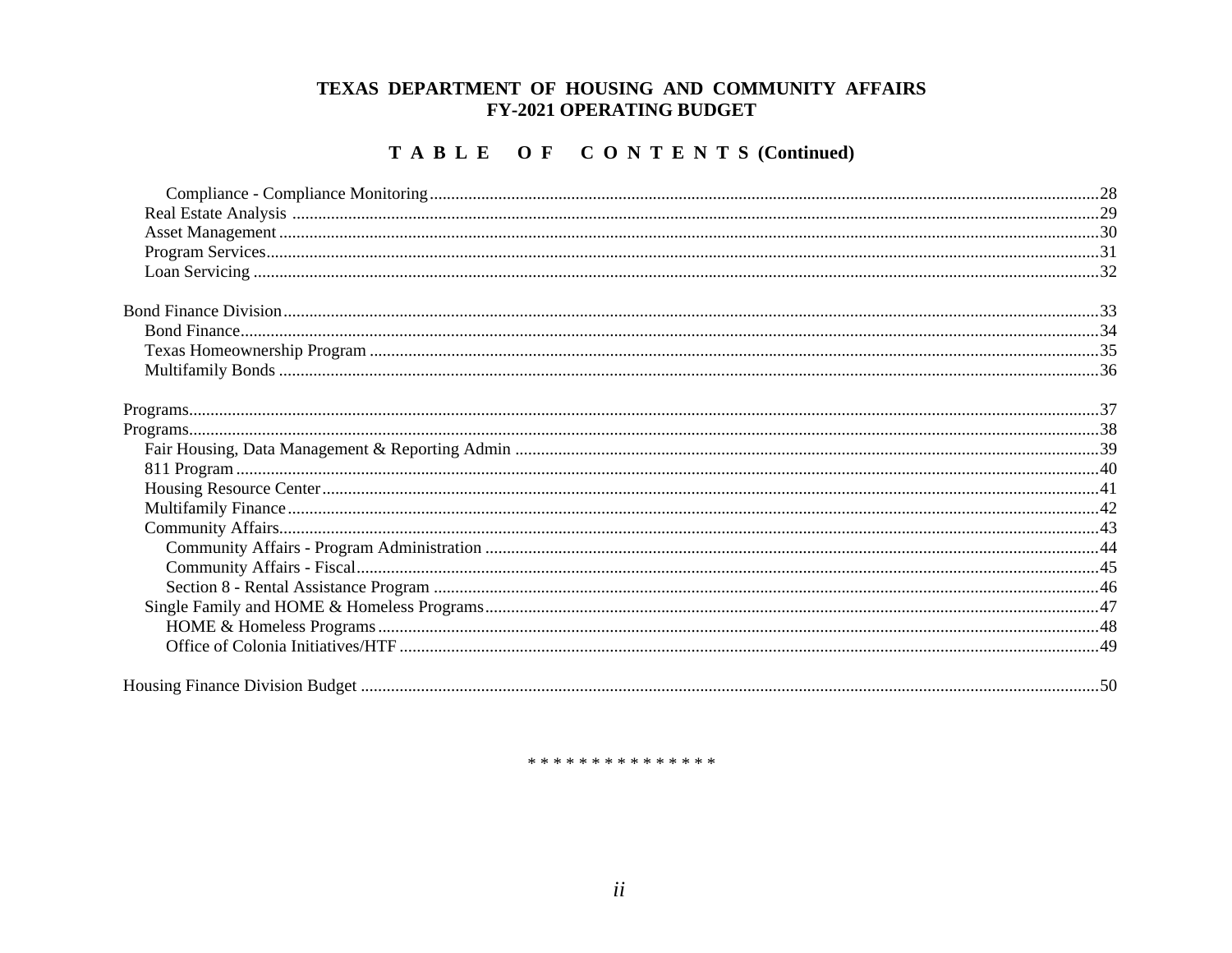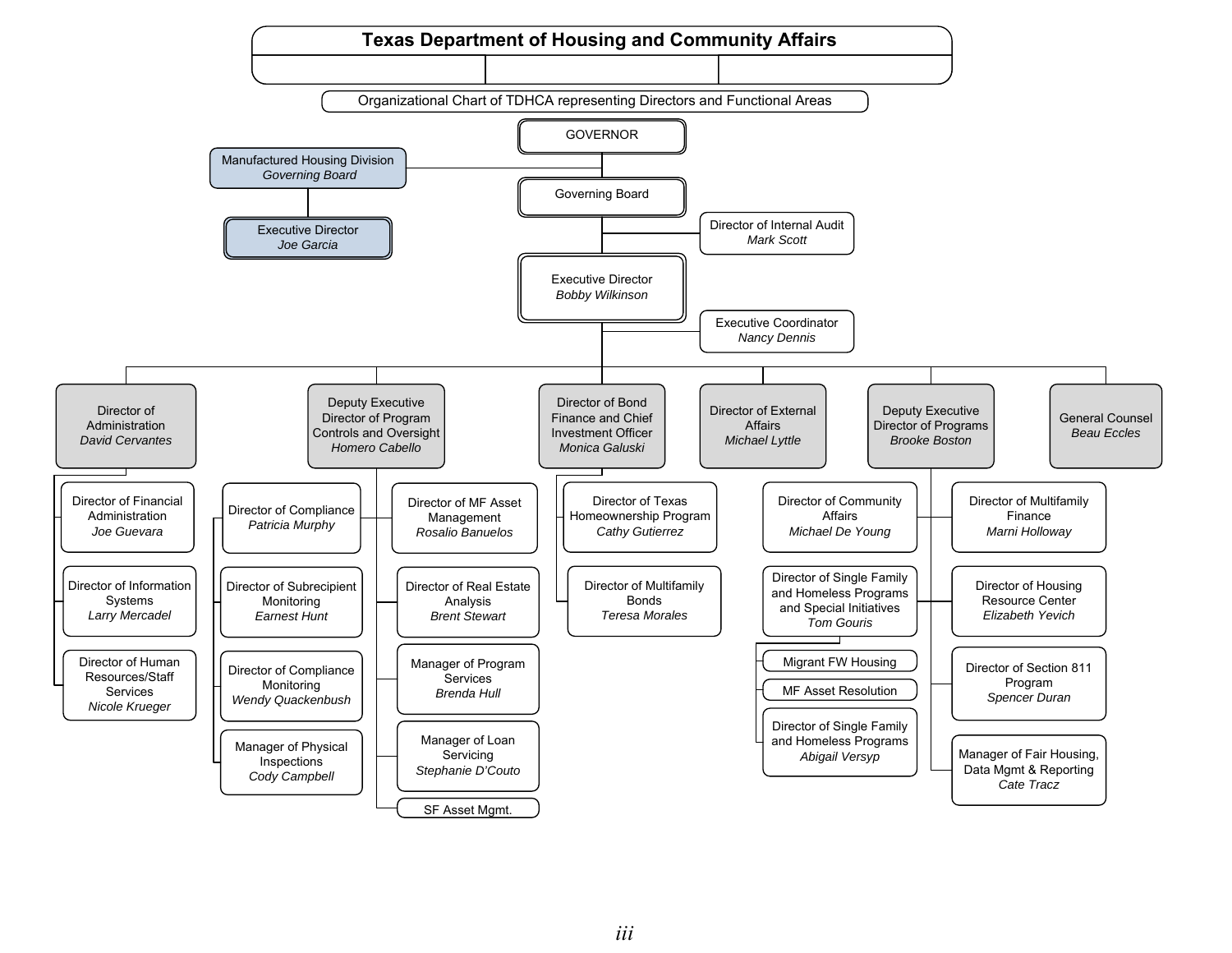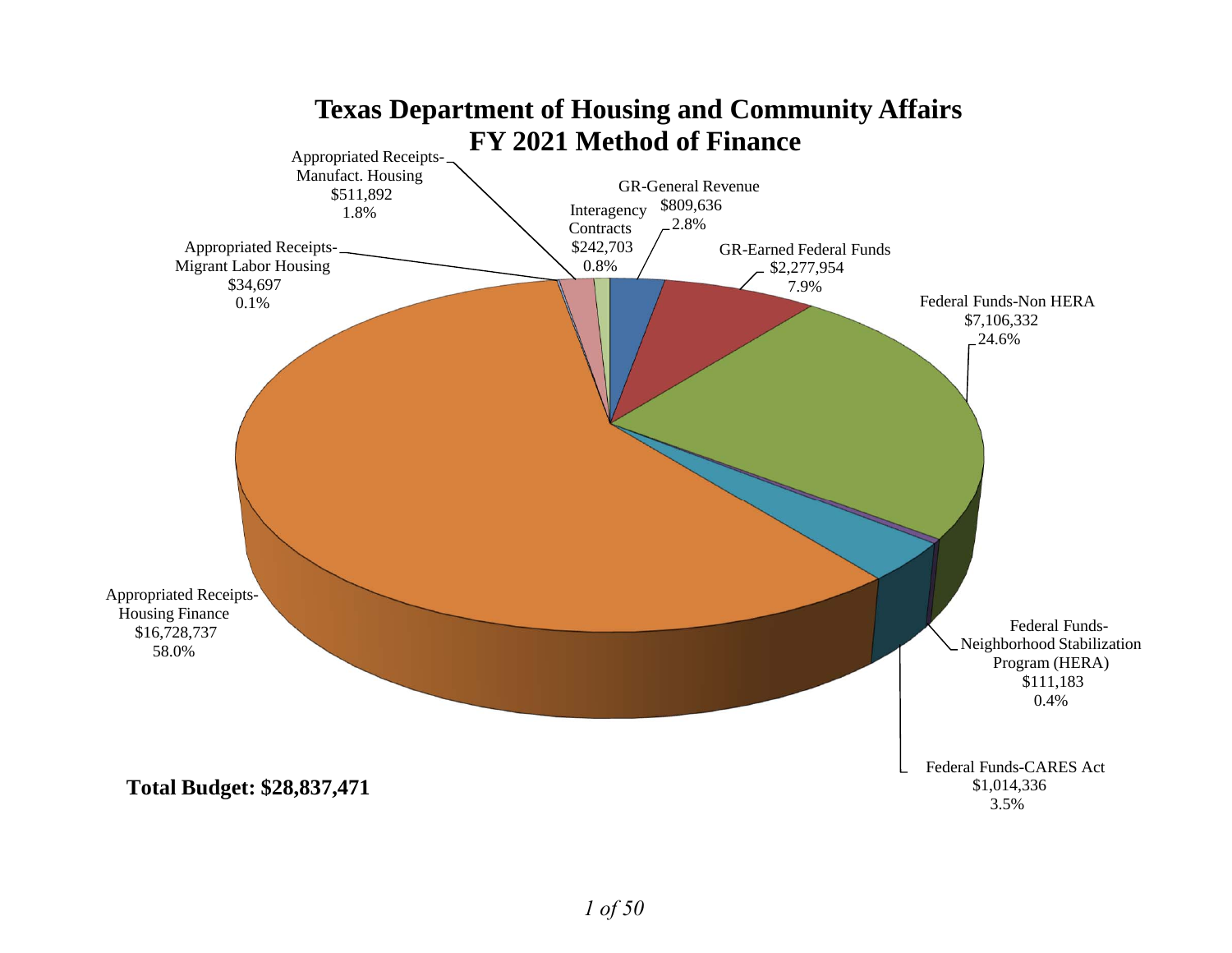#### **Comparison by Expense Object**

|                                    | 2020             | 2021             |                 | Percentage |
|------------------------------------|------------------|------------------|-----------------|------------|
|                                    | <b>Budget</b>    | <b>Budget</b>    | Variance        | Change     |
|                                    | (a)              | (b)              | $(b-a)$         |            |
| Salaries and Wages                 | 18,488,647<br>S. | Ś<br>19,282,908  | \$<br>794,260   | 4.3%       |
| <b>Payroll Related Costs</b>       | 4,437,275        | 4,627,898        | 190,622<br>Ś    | 4.3%       |
| Travel In-State                    | 547,900          | 565,385          | Ś<br>17,485     | 3.2%       |
| Travel Out-of-State                | 141,404          | 141,404          | \$              | 0.0%       |
| *Professional Fees                 | 1,511,518        | 1,603,394        | 91,877<br>Ś     | 6.1%       |
| <b>Material and Supplies</b>       | 283,506          | 258,294          | (25, 212)<br>S  | $-8.9%$    |
| *Repairs/Maintenance               | 609,876          | 639,602          | 29,726<br>S     | 4.9%       |
| Printing and Reproduction          | 23,597           | 29,622           | 6,025<br>Ś      | 25.5%      |
| <b>Rentals and Leases</b>          | 135,327          | 104,268          | (31,060)<br>S   | $-23.0%$   |
| Membership Fees                    | 86,930           | 87,380           | Ś<br>450        | 0.5%       |
| <b>Staff Development</b>           | 148,850          | 152,954          | 4,104<br>\$     | 2.8%       |
| Insurance/Employee Bonds           | 408,101          | 420,193          | Ś<br>12,092     | 3.0%       |
| <b>Employee Tuition</b>            | 7,000            | 6,000            | \$<br>(1,000)   | $-14.3%$   |
| Advertising                        | 86,650           | 3,300            | Ś<br>(83, 350)  | $-96.2%$   |
| Freight/Delivery                   | 20,950           | 23,350           | Ś<br>2,400      | 11.5%      |
| Temporary Help                     | 129,950          | 240,558          | Ś<br>110,608    | 85.1%      |
| *Furniture and Equipment           | 275,778          | 81,397           | Ś<br>(194, 381) | $-70.5%$   |
| <b>Communication and Utilities</b> | 360,900          | 422,240          | Ś<br>61,340     | 17.0%      |
| *Capital Outlay                    |                  | 119,323          | Ŝ.<br>119,323   |            |
| State Office of Risk Management    | 23,826           | 28,000           | \$<br>4,174     | 17.5%      |
| <b>Total Department</b>            | 27,727,986       | \$<br>28,837,470 | \$<br>1,109,484 | 4.0%       |

\* Budget categories that include Capital Budget items

| Method of Finance:                                      |              |     |            |           |          |
|---------------------------------------------------------|--------------|-----|------------|-----------|----------|
| General Revenue:                                        |              |     |            |           |          |
| <b>GR-General Revenue</b>                               | 816.670      | - S | 809,636 \$ | (7,034)   | $-0.9\%$ |
| <b>GR-Earned Federal Funds</b>                          | 2,310,063    |     | 2,277,954  | (32, 108) | $-1.4%$  |
| Federal Funds-Non-HERA                                  | 6,829,526    |     | 7,106,332  | 276,806   | 4.1%     |
| Federal Funds-Neighborhood Stabilization Program (HERA) | 115,129      |     | 111,183    | (3,946)   | $-3.4%$  |
| <b>Federal Funds-CARES Act</b>                          |              |     | 1.014.336  | 1,014,336 |          |
| Appropriated Receipts - Housing Finance                 | 16,935,318   |     | 16,728,737 | (206,581) | $-1.2%$  |
| Appropriated Receipts - Migrant Labor Housing           | 37,313       |     | 34.697     | (2,616)   | $-7.0\%$ |
| Appropriated Receipts - Manufact. Housing               | 512,296      |     | 511,892    | (404)     | $-0.1%$  |
| <b>Interagency Contracts</b>                            | 171.672      |     | 242.703    | 71.031    | 41.4%    |
| Total, Method of Finance                                | \$27,727,986 |     | 28,837,470 | 1,109,484 | 4.0%     |

Note: Appropriated Receipts ‐ Housing Finance include Bond Administration Fees, Housing Tax Credit Fees, Asset Management Fees, Compliance Fees, and Migrant Labor Housing Fees.

Note: Due to rounding, numbers presented throughout this and other documents may not add up precisely to the totals provided and percentages may not precisely reflect the absolute figures.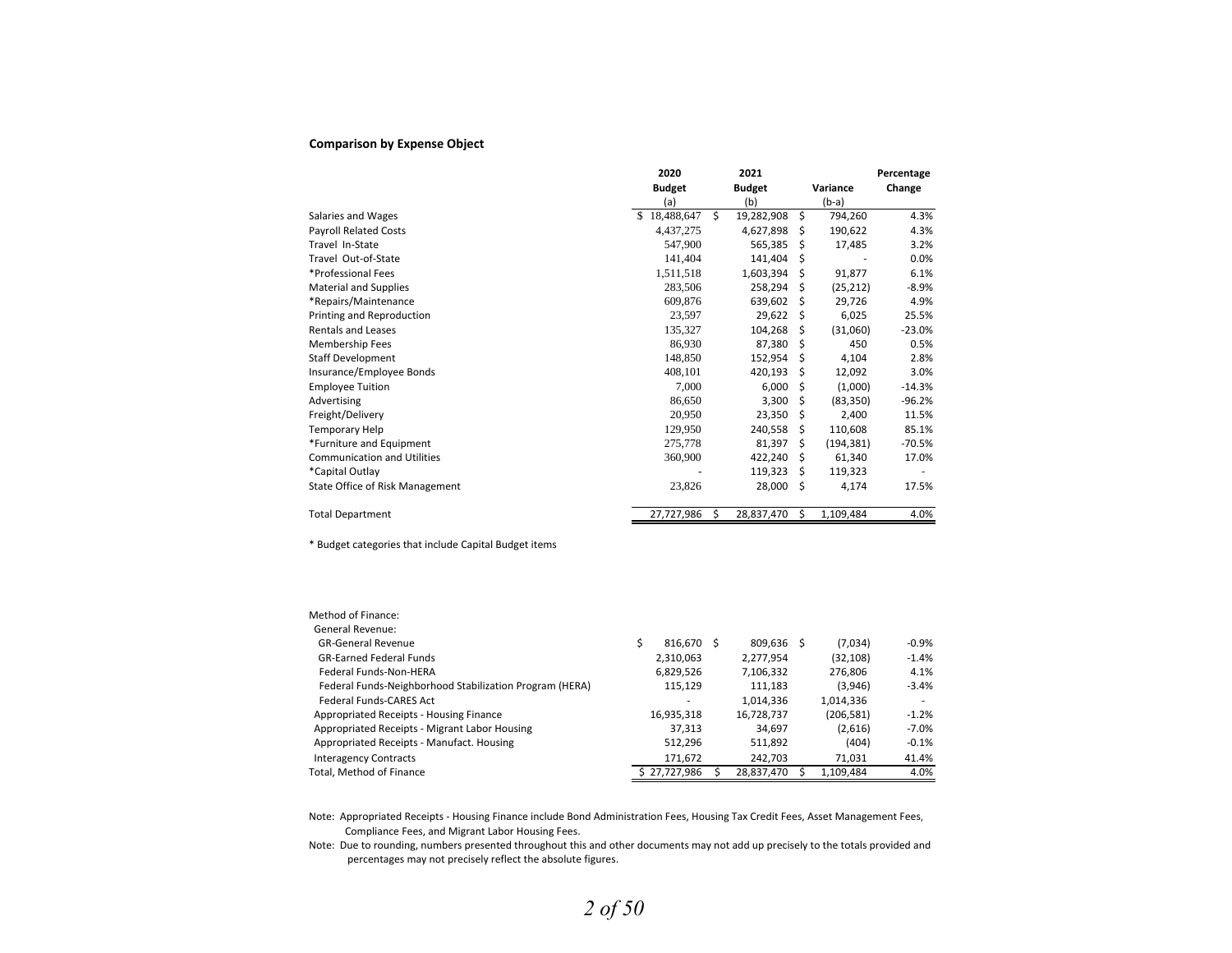#### **Texas Department of Housing and Community Affairs**

Full Time Equivalent (FTE) Positions September 2020 thru August 2021

|                                              |             | <b>2020 FTEs</b> |             |             | <b>2021 FTEs</b>         |              |                          | Variance         |                   |
|----------------------------------------------|-------------|------------------|-------------|-------------|--------------------------|--------------|--------------------------|------------------|-------------------|
|                                              | <b>CAP</b>  | <b>Temporary</b> | Total       | <b>CAP</b>  | <b>Temporary</b>         | <b>Total</b> |                          | <b>Temporary</b> |                   |
|                                              | <b>FTEs</b> | <b>FTEs</b>      | <b>FTEs</b> | <b>FTEs</b> | <b>FTEs</b>              | <b>FTEs</b>  | <b>CAP FTEs</b>          | <b>FTEs</b>      | <b>Total FTEs</b> |
| <b>Executive:</b>                            |             |                  |             |             |                          |              |                          |                  |                   |
| <b>Executive Office</b>                      | 2.00        |                  | 2.00        | 2.00        |                          | 2.00         |                          |                  |                   |
| Board                                        |             |                  |             |             |                          |              |                          |                  |                   |
| <b>Legal Services</b>                        | 9.00        |                  | 9.00        | 9.00        |                          | 9.00         |                          |                  |                   |
| <b>Internal Audit</b>                        | 3.00        |                  | 3.00        | 3.00        |                          | 3.00         |                          |                  |                   |
| <b>External Affairs</b>                      | 5.00        |                  | 5.00        | 4.00        | J.                       | 4.00         | (1.00)                   |                  | (1.00)            |
| <b>Total, Executive</b>                      | 19.00       |                  | 19.00       | 18.00       |                          | 18.00        | (1.00)                   | ä,               | (1.00)            |
| <b>Agency Administration:</b>                |             |                  |             |             |                          |              |                          |                  |                   |
| Director of Agency Administration            | 3.00        |                  | 3.00        | 3.00        |                          | 3.00         |                          |                  |                   |
| <b>Grant Accounting</b>                      | 8.00        |                  | 8.00        | 8.00        |                          | 8.00         |                          |                  |                   |
| <b>Bond Accounting</b>                       | 8.00        |                  | 8.00        | 8.00        |                          | 8.00         |                          |                  |                   |
| <b>Financial Services</b>                    | 6.00        |                  | 6.00        | 6.00        |                          | 6.00         |                          |                  |                   |
| Purchasing                                   | 4.00        |                  | 4.00        | 3.00        |                          | 3.00         | (1.00)                   |                  | (1.00)            |
| <b>Staff Services</b>                        | 4.00        |                  | 4.00        | 4.00        |                          | 4.00         |                          |                  |                   |
| <b>Information Services</b>                  | 22.00       | ÷.               | 22.00       | 22.00       | J.                       | 22.00        |                          | ÷.               | ä,                |
| Human Resources                              | 3.00        |                  | 3.00        | 3.00        | ÷,                       | 3.00         |                          |                  | ٠                 |
| <b>Total, Agency Administration</b>          | 58.00       | $\overline{a}$   | 58.00       | 57.00       | $\overline{a}$           | 57.00        | (1.00)                   | ä,               | (1.00)            |
|                                              |             |                  |             |             |                          |              |                          |                  |                   |
| <b>Program Controls and Oversight</b>        |             |                  |             |             |                          |              |                          |                  |                   |
| Program Controls and Oversight Director      | 1.00        |                  | 1.00        | 1.00        |                          | 1.00         |                          |                  |                   |
| Real Estate Analysis                         | 9.00        |                  | 9.00        | 9.00        |                          | 9.00         |                          |                  |                   |
| Compliance - Administration                  | 3.00        |                  | 3.00        | 3.00        |                          | 3.00         |                          |                  |                   |
| Physical Inspections                         | 15.00       |                  | 15.00       | 16.00       |                          | 16.00        | 1.00                     |                  | 1.00              |
| <b>Subrecipient Monitoring</b>               | 14.00       |                  | 14.00       | 14.00       |                          | 14.00        |                          |                  |                   |
| Compliance Monitoring                        | 20.00       |                  | 20.00       | 19.00       | J.                       | 19.00        | (1.00)                   |                  | (1.00)            |
| <b>Asset Management</b>                      | 11.00       |                  | 11.00       | 11.00       |                          | 11.00        |                          |                  |                   |
| Program Services                             | 10.00       |                  | 10.00       | 10.00       | L,                       | 10.00        |                          |                  |                   |
| Loan Services                                | 8.00        |                  | 8.00        | 8.00        |                          | 8.00         |                          |                  |                   |
| <b>Total, Program Controls and Oversight</b> | 91.00       |                  | 91.00       | 91.00       | ÷.                       | 91.00        | ä,                       |                  |                   |
| <b>Bond Finance:</b>                         |             |                  |             |             |                          |              |                          |                  |                   |
| <b>Bond Finance</b>                          | 5.00        |                  | 5.00        | 5.00        |                          | 5.00         |                          |                  |                   |
| Texas Homeownership Program                  | 4.00        |                  | 4.00        | 4.00        |                          | 4.00         |                          |                  |                   |
| <b>Multifamily Bonds</b>                     | 1.00        |                  | 1.00        | 2.00        |                          | 2.00         | 1.00                     |                  | 1.00              |
| <b>Total, Bond Finance</b>                   | 10.00       |                  | 10.00       | 11.00       | $\overline{a}$           | 11.00        | 1.00                     | ÷,               | 1.00              |
|                                              |             |                  |             |             |                          |              |                          |                  |                   |
| Programs:                                    |             |                  |             |             |                          |              |                          |                  |                   |
| Programs:                                    | 1.00        |                  | 1.00        | 1.00        |                          | 1.00         | ÷,                       |                  |                   |
| Fair Housing, Data Management, and Reporting | 2.00        | 1.00             | 3.00        | 3.00        | 1.00                     | 4.00         | 1.00                     |                  | 1.00              |
| Multifamily Allocation                       | 14.00       | ÷.               | 14.00       | 13.00       | ÷,                       | 13.00        | (1.00)                   |                  | (1.00)            |
| Housing Resource Center                      | 5.00        |                  | 5.00        | 5.00        | ÷.                       | 5.00         |                          |                  | ٠                 |
| Section 811/MFP                              | 4.00        |                  | 4.00        | 4.00        | ٠                        | 4.00         |                          | ä,               | ÷,                |
| Office of Colonia Initiatives/HTF            | 8.00        |                  | 8.00        | 8.00        | ÷                        | 8.00         |                          |                  |                   |
| Community Affairs - Planning                 | 7.00        |                  | 7.00        | 7.00        | 1.00                     | 8.00         | J.                       | 1.00             | 1.00              |
| Community Affairs - Fiscal                   | 8.00        |                  | 8.00        | 8.00        | 6.00                     | 14.00        |                          | 6.00             | 6.00              |
| Section 8                                    | 6.00        |                  | 6.00        | 6.00        | $\overline{\phantom{a}}$ | 6.00         |                          | ٠                | ٠                 |
| <b>HHSI</b> Director                         | 1.00        |                  | 1.00        |             |                          | ٠            | (1.00)                   | ÷                | (1.00)            |
| <b>HOME</b> and Homeless Programs            | 12.00       |                  | 12.00       | 13.00       | 3.00                     | 16.00        | 1.00                     | 3.00             | 4.00              |
| <b>Total, Programs</b>                       | 68.00       | 1.00             | 69.00       | 68.00       | 11.00                    | 79.00        | $\overline{\phantom{a}}$ | 10.00            | 10.00             |
| Subtotal, Housing and Community Affairs      | 246.00      | 1.00             | 247.00      | 245.00      | 11.00                    | 256.00       | (1.00)                   | 10.00            | 9.00              |
| Manufactured Housing                         | 64.00       | $\sim$           | 64.00       | 64.00       | ÷,                       | 64.00        |                          |                  |                   |
|                                              |             |                  |             |             |                          |              |                          |                  |                   |
| <b>Total, Department FTEs</b>                | 310.00      | 1.00             | 311.00      | 309.00      | 11.00                    | 320.00       | (1.00)                   | 10.00            | 9.00              |
|                                              |             |                  |             |             |                          |              |                          |                  |                   |

*3 of 50*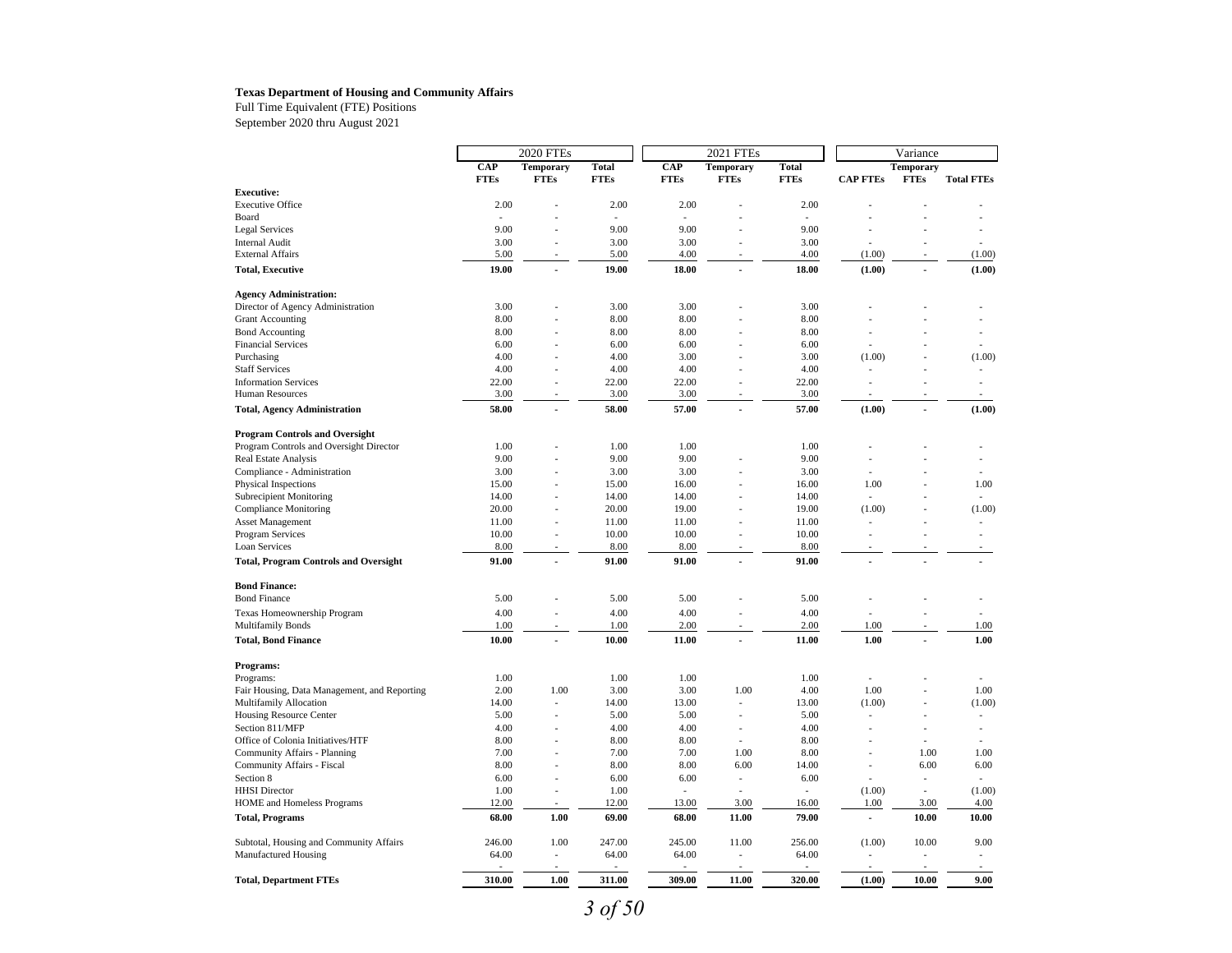#### **Out of State Travel**

September 1, 2020 thru August 31, 2021

| $\frac{1}{2}$                                |                       |         |         |                     |              |
|----------------------------------------------|-----------------------|---------|---------|---------------------|--------------|
|                                              | <b>Budget</b><br>2021 | Federal | General | <b>Appropriated</b> |              |
|                                              | (b)                   | Funds   | Revenue | <b>Receipts</b>     | <b>Total</b> |
| <b>Executive Administration:</b>             |                       |         |         |                     |              |
| <b>Executive Office</b>                      | 9,530                 |         |         | 9,530               | 9,530        |
| Board                                        | 13,764                |         |         | 13,764              | 13,764       |
| Legal Services                               | 5,000                 |         |         | 5,000               | 5,000        |
| <b>Internal Audit</b>                        |                       |         |         |                     |              |
| <b>External Affairs</b>                      | 1,500                 |         |         | 1,500               | 1,500        |
| <b>Total, Executive Administration</b>       | 29,794                |         |         | 29,794              | 29,794       |
| <b>Agency Administration:</b>                |                       |         |         |                     |              |
| Administration                               | 1,500                 |         |         | 1,500               | 1,500        |
| <b>Grant Accounting</b>                      | 1,000                 |         | 899     | 101                 | 1,000        |
| <b>Bond Accounting</b>                       | 1,000                 |         |         | 1,000               | 1,000        |
| <b>Financial Services</b>                    | 1,000                 |         | 184     | 816                 | 1,000        |
| Purchasing                                   |                       |         |         |                     |              |
| <b>Information Services</b>                  | 1,000                 |         | 150     | 850                 | 1,000        |
| <b>Staff Services</b>                        |                       |         |         |                     |              |
| <b>Human Resources</b>                       |                       |         | ä,      | ٠                   |              |
| <b>Total, Agency Administration</b>          | 5,500                 |         | 1,233   | 4,267               | 5,500        |
| Program Controls & Oversight:                |                       |         |         |                     |              |
| Program Controls & Oversight                 | 3,000                 | 300     | 600     | 2,100               | 3,000        |
| Compliance - Administration                  |                       |         |         |                     |              |
| Physical Inspections                         | 6,000                 |         |         | 6,000               | 6,000        |
| <b>Subrecipient Monitoring</b>               | 6,000                 | 6,000   |         |                     | 6,000        |
| <b>Compliance Monitoring</b>                 | 5,000                 | 750     |         | 4,250               | 5,000        |
| Real Estate Analysis                         | 2,000                 |         |         | 2,000               | 2,000        |
| <b>Asset Management</b>                      | 3,000                 |         |         | 3,000               | 3,000        |
| Program Services                             |                       |         |         |                     |              |
| Loan Services                                | 2,500                 |         |         | 2,500               | 2,500        |
| Total, Program Controls & Oversight          | 27,500                | 7,050   | 600     | 19,850              | 27,500       |
| <b>Bond Finance:</b>                         |                       |         |         |                     |              |
| <b>Bond Finance</b>                          | 11,500                |         |         | 11,500              | 11,500       |
| Texas Homeownership Program                  | 10,000                |         |         | 10,000              | 10,000       |
| <b>Multifamily Bonds</b>                     | 3,200                 |         |         | 3,200               | 3,200        |
| <b>Total, Bond Finance</b>                   | 24,700                |         |         | 24,700              | 24,700       |
| Programs:                                    |                       |         |         |                     |              |
| Programs Director                            | 3,500                 | 1.094   |         | 2.406               | 3.500        |
| Fair Housing, Data Management, and Reporting | 2,500                 | 1,500   |         | 1,000               | 2,500        |
| Multifamily Allocation                       | 13,562                |         |         | 13,562              | 13,562       |
| Housing Resource Center                      |                       |         |         |                     |              |
| Section 811/MFP                              | 5,348                 | 5,348   |         |                     | 5,348        |
| Office of Colonia Initiatives/HTF/NSP        | 1,500                 |         | 750     | 750                 | 1,500        |
| Community Affairs - Planning                 | 10,000                | 10,000  |         |                     | 10,000       |
| Community Affairs - Fiscal                   | 14,000                | 14,000  |         |                     | 14,000       |
| Section 8<br><b>HHSI</b> Director            |                       |         |         |                     |              |
| HOME and Homeless Programs                   | 3,500                 | 3,500   |         |                     | 3,500        |
| <b>Total, Programs</b>                       | 53,910                | 35,442  | 750     | 17,718              | 53,910       |
|                                              |                       |         |         |                     |              |
| <b>Total, Department</b>                     | 141,404               | 42,492  | 2,583   | 96,329              | 141,404      |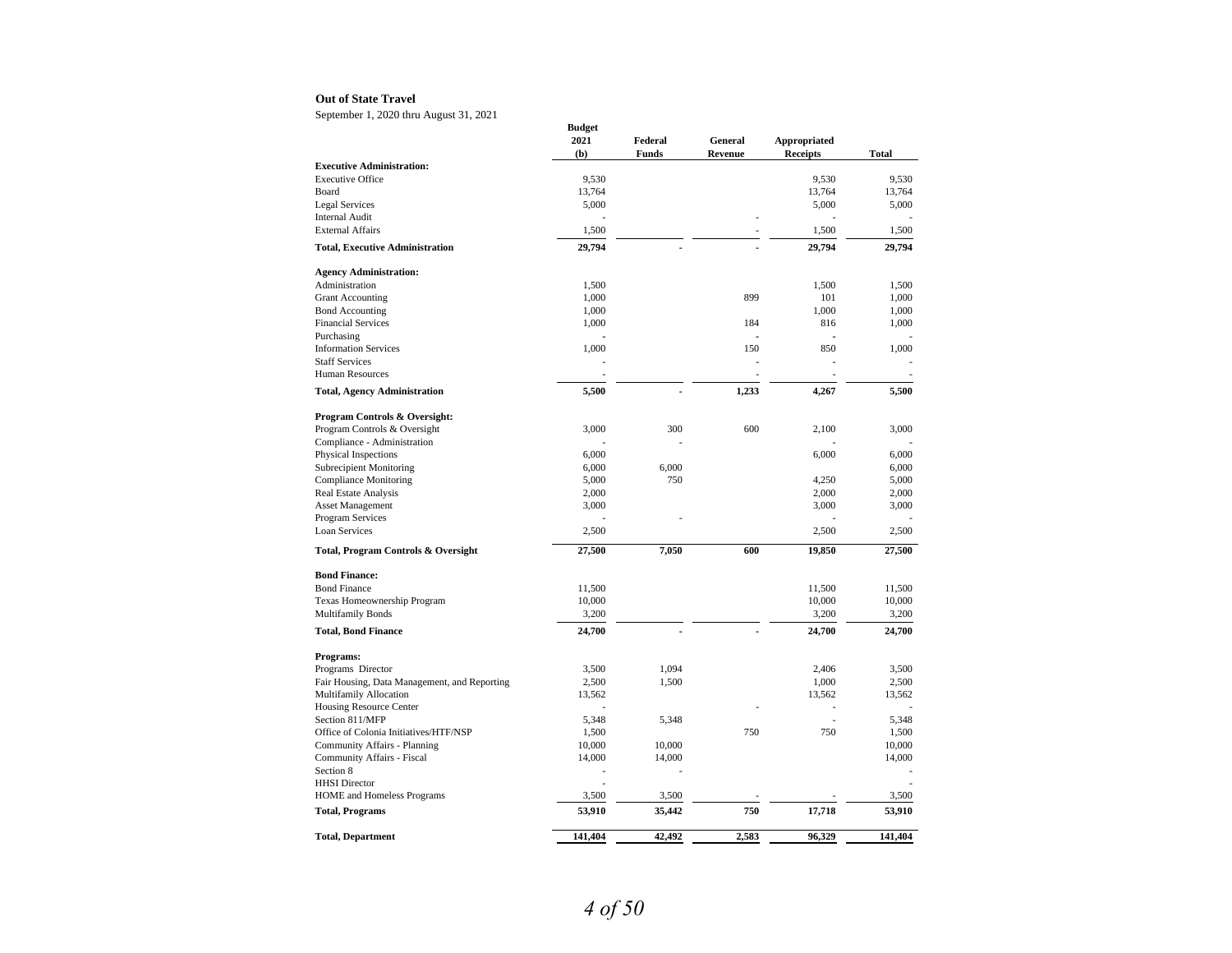### **Capital Budget**

September 1, 2020 thru August 31, 2021

|                                        |                 |                      | <b>HF</b> Approp |
|----------------------------------------|-----------------|----------------------|------------------|
| <b>Budget Categories</b>               | <b>Budgeted</b> | <b>Federal Funds</b> | <b>Receipts</b>  |
| <b>Salaries</b>                        |                 |                      |                  |
|                                        |                 |                      |                  |
| Travel In-State                        |                 |                      |                  |
| Travel Out-of-State                    |                 |                      |                  |
| <b>Professional Fees</b>               | 51,709          | 14,784               | 36,925           |
| Materials/Supplies                     |                 |                      |                  |
| Repairs/Maintenance                    | 47,731          | 13,647               | 34,084           |
| Printing and Reproduction              |                 |                      |                  |
| Rental/Lease                           |                 |                      |                  |
| <b>Membership Dues</b>                 |                 |                      |                  |
| <b>Staff Development</b>               |                 |                      |                  |
| Insurance/Employee Bonds               |                 |                      |                  |
| <b>Employee Tuition</b>                |                 |                      |                  |
| Advertising                            |                 |                      |                  |
| Freight/Delivery                       |                 |                      |                  |
| Temporary Help                         |                 |                      |                  |
| Furniture/Equipment                    | 35,797          | 10,235               | 25,562           |
| Communications/Utilities               |                 |                      |                  |
| Capital Outlay                         | 119,323         | 34,116               | 85,207           |
| <b>State Office of Risk Management</b> |                 |                      |                  |
| <b>Total</b>                           | 254,560         | 72,782               | 181,778          |

*Notes:* 

1. PeopleSoft CAPPS makes up the Repairs and Maintenance total of \$47,731

2. DIR Disaster Recovery cost of \$51,709 makes up the Professional Fees category total.

3. Replacement of current computers comprises the \$35,797 Furniture and Equipment line item.

4. The Capital Budget does not tie to the LAR due to \$65,441 in MH expenditures for Capital Projects.

5. Server hardware and software replacements make up the \$119,323 in Capital Outlay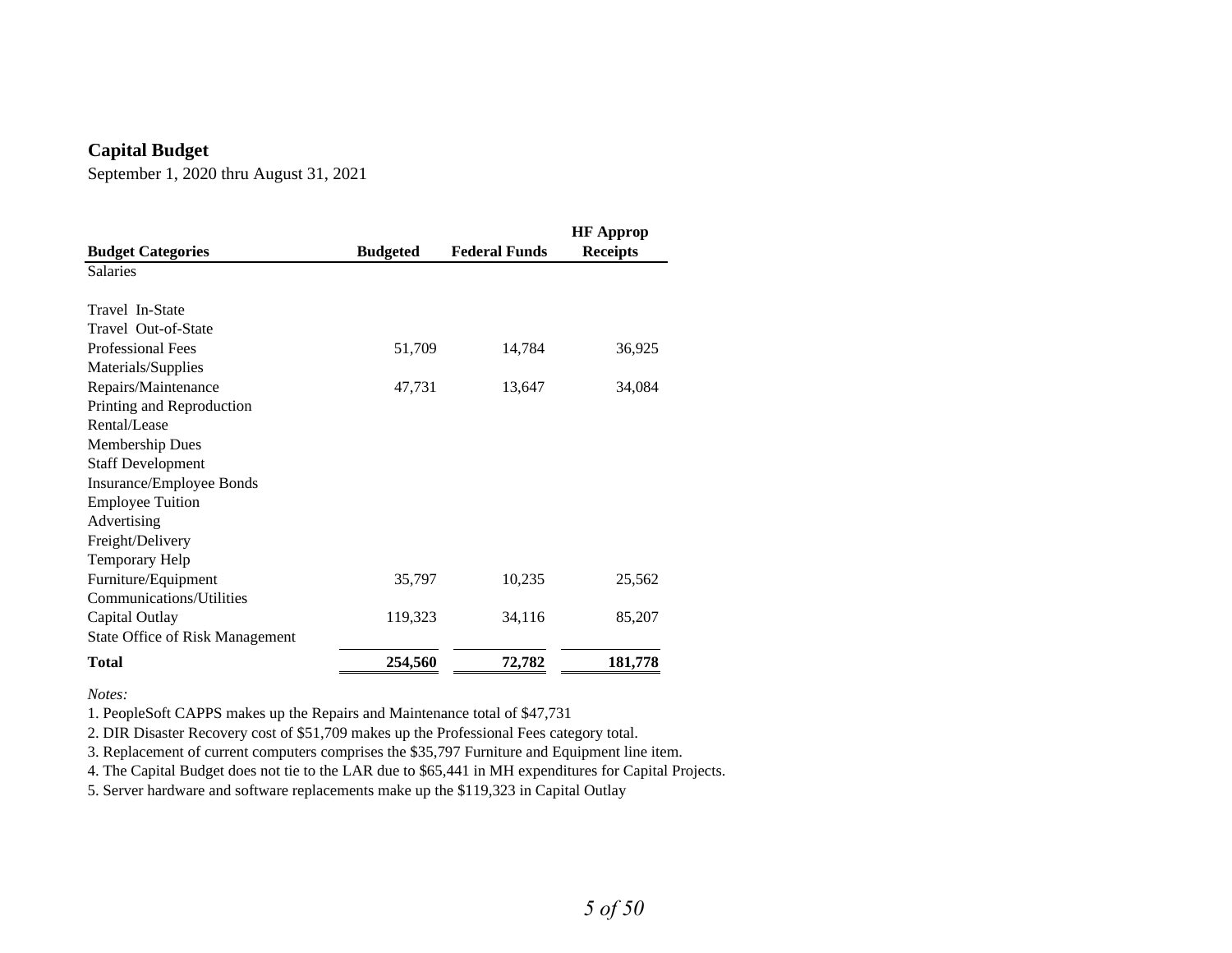#### **Capital Budget by Project**

September 1, 2020 thru August 31, 2021

| <b>Project Name</b>                                 | Federal<br>Funds | HF<br>Approp<br><b>Receipts</b> | Total   | Capital<br>Outlav | <b>Tax Credit</b><br>Fees | Compliance<br>Fees | <b>MF</b> Bond<br>Admin<br>Fees | <b>SF Bond</b><br>Admin<br>Fees | <b>Asset Mgmt</b><br>Fees | Manufactured<br>Housing | All Funds<br>Total |
|-----------------------------------------------------|------------------|---------------------------------|---------|-------------------|---------------------------|--------------------|---------------------------------|---------------------------------|---------------------------|-------------------------|--------------------|
| Scheduled Replacement of Items:                     |                  |                                 |         |                   |                           |                    |                                 |                                 |                           |                         |                    |
| Furniture/Equipment/2009 (PCs, Printrs, etc)        | 10,235           | 25,562                          | 35,797  | 25,562            | 7,157                     | 8.435              | 4.090                           | 4,090                           | 1.789                     | 9,203                   | 45,000             |
| Capital Outlay/5000 (Servers, Network Enhancements) | 34,116           | 85,207                          | 119,323 | 85,207            | 23,858                    | 28.118             | 13,633                          | 13,633                          | 5,964                     | 30,675                  | 149,998            |
| <b>CAPPS Financials Maint</b>                       | 13.647           | 34.084                          | 47.731  | 34,084            | 9,544                     | 11.248             | 5.453                           | 5.453                           | 2.386                     | 12,271                  | 60,002             |
| Disaster Recovery/Data Center                       | 14,784           | 36.925                          | 51,709  | 36,925            | 10,339                    | 12.185             | 5,908                           | 5,908                           | 2,585                     | 13,292                  | 65,001             |
| Total. Fiscal Year 2021                             | 72,782           | 181.778                         | 254.560 | 181.778           | 50.898                    | 59.987             | 29.084                          | 29,084                          | 12.724                    | 65.441                  | 320,001            |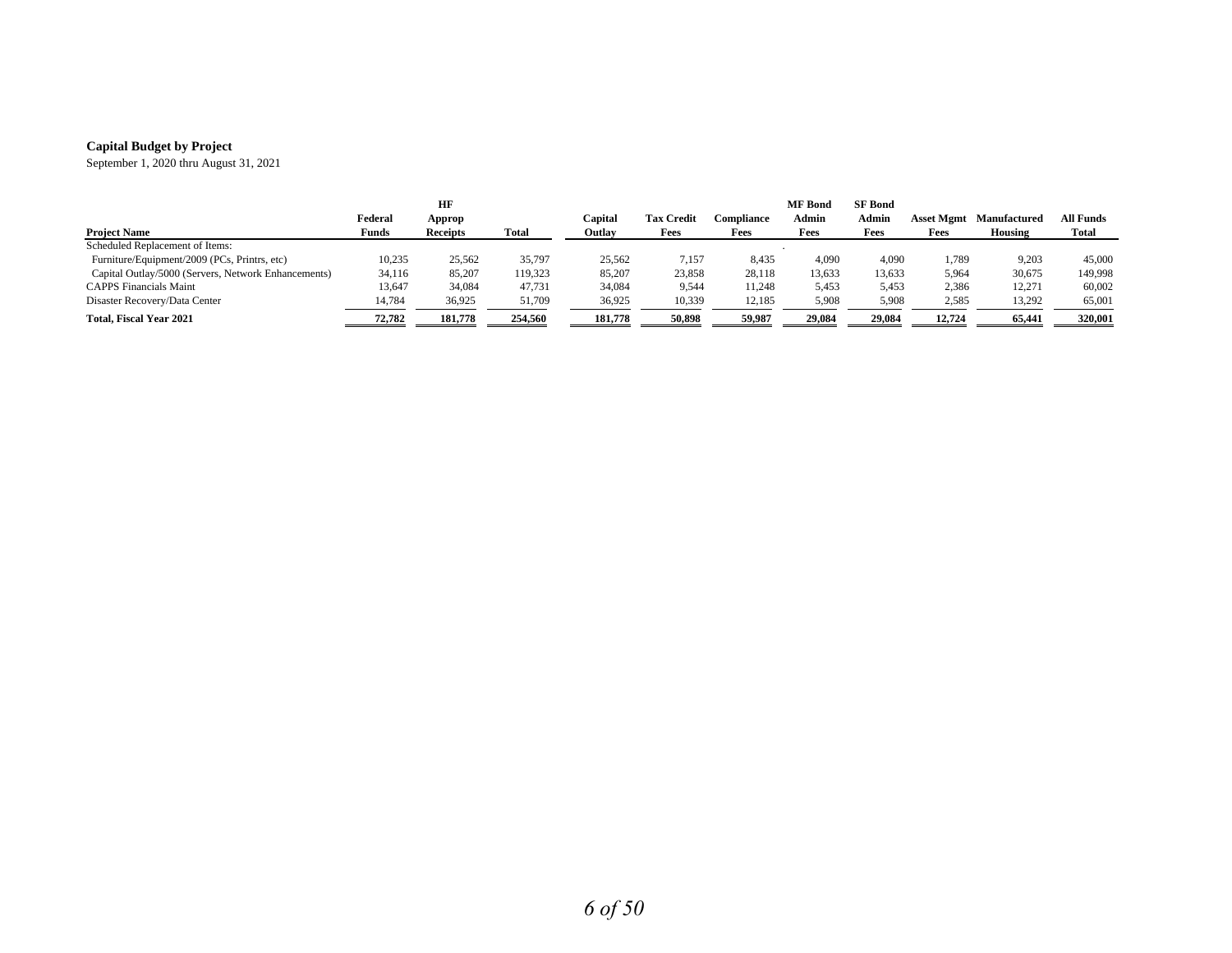#### **Executive Administration**

September 1, 2020 thru August 31, 2021

|                                 |                 | F.1.1./13800 | B.1.1./13034     | B.1.1./13034     | B.1.1./13034     | B.1.1./13034       | B.1.1./13034            | F.1.1./13800             | F.1.1./13800     | F.1.1./13800     | F.1.1./13800     | F.1.1./13800       | F.1.1./13800      |
|---------------------------------|-----------------|--------------|------------------|------------------|------------------|--------------------|-------------------------|--------------------------|------------------|------------------|------------------|--------------------|-------------------|
|                                 |                 |              | <b>HF Approp</b> | <b>HF Approp</b> | <b>HF</b> Approp | <b>HF Approp</b>   | <b>HF Approp</b>        |                          | <b>HF</b> Approp | <b>HF</b> Approp | <b>HF</b> Approp | <b>HF Approp</b>   | <b>HF Approp</b>  |
|                                 |                 | General      | Receipts - SF    | Receipts -       | Receipts -       | Receipts -         | <b>Receipts - Asset</b> | <b>MH Approp</b>         | Receipts - SF    | Receipts -       | Receipts -       | Receipts -         | Receipts - Asset  |
| <b>Budget Categories</b>        | <b>Budgeted</b> | Revenue (CS) | <b>Bonds</b>     | <b>MF</b> Bonds  | Compliance       | <b>Tax Credits</b> | Management              | Receipts                 | <b>Bonds</b>     | <b>MF</b> Bonds  | Compliance       | <b>Tax Credits</b> | <b>Management</b> |
| Salaries                        | 1,890,633       | 260,207      | 25,917           | 25,917           | 53,453           | 45,354             | 11,339                  | 29,645                   | 230,208          | 182,678          | 569,865          | 355,334            | 100,716           |
|                                 |                 |              |                  |                  |                  |                    |                         |                          |                  | $\Omega$         | $\Omega$         |                    |                   |
| Travel In-State                 | 49,190          | 1,621        | 470              | 470              | 970              | 823                | 206                     | $\overline{\phantom{a}}$ | 7,725            | 4,733            | 20,128           | 9,723              | 2,321             |
| Travel Out-of-State             | 29,794          |              | 240              | 240              | 495              | 420                | 105                     | $\overline{\phantom{a}}$ | 4,747            | 3,424            | 11,764           | 6,681              | 1,678             |
| Professional Fees               | 112,813         | 390          | 100              | 100              | 206              | 175                | 44                      | $\sim$                   | 17,888           | 12,317           | 48,034           | 25,733             | 7,826             |
| Materials/Supplies              | 20,701          | 2,141        | 1.189            | 1.189            | 2,453            | 2,081              | 520                     | $\sim$                   | 1,788            | 1,351            | 4,539            | 2,681              | 768               |
| Repairs/Maintenance             | 28,755          | 4,136        | 1,039            | 1,039            | 2,143            | 1,818              | 455                     | $\sim$                   | 2,900            | 2,216            | 7,350            | 4,391              | 1,269             |
| Printing and Reproduction       | 1,772           | 83           | 80               | 80               | 165              | 140                | 35                      | $\sim$                   | 199              | 152              | 477              | 289                | 71                |
| Rental/Lease                    | 6,585           | 566          | 385              | 385              | 795              | 674                | 169                     | $\sim$                   | 594              | 414              | 1,536            | 837                | 231               |
| Membership Dues                 | 50,500          | 1,247        |                  | $\theta$         | $\Omega$         |                    | $\Omega$                |                          | 7,881            | 7,781            | 16,454           | 13,691             | 3,448             |
| <b>Staff Development</b>        | 13,800          | 3,325        | 288              | 288              | 594              | 504                | 126                     | $\overline{\phantom{a}}$ | 1,388            | 1,138            | 3,363            | 2,179              | 607               |
| Insurance/Employee Bonds        | 37,375          | 5,231        | 513              | 513              | 1,059            | 898                | 225                     | 601                      | 4,533            | 3,595            | 11,227           | 6,995              | 1,983             |
| <b>Employee Tuition</b>         |                 |              |                  | $\Omega$         | $\Omega$         |                    |                         | $\overline{\phantom{a}}$ |                  |                  |                  |                    |                   |
| Advertising                     | 1,500           |              | 240              | 240              | 495              | 420                | 105                     |                          |                  |                  |                  |                    |                   |
| Freight/Delivery                | 1,900           | 83           | 16               | 16               | 33               | 28                 |                         |                          | 283              | 209              | 707              | 410                | 109               |
| Temporary Help                  | 34,266          | 501          | 2,369            | 2,369            | 4,885            | 4,145              | 1,036                   | $\sim$                   | 3,298            | 1.913            | 8,763            | 4,023              | 964               |
| Furniture/Equipment             | 6,500           |              | 96               | 96               | 198              | 168                | 42                      | $\overline{\phantom{a}}$ | 944              | 899              | 2,037            | 1,607              | 413               |
| Communications/Utilities        | 39,925          | 3,481        | 2,360            | 2,360            | 4,868            | 4,130              | 1,033                   | $\sim$                   | 3,548            | 2,520            | 9,137            | 5,076              | 1,413             |
| Capital Outlay                  |                 |              |                  | $\theta$         | $\Omega$         |                    | $\Omega$                |                          |                  | $\Omega$         | $\Omega$         | $\Omega$           |                   |
| State Office of Risk Management | 1,969           | 273          | 70               | 70               | 144              | 123                | 31                      |                          | 201              | 152              | 514              | 303                | 88                |
| <b>Total</b>                    | 2,327,978       | 283,284      | 35,373           | 35,373           | 72,957           | 61,903             | 15,476                  | 30,247                   | 288,124          | 225,490          | 715,894          | 439,953            | 123,906           |

*Note:*

| Executive Administration Includes: |           |
|------------------------------------|-----------|
| <b>Executive Office</b>            | 326,377   |
| Board                              | 74,100    |
| <b>Legal Services</b>              | 1.137.090 |
| <b>Internal Audit</b>              | 309,603   |
| <b>External Affairs</b>            | 480,808   |
|                                    |           |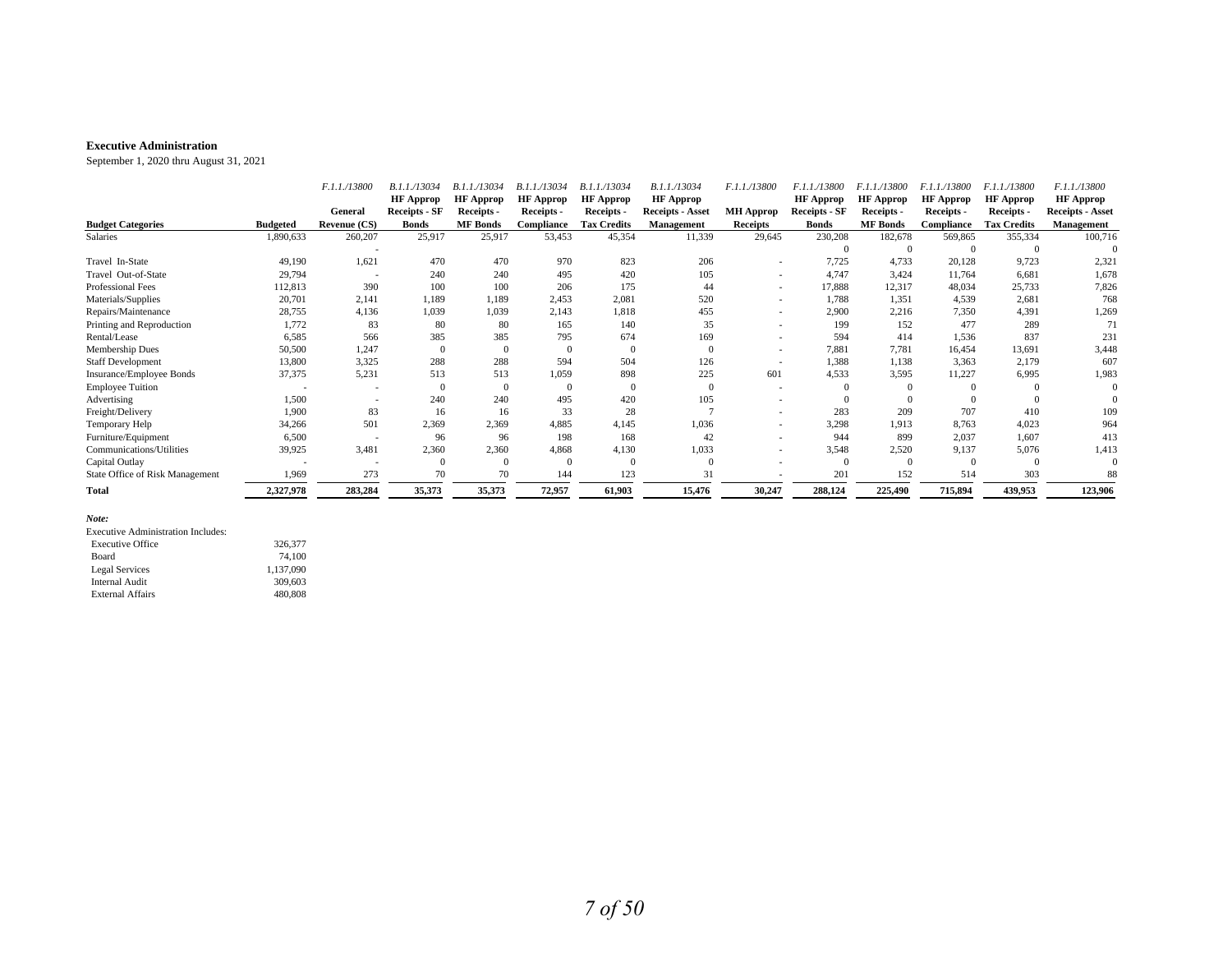#### **Executive Office**

September 1, 2020 thru August 31, 2021

|                                 |                 | F.1.1./13800        | <i>F.1.1./13800</i>  | <i>F.1.1./13800</i> | F.1.1./13800      | <i>F.1.1./13800</i>   | F.1.1./13800            |
|---------------------------------|-----------------|---------------------|----------------------|---------------------|-------------------|-----------------------|-------------------------|
|                                 |                 |                     | <b>HF</b> Approp     | <b>HF</b> Approp    | <b>HF</b> Approp  | <b>HF</b> Approp      | <b>HF</b> Approp        |
|                                 |                 | <b>General</b>      | <b>Receipts - SF</b> | <b>Receipts -</b>   | <b>Receipts -</b> | <b>Receipts - Tax</b> | <b>Receipts - Asset</b> |
| <b>Budget Categories</b>        | <b>Budgeted</b> | <b>Revenue (CS)</b> | <b>Bonds</b>         | <b>MF</b> Bonds     | Compliance        | <b>Credits</b>        | <b>Management</b>       |
| Salaries                        | 240,969         | 48,410              | 30,809               | 30,809              | 63,544            | 53,916                | 13,479                  |
| Payroll Related Costs*          |                 |                     |                      |                     |                   |                       |                         |
| Travel In-State                 | 4,900           |                     | 784                  | 784                 | 1,617             | 1,372                 | 343                     |
| Travel Out-of-State             | 9,530           |                     | 1,525                | 1,525               | 3,145             | 2,668                 | 667                     |
| Professional Fees               | 313             |                     | 50                   | 50                  | 103               | 88                    | 22                      |
| Materials/Supplies              | 2,217           |                     | 355                  | 355                 | 732               | 621                   | 155                     |
| Repairs/Maintenance             | 3,597           |                     | 576                  | 576                 | 1,187             | 1,007                 | 252                     |
| Printing and Reproduction       | 536             |                     | 86                   | 86                  | 177               | 150                   | 38                      |
| Rental/Lease                    | 454             |                     | 73                   | 73                  | 150               | 127                   | 32                      |
| <b>Membership Dues</b>          | 47,000          |                     | 7,520                | 7,520               | 15,510            | 13,160                | 3,290                   |
| <b>Staff Development</b>        | 3,000           |                     | 480                  | 480                 | 990               | 840                   | 210                     |
| Insurance/Employee Bonds        | 4,616           | 927                 | 590                  | 590                 | 1,217             | 1,033                 | 258                     |
| <b>Employee Tuition</b>         |                 |                     |                      |                     |                   |                       |                         |
| Advertising                     |                 |                     |                      |                     |                   |                       |                         |
| Freight/Delivery                | 500             |                     | 80                   | 80                  | 165               | 140                   | 35                      |
| Temporary Help                  | 402             |                     | 64                   | 64                  | 133               | 113                   | 28                      |
| Furniture/Equipment             | 5,000           |                     | 800                  | 800                 | 1,650             | 1,400                 | 350                     |
| Communications/Utilities        | 3,125           |                     | 500                  | 500                 | 1,031             | 875                   | 219                     |
| Capital Outlay                  |                 |                     |                      |                     |                   |                       |                         |
| State Office of Risk Management | 219             |                     | 35                   | 35                  | 72                | 61                    | 15                      |
| <b>Total</b>                    | 326,377         | 49,338              | 44,326               | 44,326              | 91,423            | 77,571                | 19,393                  |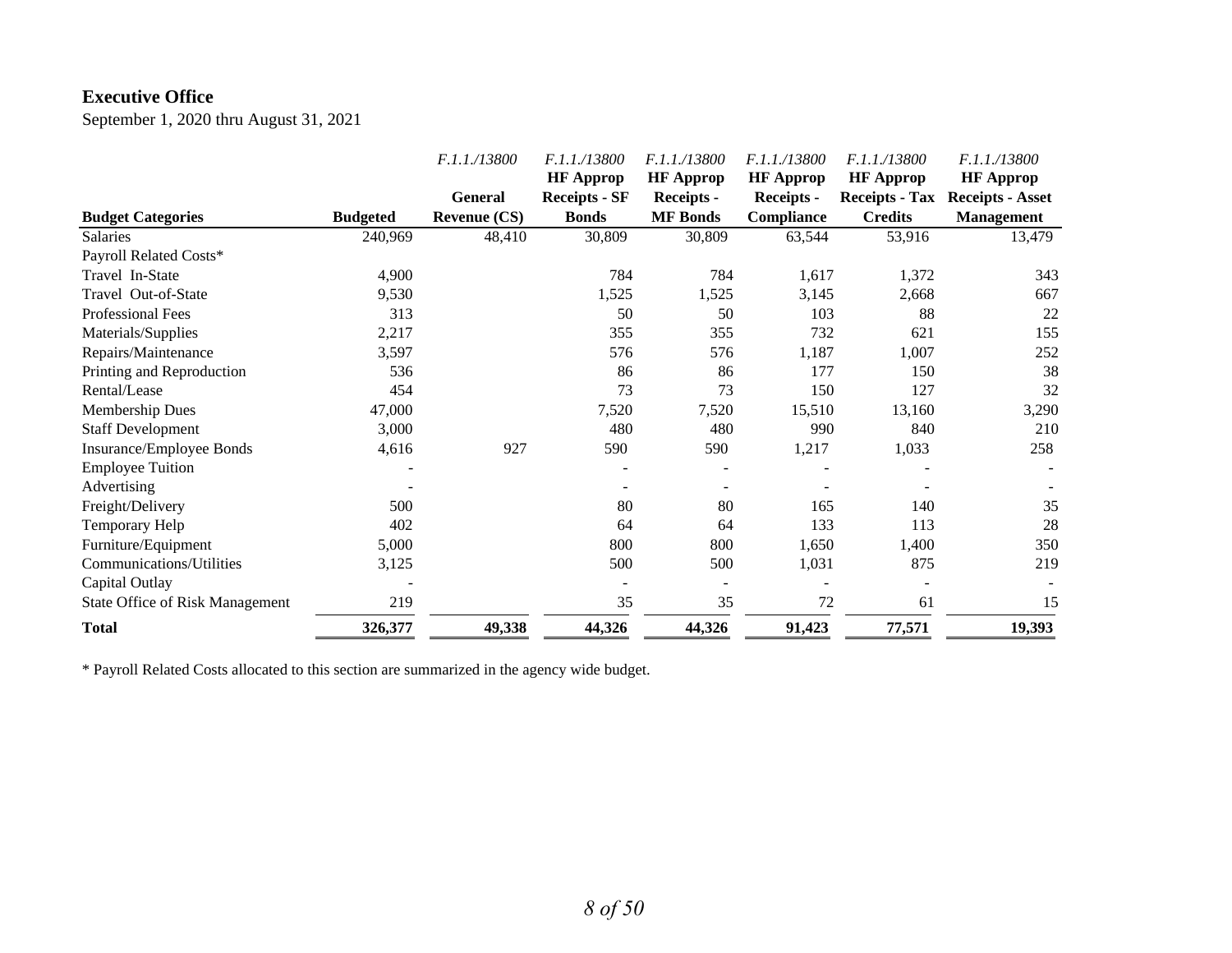#### **Board**

September 1, 2020 thru August 31, 2021

|                                        |                 | F.1.1./13800                             | F.1.1./13800                          | F.1.1./13800<br><b>HF</b> Approp | F.1.1./13800                              | F.1.1./13800                                |
|----------------------------------------|-----------------|------------------------------------------|---------------------------------------|----------------------------------|-------------------------------------------|---------------------------------------------|
|                                        |                 | <b>HF</b> Approp<br><b>Receipts - SF</b> | <b>HF</b> Approp<br><b>Receipts -</b> | <b>Receipts -</b>                | <b>HF</b> Approp<br><b>Receipts - Tax</b> | <b>HF</b> Approp<br><b>Receipts - Asset</b> |
| <b>Budget Categories</b>               | <b>Budgeted</b> | <b>Bonds</b>                             | <b>MF</b> Bonds                       | Compliance                       | <b>Credits</b>                            | <b>Management</b>                           |
| <b>Salaries</b>                        |                 |                                          |                                       |                                  |                                           |                                             |
| Payroll Related Costs*                 |                 |                                          |                                       |                                  |                                           |                                             |
| Travel In-State                        | 36,500          | 6,424                                    | 3,577                                 | 17,155                           | 7,592                                     | 1,752                                       |
| Travel Out-of-State                    | 13,764          | 2,422                                    | 1,349                                 | 6,469                            | 2,863                                     | 661                                         |
| <b>Professional Fees</b>               |                 |                                          |                                       |                                  |                                           |                                             |
| Materials/Supplies                     | 500             | 88                                       | 49                                    | 235                              | 104                                       | 24                                          |
| Repairs/Maintenance                    |                 |                                          |                                       |                                  |                                           |                                             |
| Printing and Reproduction              | 536             | 94                                       | 53                                    | 252                              | 111                                       | 26                                          |
| Rental/Lease                           | 1,000           | 176                                      | 98                                    | 470                              | 208                                       | 48                                          |
| Membership Dues                        |                 |                                          |                                       |                                  |                                           |                                             |
| <b>Staff Development</b>               |                 |                                          |                                       |                                  |                                           |                                             |
| Insurance/Employee Bonds               |                 |                                          |                                       |                                  |                                           |                                             |
| <b>Employee Tuition</b>                |                 |                                          |                                       |                                  |                                           |                                             |
| Advertising                            |                 |                                          |                                       |                                  |                                           |                                             |
| Freight/Delivery                       | 500             | 88                                       | 49                                    | 235                              | 104                                       | 24                                          |
| Temporary Help                         | 16,500          | 2,904                                    | 1,617                                 | 7,755                            | 3,432                                     | 792                                         |
| Furniture/Equipment                    |                 |                                          |                                       |                                  |                                           |                                             |
| Communications/Utilities               | 4,800           | 845                                      | 470                                   | 2,256                            | 998                                       | 230                                         |
| Capital Outlay                         |                 |                                          |                                       |                                  |                                           |                                             |
| <b>State Office of Risk Management</b> |                 |                                          |                                       |                                  |                                           |                                             |
| <b>Total</b>                           | 74,100          | 13,042                                   | 7,262                                 | 34,827                           | 15,413                                    | 3,557                                       |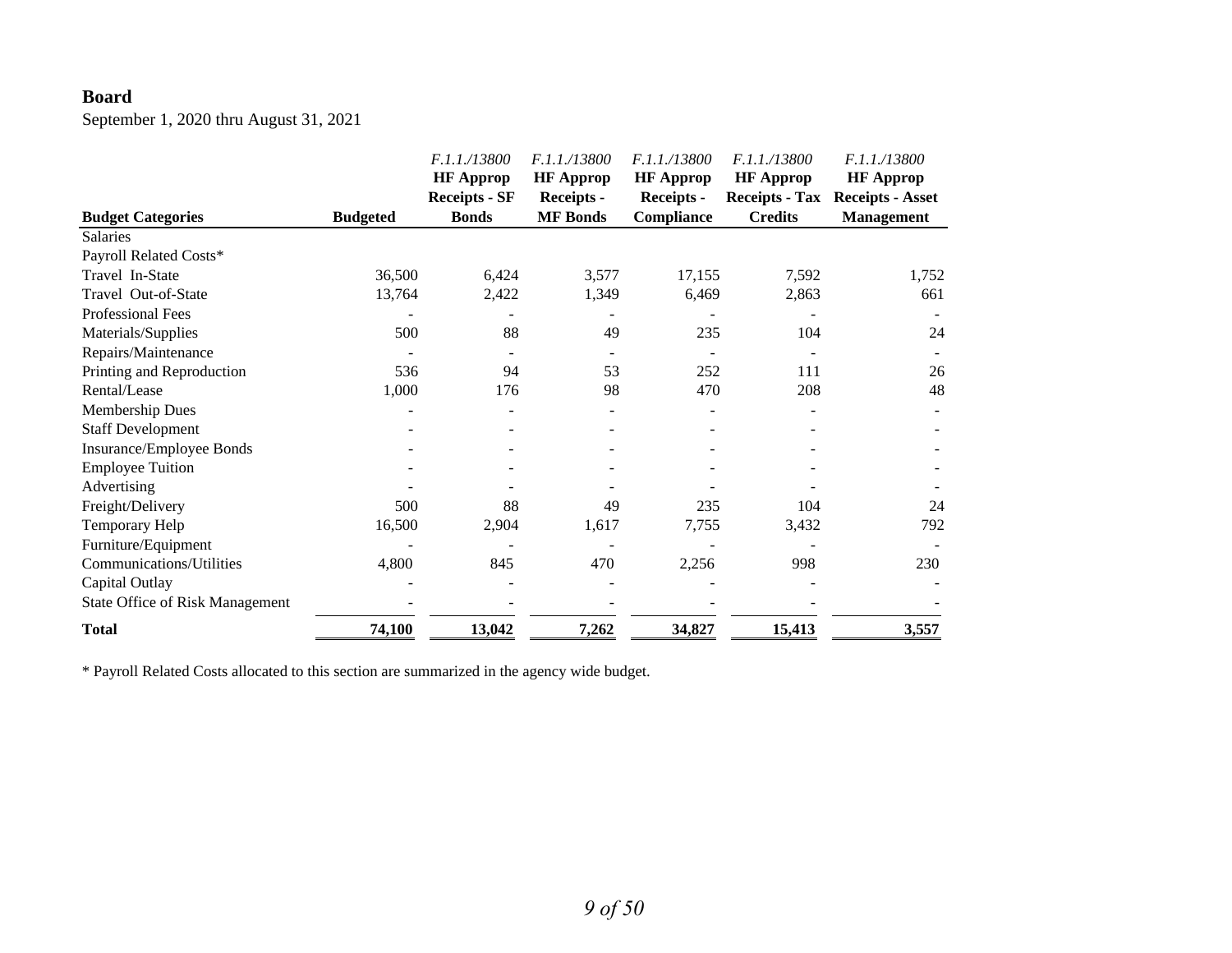# **Legal Services**

September 1, 2020 thru August 31, 2021

|                                 |                 | F.1.1./13800         | F.1.1./13800      | F.1.1./13800     | F.1.1./13800          | F.1.1./13800            |
|---------------------------------|-----------------|----------------------|-------------------|------------------|-----------------------|-------------------------|
|                                 |                 | <b>HF</b> Approp     | <b>HF</b> Approp  | <b>HF</b> Approp | <b>HF</b> Approp      | <b>HF</b> Approp        |
|                                 |                 | <b>Receipts - SF</b> | <b>Receipts -</b> | Receipts -       | <b>Receipts - Tax</b> | <b>Receipts - Asset</b> |
| <b>Budget Categories</b>        | <b>Budgeted</b> | <b>Bonds</b>         | <b>MF</b> Bonds   | Compliance       | <b>Credits</b>        | <b>Management</b>       |
| <b>Salaries</b>                 | 950,606         | 152,097              | 104,567           | 408,760          | 218,639               | 66,542                  |
| Payroll Related Costs*          |                 |                      |                   |                  |                       |                         |
| Travel In-State                 | 2,900           | 464                  | 319               | 1,247            | 667                   | 203                     |
| Travel Out-of-State             | 5,000           | 800                  | 550               | 2,150            | 1,150                 | 350                     |
| Professional Fees               | 111,406         | 17,825               | 12,255            | 47,905           | 25,623                | 7,798                   |
| Materials/Supplies              | 7,976           | 1,276                | 877               | 3,430            | 1,834                 | 558                     |
| Repairs/Maintenance             | 13,688          | 2,190                | 1,506             | 5,886            | 3,148                 | 958                     |
| Printing and Reproduction       | 100             | 16                   | 11                | 43               | 23                    | 7                       |
| Rental/Lease                    | 2,043           | 327                  | 225               | 878              | 470                   | 143                     |
| Membership Dues                 | 2,000           | 320                  | 220               | 860              | 460                   | 140                     |
| <b>Staff Development</b>        | 5,000           | 800                  | 550               | 2,150            | 1,150                 | 350                     |
| Insurance/Employee Bonds        | 18,767          | 3,003                | 2,064             | 8,070            | 4,316                 | 1,314                   |
| <b>Employee Tuition</b>         |                 |                      |                   |                  |                       |                         |
| Advertising                     |                 |                      |                   |                  |                       |                         |
| Freight/Delivery                | 700             | 112                  | 77                | 301              | 161                   | 49                      |
| Temporary Help                  | 1,958           | 313                  | 215               | 842              | 450                   | 137                     |
| Furniture/Equipment             | 900             | 144                  | 99                | 387              | 207                   | 63                      |
| Communications/Utilities        | 13,063          | 2,090                | 1,437             | 5,617            | 3,004                 | 914                     |
| Capital Outlay                  |                 |                      |                   |                  |                       |                         |
| State Office of Risk Management | 984             | 158                  | 108               | 423              | 226                   | 69                      |
| <b>Total</b>                    | 1,137,090       | 181,934              | 125,080           | 488,949          | 261,531               | 79,596                  |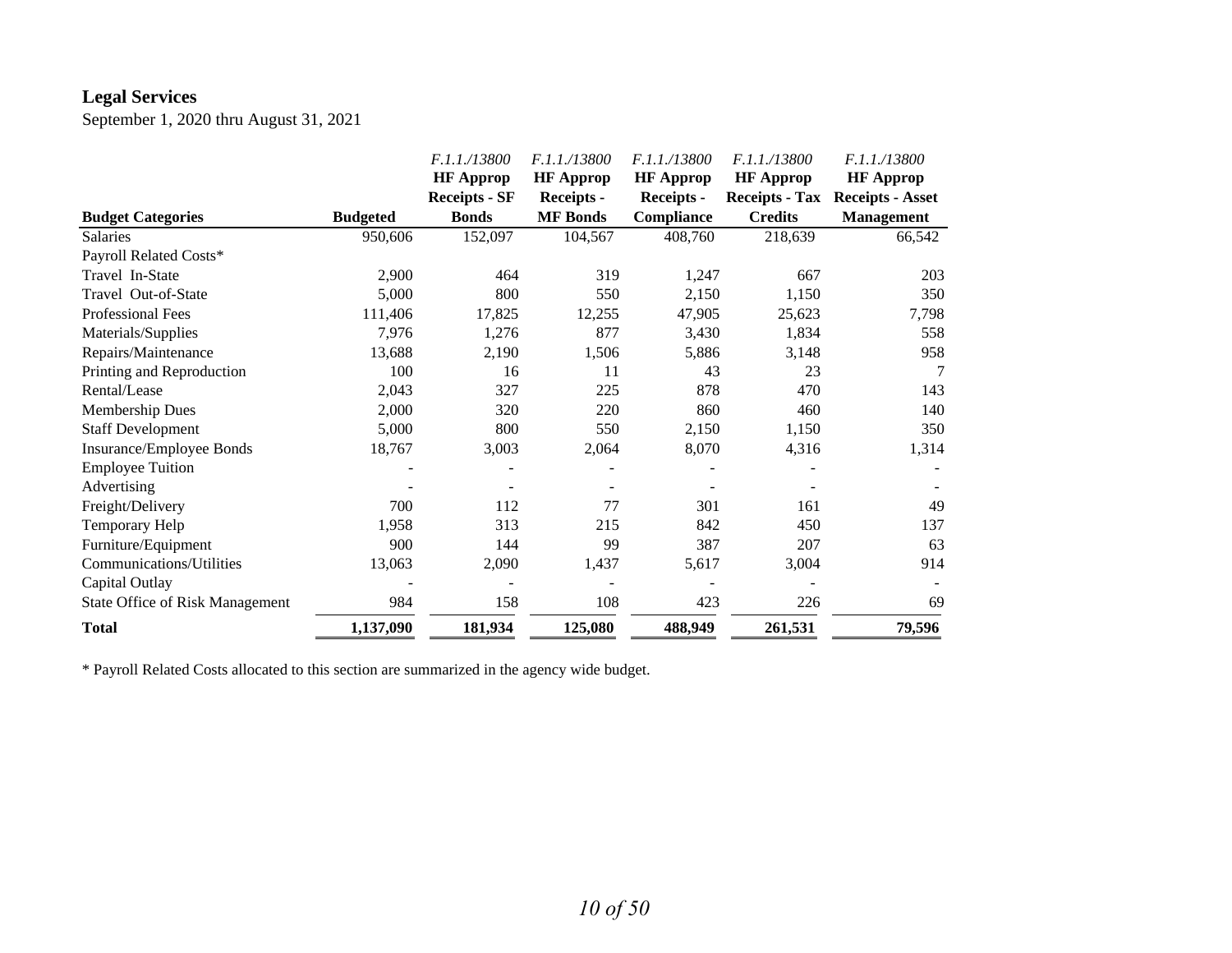#### **Internal Audit**

September 1, 2020 thru August 31, 2021

|                                 |                 | F.1.1./13800        | F.1.1./13800     | F.1.1./13800<br><b>HF</b> Approp | F.1.1./13800<br><b>HF</b> Approp | F.1.1./13800<br><b>HF</b> Approp | F.1.1./13800<br><b>HF Approp</b> | F.1.1./13800<br><b>HF</b> Approp |
|---------------------------------|-----------------|---------------------|------------------|----------------------------------|----------------------------------|----------------------------------|----------------------------------|----------------------------------|
|                                 |                 | <b>General</b>      | <b>MH Approp</b> | <b>Receipts - SF</b>             | <b>Receipts -</b>                | Receipts -                       | <b>Receipts -</b>                | <b>Receipts - Asset</b>          |
| <b>Budget Categories</b>        | <b>Budgeted</b> | <b>Revenue (CS)</b> | <b>Receipts</b>  | <b>Bonds</b>                     | <b>MF</b> Bonds                  | Compliance                       | <b>Tax Credits</b>               | <b>Management</b>                |
| <b>Salaries</b>                 | 282,396         | 211,797             | 27,590           | 6,881                            | 6,881                            | 14,193                           | 12,043                           | 3,011                            |
| Payroll Related Costs*          |                 |                     |                  |                                  |                                  |                                  |                                  |                                  |
| Travel In-State                 | 1,950           | 1,621               |                  | 52.66                            | 52.66                            | 108.62                           | 92.16                            | 23.04                            |
| Travel Out-of-State             |                 |                     |                  |                                  |                                  |                                  |                                  |                                  |
| Professional Fees               | 469             | 390                 |                  | 13                               | 13                               | 26                               | 22                               | 6                                |
| Materials/Supplies              | 2,575           | 2,141               |                  | 70                               | 70                               | 143                              | 122                              | 30                               |
| Repairs/Maintenance             | 4,976           | 4,136               |                  | 134                              | 134                              | 277                              | 235                              | 59                               |
| Printing and Reproduction       | 100             | 83                  |                  | 3                                | 3                                | 6                                | 5                                |                                  |
| Rental/Lease                    | 681             | 566                 |                  | 18                               | 18                               | 38                               | 32                               | 8                                |
| Membership Dues                 | 1,500           | 1,247               |                  | 41                               | 41                               | 84                               | 71                               | 18                               |
| <b>Staff Development</b>        | 4,000           | 3,325               |                  | 108                              | 108                              | 223                              | 189                              | 47                               |
| Insurance/Employee Bonds        | 5,739           | 4,304               | 561              | 140                              | 140                              | 288                              | 245                              | 61                               |
| <b>Employee Tuition</b>         |                 |                     |                  |                                  |                                  |                                  |                                  |                                  |
| Advertising                     |                 |                     |                  |                                  |                                  |                                  |                                  |                                  |
| Freight/Delivery                | 100             | 83                  |                  | 3                                | 3                                | 6                                |                                  |                                  |
| Temporary Help                  | 603             | 501                 |                  | 16                               | 16                               | 34                               | 28                               |                                  |
| Furniture/Equipment             |                 |                     |                  |                                  |                                  |                                  |                                  |                                  |
| Communications/Utilities        | 4,188           | 3,481               |                  | 113                              | 113                              | 233                              | 198                              | 49                               |
| Capital Outlay                  |                 |                     |                  |                                  |                                  |                                  |                                  |                                  |
| State Office of Risk Management | 328             | 273                 |                  | 9                                | 9                                | 18                               | 16                               |                                  |
| <b>Total</b>                    | 309,603         | 233,946             | 28,151           | 7,601                            | 7,601                            | 15,677                           | 13,302                           | 3,325                            |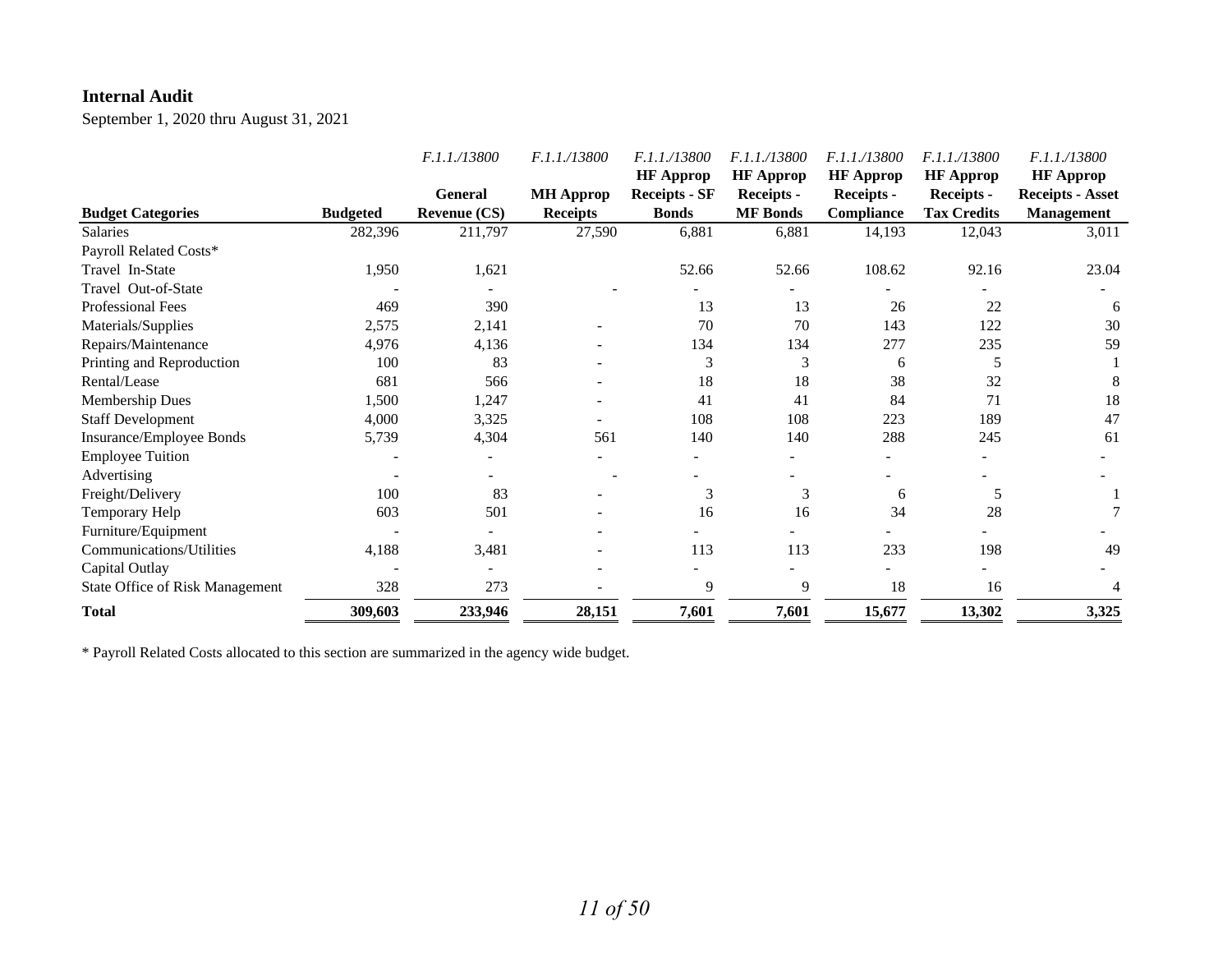#### **External Affairs**

September 1, 2020 thru August 31, 2021

|                                 |                 | F.1.1./13800     | F.1.1./13800<br><b>HF</b> Approp | F.1.1./13800<br><b>HF</b> Approp | F.1.1./13800<br><b>HF</b> Approp | F.1.1./13800<br><b>HF Approp</b> | F.1.1./13800<br><b>HF</b> Approp | B.1.1./13034<br><b>HF</b> Approp | B.1.1./13034<br><b>HF</b> Approp | B.1.1./13034<br><b>HF</b> Approp | B.1.1./13034<br><b>HF Approp</b> | B.1.1./13034<br><b>HF Approp</b> |
|---------------------------------|-----------------|------------------|----------------------------------|----------------------------------|----------------------------------|----------------------------------|----------------------------------|----------------------------------|----------------------------------|----------------------------------|----------------------------------|----------------------------------|
|                                 |                 | <b>MH Approp</b> | Receipts - SF                    | Receipts -                       | Receipts -                       |                                  | Receipts - Tax Receipts - Asset  | <b>Receipts - SF</b>             | Receipts -                       | Receipts -                       |                                  | Receipts - Tax Receipts - Asset  |
| <b>Budget Categories</b>        | <b>Budgeted</b> | <b>Receipts</b>  | <b>Bonds</b>                     | <b>MF</b> Bonds                  | Compliance                       | <b>Credits</b>                   | <b>Management</b>                | <b>Bonds</b>                     | <b>MF</b> Bonds                  | Compliance                       | <b>Credits</b>                   | <b>Management</b>                |
| <b>Salaries</b>                 | 416,663         | 2,055            | 40,420                           | 40,420                           | 83,367                           | 70,736                           | 17,684                           | 25,917                           | 25,917                           | 53,453                           | 45,354                           | 11,339                           |
| Payroll Related Costs*          |                 |                  |                                  |                                  |                                  |                                  |                                  |                                  |                                  |                                  |                                  |                                  |
| Travel In-State                 | 2,940           |                  |                                  |                                  |                                  |                                  |                                  | 470                              | 470                              | 970                              | 823                              | 206                              |
| Travel Out-of-State             | 1,500           |                  |                                  |                                  |                                  |                                  |                                  | 240                              | 240                              | 495                              | 420                              | 105                              |
| Professional Fees               | 625             |                  |                                  |                                  |                                  |                                  |                                  | 100                              | 100                              | 206                              | 175                              | 44                               |
| Materials/Supplies              | 7,434           |                  |                                  |                                  |                                  |                                  |                                  | 1,189                            | 1,189                            | 2,453                            | 2,081                            | 520                              |
| Repairs/Maintenance             | 6,495           |                  |                                  |                                  |                                  |                                  |                                  | 1,039                            | 1,039                            | 2,143                            | 1,818                            | 455                              |
| Printing and Reproduction       | 500             |                  |                                  |                                  |                                  |                                  |                                  | 80                               | 80                               | 165                              | 140                              | 35                               |
| Rental/Lease                    | 2,408           |                  |                                  |                                  |                                  |                                  |                                  | 385                              | 385                              | 795                              | 674                              | 169                              |
| Membership Dues                 |                 |                  |                                  |                                  |                                  |                                  |                                  |                                  | $\mathbf{0}$                     | $\mathbf{0}$                     | $\theta$                         | $\Omega$                         |
| <b>Staff Development</b>        | 1,800           |                  |                                  |                                  |                                  |                                  |                                  | 288                              | 288                              | 594                              | 504                              | 126                              |
| Insurance/Employee Bonds        | 8,253           | 41               | 801                              | 801                              | 1,651                            | 1,401                            | 350                              | 513                              | 513                              | 1,059                            | 898                              | 225                              |
| <b>Employee Tuition</b>         |                 |                  |                                  |                                  |                                  |                                  |                                  |                                  |                                  |                                  |                                  |                                  |
| Advertising                     | 1,500           |                  |                                  |                                  |                                  |                                  |                                  | 240                              | 240                              | 495                              | 420                              | 105                              |
| Freight/Delivery                | 100             |                  |                                  |                                  |                                  |                                  |                                  | 16                               | 16                               | 33                               | 28                               | $\overline{7}$                   |
| Temporary Help                  | 14,804          |                  |                                  |                                  |                                  |                                  |                                  | 2,369                            | 2,369                            | 4,885                            | 4,145                            | 1,036                            |
| Furniture/Equipment             | 600             |                  |                                  |                                  |                                  |                                  |                                  | 96                               | 96                               | 198                              | 168                              | 42                               |
| Communications/Utilities        | 14,750          |                  |                                  |                                  |                                  |                                  |                                  | 2,360                            | 2,360                            | 4,868                            | 4,130                            | 1,033                            |
| Capital Outlay                  | . .             |                  |                                  |                                  |                                  |                                  |                                  |                                  |                                  | $\overline{\phantom{a}}$         |                                  |                                  |
| State Office of Risk Management | 438             |                  |                                  |                                  |                                  |                                  |                                  | 70                               | 70                               | 144                              | 123                              | 31                               |
| <b>Total</b>                    | 480,808         | 2,096            | 41,221                           | 41,221                           | 85,018                           | 72,137                           | 18,034                           | 35,373                           | 35,373                           | 72,957                           | 61,903                           | 15,476                           |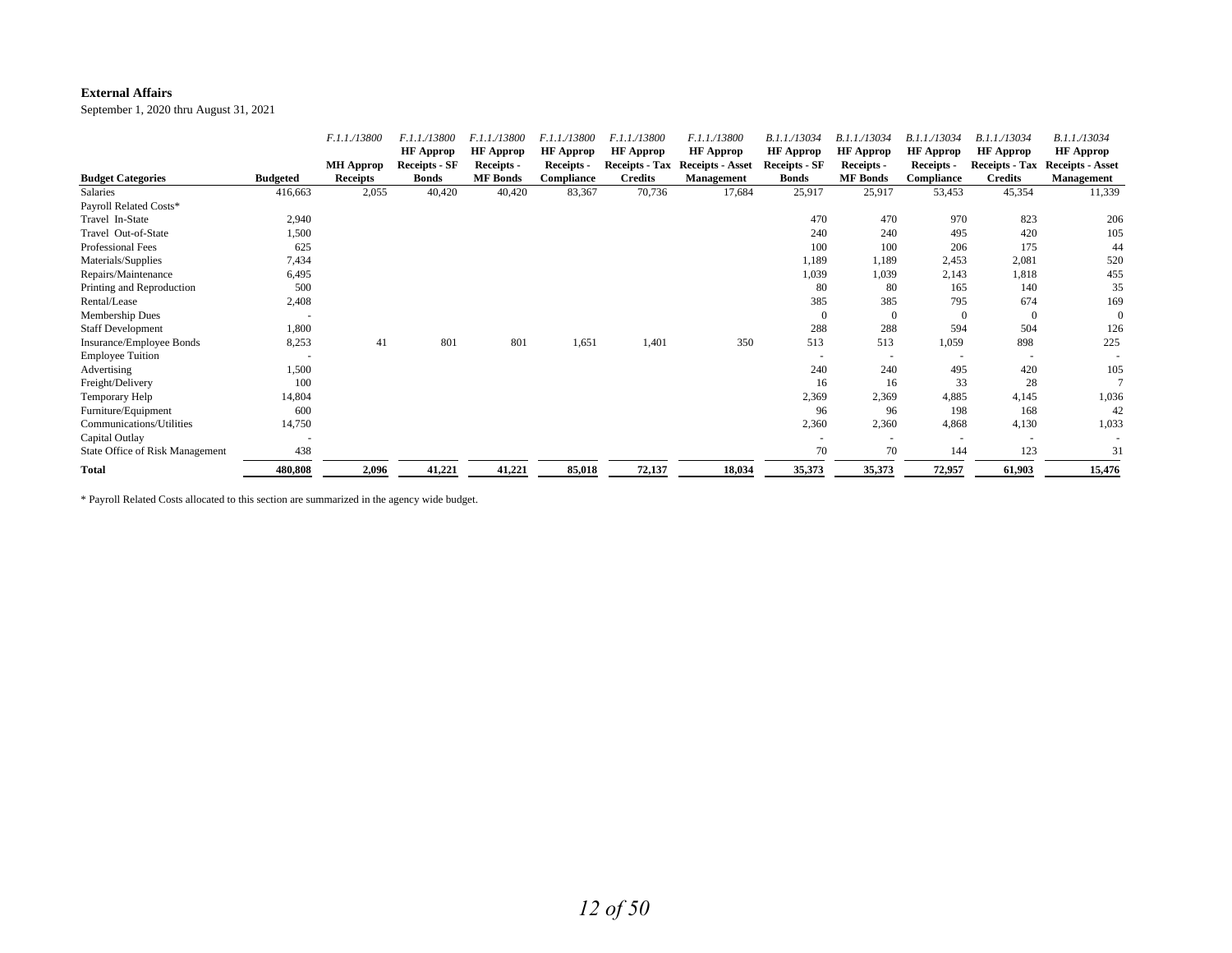#### **Agency Administration**

September 1, 2020 thru August 31, 2021

|                                 |                 |                     |                     | <b>HF</b> Approp     | <b>HF</b> Approp  | <b>HF</b> Approp | <b>HF</b> Approp      | <b>HF Approp</b>        |                  |              |
|---------------------------------|-----------------|---------------------|---------------------|----------------------|-------------------|------------------|-----------------------|-------------------------|------------------|--------------|
|                                 |                 | General             | General             | <b>Receipts - SF</b> | <b>Receipts -</b> | Receipts -       | <b>Receipts - Tax</b> | <b>Receipts - Asset</b> | <b>MH Approp</b> | General      |
| <b>Budget Categories</b>        | <b>Budgeted</b> | <b>Revenue (CS)</b> | <b>Revenue (IR)</b> | <b>Bonds</b>         | <b>MF</b> Bonds   | Compliance       | <b>Credits</b>        | <b>Management</b>       | <b>Receipts</b>  | Revenue (OS) |
| <b>Salaries</b>                 | 4,233,170       | 805,479.97          | 123,275             | 448,070              | 480,231           | 941,177          | 797,091               | 199,264                 | 375,385          | 63,197       |
|                                 |                 |                     |                     | $\Omega$             | $\theta$          | $\theta$         | $\Omega$              |                         |                  |              |
| Travel In-State                 | 9,745           | 1,657.03            | 294                 | 1,139                | 1,266             | 2,408            | 2,053                 | 511                     |                  | 416          |
| Travel Out-of-State             | 5,500           | 1,171.65            | 150                 | 647                  | 712               | 1,393            | 1,136                 | 290                     |                  |              |
| Professional Fees               | 341,741         | 70,047.05           | 516                 | 37,332               | 55,813            | 92,651           | 66,919                | 18,191                  |                  | 273          |
| Materials/Supplies              | 101,383         | 46,008.97           | 4,108               | 7,791                | 8,213             | 15,998           | 14,099                | 3,451                   |                  | 1,715        |
| Repairs/Maintenance             | 212,756         | 112,885.70          | 5,116               | 14,102               | 15,944            | 30,228           | 25,253                | 6,355                   |                  | 2,873        |
| Printing and Reproduction       | 5,450           | 1,668.93            | 15                  | 522                  | 750               | 1,270            | 935                   | 251                     |                  | 38           |
| Rental/Lease                    | 35,393          | 16,719.08           | 1,566               | 2,606                | 2,723             | 5,405            | 4,641                 | 1,152                   |                  | 581          |
| Membership Dues                 | 3,250           | 297.35              | 30                  | 431                  | 451               | 824              | 839                   | 191                     |                  | 188          |
| <b>Staff Development</b>        | 38,500          | 4,683.63            | 2,550               | 4,777                | 5,102             | 9,920            | 8,595                 | 2,123                   |                  | 750          |
| Insurance/Employee Bonds        | 117,835         | 45,021.53           | 2,615               | 9,448                | 9,965             | 19,698           | 16,805                | 4,185                   | 9,053            | 1,045        |
| <b>Employee Tuition</b>         | 4,500           | 2,615.45            |                     | 302                  | 302               | 622              | 528                   | 132                     |                  |              |
| Advertising                     | 300             |                     |                     | 36                   | 36                | 74               | 63                    | 16                      |                  | 75           |
| Freight/Delivery                | 3,300           | 67.76               | 45                  | 401                  | 404               | 824              | 707                   | 176                     |                  | 675          |
| Temporary Help                  | 25,916          | 14,818.38           | 663                 | 1,579                | 1,684             | 3,284            | 2,835                 | 701                     |                  | 352          |
| Furniture/Equipment             | 7,800           | 684.64              | 300                 | 958                  | 997               | 1,944            | 1,744                 | 423                     |                  | 750          |
| Communications/Utilities        | 93,263          | 27,987.76           | 4,856               | 9,123                | 9,696             | 18,912           | 16,404                | 4,049                   |                  | 2,234        |
| Capital Outlay                  |                 |                     |                     | 0                    | $\mathbf{0}$      | $\theta$         | $\Omega$              | $\Omega$                |                  |              |
| State Office of Risk Management | 14,109          | 8,067.56            | 361                 | 860                  | 917               | 1,788            | 1,543                 | 382                     |                  | 191          |
| <b>Total</b>                    | 5,253,912       | 1,159,882           | 146,460             | 540,124              | 595,207           | 1,148,418        | 962,189               | 241,842                 | 384,438          | 75,352       |

| Note:                                  |         |
|----------------------------------------|---------|
| <b>Agency Administration Includes:</b> |         |
| Director of Agency Administration      | 396.688 |
| <b>Grant Accounting</b>                | 904.214 |
| <b>Bond Accounting</b>                 | 826,630 |
| <b>Financial Services</b>              | 470.235 |
| Purchasing                             | 211,132 |
| <b>Staff Services</b>                  | 232.246 |
| Human Resources                        | 263,348 |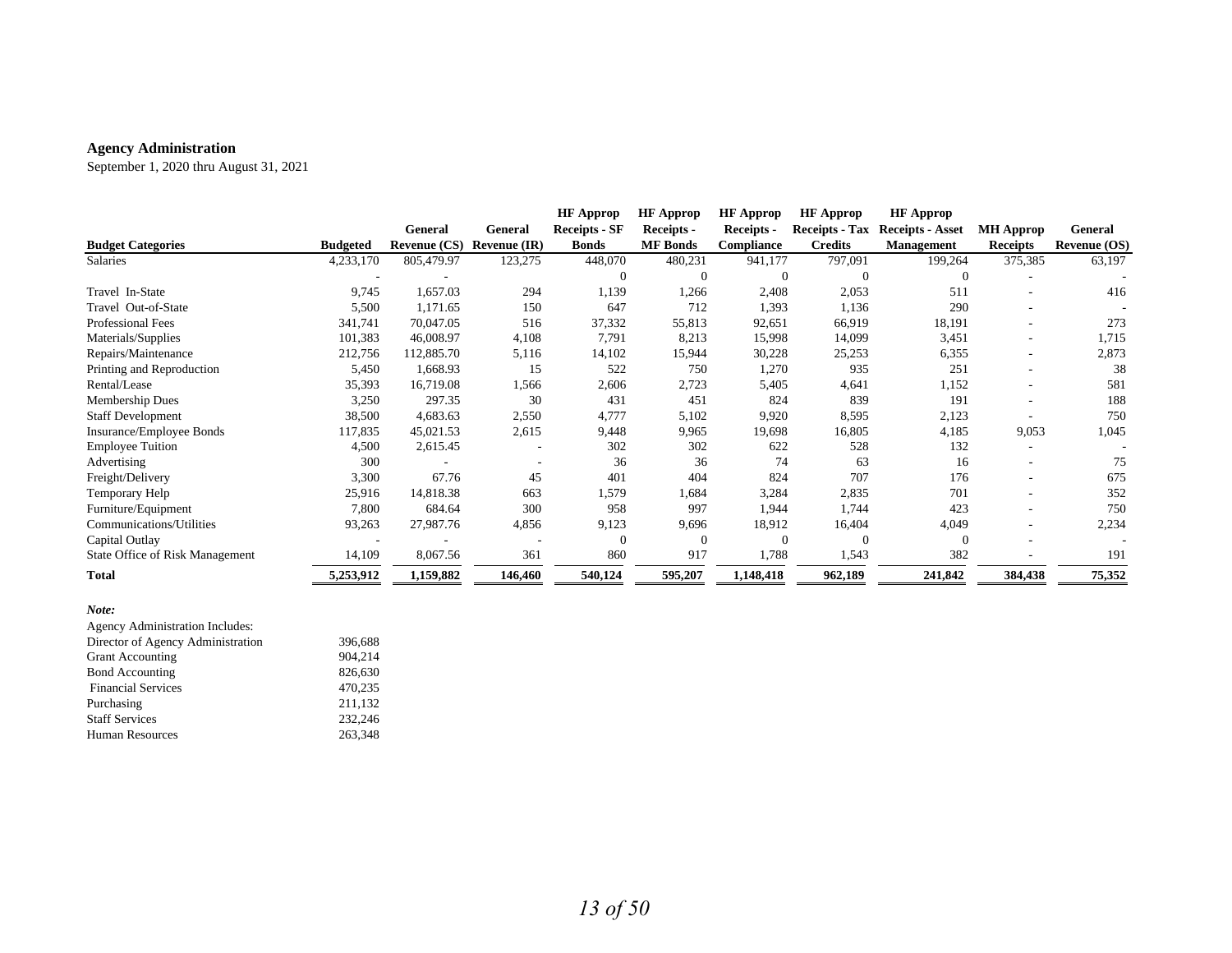# **Director Agency Administration**

September 1, 2020 thru August 31, 2021

|                                        |                 | F.1.1./13800        | F.1.1./13800         | F.1.1./13800     | F.1.1./13800     | F.1.1./13800       | F.1.1./13800            | F.1.1./13800     |
|----------------------------------------|-----------------|---------------------|----------------------|------------------|------------------|--------------------|-------------------------|------------------|
|                                        |                 |                     | <b>HF</b> Approp     | <b>HF</b> Approp | <b>HF</b> Approp | <b>HF</b> Approp   | <b>HF</b> Approp        |                  |
|                                        |                 | <b>General</b>      | <b>Receipts - SF</b> | Receipts -       | Receipts -       | <b>Receipts -</b>  | <b>Receipts - Asset</b> | <b>MH</b> Approp |
| <b>Budget Categories</b>               | <b>Budgeted</b> | <b>Revenue (CS)</b> | <b>Bonds</b>         | <b>MF</b> Bonds  | Compliance       | <b>Tax Credits</b> | <b>Management</b>       | <b>Receipts</b>  |
| <b>Salaries</b>                        | 368,082         | 127,987             | 37,518               | 37,518           | 77,382           | 65,657             | 16,414                  | 5,605            |
| Payroll Related Costs*                 |                 |                     |                      |                  |                  |                    |                         |                  |
| Travel In-State                        | 1,250           |                     | 200                  | 200              | 413              | 350                | 88                      |                  |
| Travel Out-of-State                    | 1,500           |                     | 240                  | 240              | 495              | 420                | 105                     |                  |
| <b>Professional Fees</b>               | 469             |                     | 75                   | 75               | 155              | 131                | 33                      |                  |
| Materials/Supplies                     | 2,825           |                     | 452                  | 452              | 932              | 791                | 198                     |                  |
| Repairs/Maintenance                    | 4,496           |                     | 719                  | 719              | 1,484            | 1,259              | 315                     |                  |
| Printing and Reproduction              | 50              |                     | 8                    | 8                | 17               | 14                 | 4                       |                  |
| Rental/Lease                           | 674             |                     | 108                  | 108              | 222              | 189                | 47                      |                  |
| Membership Dues                        | 750             |                     | 120                  | 120              | 248              | 210                | 53                      |                  |
| <b>Staff Development</b>               | 4,000           |                     | 640                  | 640              | 1,320            | 1,120              | 280                     |                  |
| Insurance/Employee Bonds               | 7,024           | 2,442               | 716                  | 716              | 1,477            | 1,253              | 313                     | 107              |
| <b>Employee Tuition</b>                |                 |                     |                      |                  |                  |                    |                         |                  |
| Advertising                            |                 |                     |                      |                  |                  |                    |                         |                  |
| Freight/Delivery                       | 50              |                     | 8                    | 8                | 17               | 14                 |                         |                  |
| Temporary Help                         | 603             |                     | 96                   | 96               | 199              | 169                | 42                      |                  |
| Furniture/Equipment                    | 500             |                     | 80                   | 80               | 165              | 140                | 35                      |                  |
| Communications/Utilities               | 4,088           |                     | 654                  | 654              | 1,349            | 1,145              | 286                     |                  |
| Capital Outlay                         |                 |                     |                      | $\overline{a}$   |                  |                    |                         |                  |
| <b>State Office of Risk Management</b> | 328             |                     | 53                   | 53               | 108              | 92                 | 23                      |                  |
| <b>Total</b>                           | 396,688         | 130,430             | 41,687               | 41,687           | 85,980           | 72,953             | 18,238                  | 5,712            |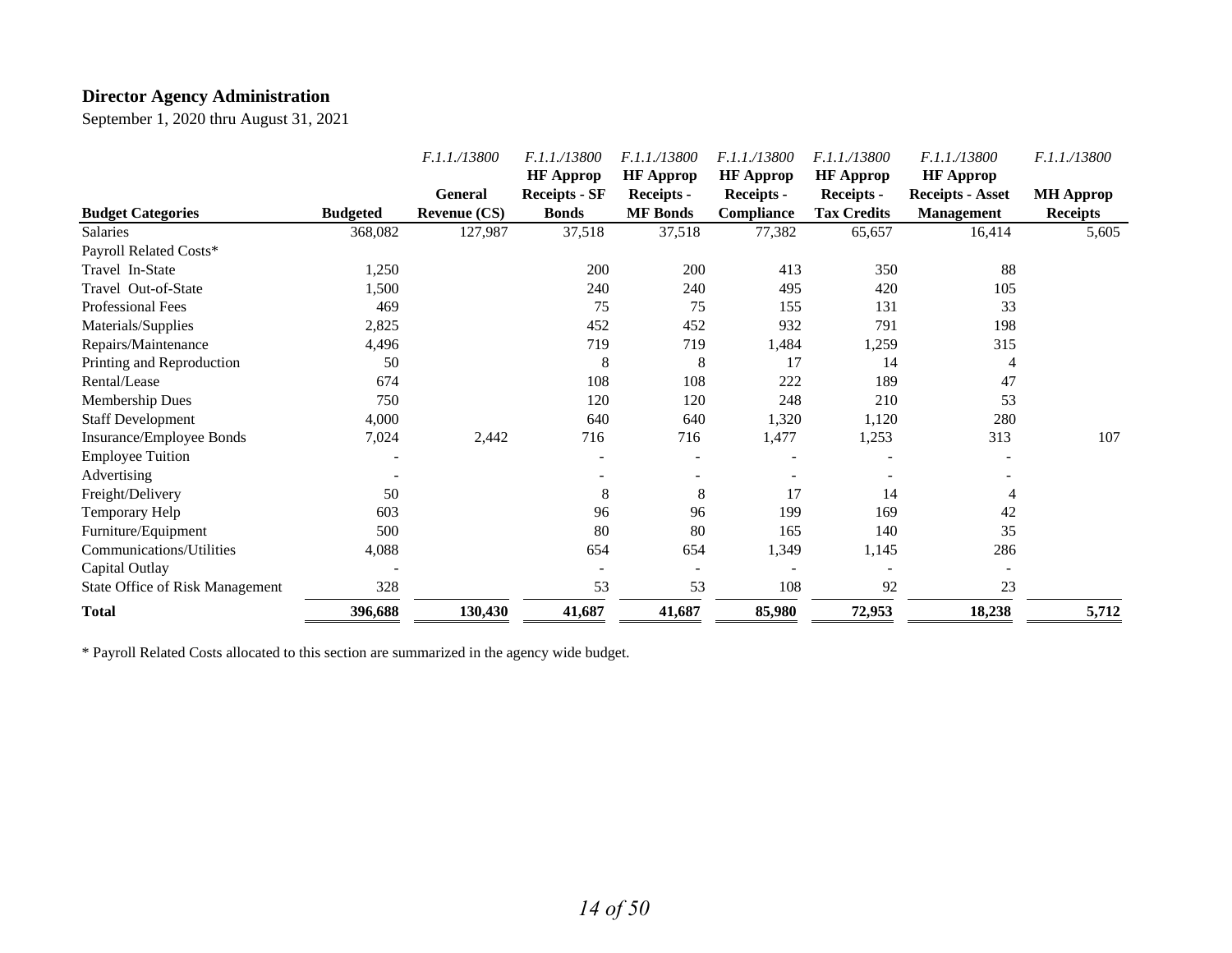# **Grant Accounting**

September 1, 2020 thru August 31, 2021

|                                        |                 | F.1.1./13800        | F.1.1./13800                             | F.1.1./13800                   | F.1.1./13800                   | F.1.1./13800                          | F.1.1./13800                                | F.1.1./13800     |
|----------------------------------------|-----------------|---------------------|------------------------------------------|--------------------------------|--------------------------------|---------------------------------------|---------------------------------------------|------------------|
|                                        |                 | <b>General</b>      | <b>HF</b> Approp<br><b>Receipts - SF</b> | <b>HF Approp</b><br>Receipts - | <b>HF</b> Approp<br>Receipts - | <b>HF</b> Approp<br><b>Receipts -</b> | <b>HF Approp</b><br><b>Receipts - Asset</b> | <b>MH Approp</b> |
| <b>Budget Categories</b>               | <b>Budgeted</b> | <b>Revenue (CS)</b> | <b>Bonds</b>                             | <b>MF</b> Bonds                | Compliance                     | <b>Tax Credits</b>                    | <b>Management</b>                           | <b>Receipts</b>  |
| <b>Salaries</b>                        | 536,424         | 464,988             | 8,325                                    | 8,325                          | 17,170                         | 14,568                                | 3,642                                       | 19,406           |
| Payroll Related Costs*                 |                 |                     |                                          |                                |                                |                                       |                                             |                  |
| Travel In-State                        | 1,450           | 1,304               | 23                                       | 23                             | 48                             | 41                                    | 10                                          |                  |
| Travel Out-of-State                    | 1,000           | 899                 | 16                                       | 16                             | 33                             | 28                                    |                                             |                  |
| Professional Fees                      | 69,875          | 69,875              |                                          |                                |                                |                                       |                                             |                  |
| Materials/Supplies                     | 49,672          | 44,673              | 800                                      | 800                            | 1,650                          | 1,400                                 | 350                                         |                  |
| Repairs/Maintenance                    | 120,891         | 108,725             | 1,947                                    | 1,947                          | 4,015                          | 3,406                                 | 852                                         |                  |
| Printing and Reproduction              | 1,500           | 1,349               | 24                                       | 24                             | 50                             | 42                                    | 11                                          |                  |
| Rental/Lease                           | 18,138          | 16,312              | 292                                      | 292                            | 602                            | 511                                   | 128                                         |                  |
| Membership Dues                        | 250             | 225                 | 4                                        | 4                              | 8                              |                                       | $\overline{2}$                              |                  |
| <b>Staff Development</b>               | 4,000           | 3,597               | 64                                       | 64                             | 133                            | 113                                   | 28                                          |                  |
| Insurance/Employee Bonds               | 44,093          | 38,222              | 684                                      | 684                            | 1,411                          | 1,197                                 | 299                                         | 1,595            |
| <b>Employee Tuition</b>                | 2,500           | 2,248               | 40                                       | 40                             | 83                             | 70                                    | 18                                          |                  |
| Advertising                            |                 |                     |                                          |                                |                                |                                       |                                             |                  |
| Freight/Delivery                       | 50              | 45                  |                                          |                                | 2                              |                                       | $\Omega$                                    |                  |
| Temporary Help                         | 16,072          | 14,454              | 259                                      | 259                            | 534                            | 453                                   | 113                                         |                  |
| Furniture/Equipment                    | 600             | 540                 | 10                                       | 10                             | 20                             | 17                                    | 4                                           |                  |
| Communications/Utilities               | 28,950          | 26,037              | 466                                      | 466                            | 961                            | 816                                   | 204                                         |                  |
| Capital Outlay                         |                 |                     |                                          |                                |                                |                                       |                                             |                  |
| <b>State Office of Risk Management</b> | 8,750           | 7,869               | 141                                      | 141                            | 291                            | 247                                   | 62                                          |                  |
| <b>Total</b>                           | 904,214         | 801,363             | 13,096                                   | 13,096                         | 27,010                         | 22,918                                | 5,729                                       | 21,002           |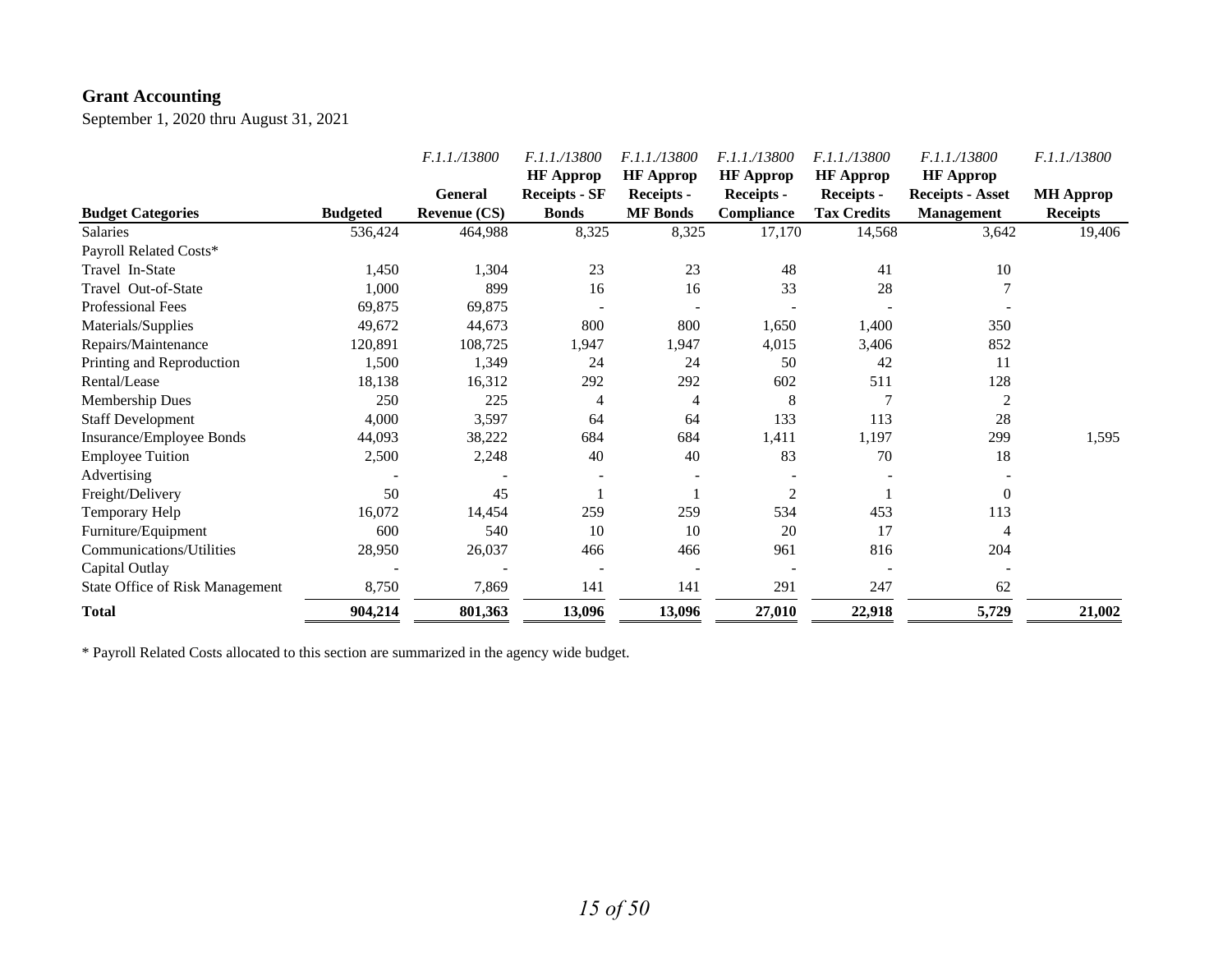# **Bond Accounting**

September 1, 2020 thru August 31, 2021

|                                        |                 | F.1.1./13800             | F.1.1./13800<br><b>HF</b> Approp | <i>F.1.1./13800</i><br><b>HF</b> Approp | F.1.1./13800<br><b>HF</b> Approp | <i>F.1.1./13800</i><br><b>HF</b> Approp | F.1.1./13800<br><b>HF Approp</b> | F.1.1./13800     |
|----------------------------------------|-----------------|--------------------------|----------------------------------|-----------------------------------------|----------------------------------|-----------------------------------------|----------------------------------|------------------|
|                                        |                 | <b>General</b>           | <b>Receipts - SF</b>             | <b>Receipts -</b>                       | <b>Receipts -</b>                | <b>Receipts -</b>                       | <b>Receipts - Asset</b>          | <b>MH Approp</b> |
| <b>Budget Categories</b>               | <b>Budgeted</b> | <b>Revenue (CS)</b>      | <b>Bonds</b>                     | <b>MF</b> Bonds                         | Compliance                       | <b>Tax Credits</b>                      | <b>Management</b>                | <b>Receipts</b>  |
| <b>Salaries</b>                        | 499,912         | 43,819                   | 61,503                           | 93,664                                  | 155,534                          | 108,948                                 | 30,141                           | 6,302            |
| Payroll Related Costs*                 |                 |                          |                                  |                                         |                                  |                                         |                                  |                  |
| Travel In-State                        | 1,950           | 173                      | 243                              | 370                                     | 614                              | 430                                     | 119                              |                  |
| Travel Out-of-State                    | 1,000           | 89                       | 125                              | 190                                     | 315                              | 221                                     | 61                               |                  |
| Professional Fees                      | 258,460         | $\overline{\phantom{a}}$ | 35,341                           | 53,822                                  | 89,374                           | 62,604                                  | 17,320                           |                  |
| Materials/Supplies                     | 6,467           | 574                      | 806                              | 1,227                                   | 2,038                            | 1,427                                   | 395                              |                  |
| Repairs/Maintenance                    | 28,282          | 2,511                    | 3,524                            | 5,367                                   | 8,911                            | 6,242                                   | 1,727                            |                  |
| Printing and Reproduction              | 3,500           | 311                      | 436                              | 664                                     | 1,103                            | 773                                     | 214                              |                  |
| Rental/Lease                           | 1,797           | 160                      | 224                              | 341                                     | 566                              | 397                                     | 110                              |                  |
| Membership Dues                        | 300             | 27                       | 37                               | 57                                      | 95                               | 66                                      | 18                               |                  |
| <b>Staff Development</b>               | 5,000           | 444                      | 623                              | 949                                     | 1,575                            | 1,104                                   | 305                              |                  |
| Insurance/Employee Bonds               | 8,030           | 704                      | 988                              | 1,505                                   | 2,498                            | 1,750                                   | 484                              | 101              |
| <b>Employee Tuition</b>                |                 |                          |                                  |                                         |                                  |                                         |                                  |                  |
| Advertising                            |                 |                          |                                  |                                         |                                  |                                         |                                  |                  |
| Freight/Delivery                       | 50              | 4                        | 6                                | 9                                       | 16                               | 11                                      | 3                                |                  |
| Temporary Help                         | 1,607           | 143                      | 200                              | 305                                     | 506                              | 355                                     | 98                               |                  |
| Furniture/Equipment                    | 600             | 53                       | 75                               | 114                                     | 189                              | 132                                     | 37                               |                  |
| Communications/Utilities               | 8,800           | 781                      | 1,096                            | 1,670                                   | 2,773                            | 1,942                                   | 537                              |                  |
| Capital Outlay                         |                 |                          |                                  |                                         |                                  |                                         |                                  |                  |
| <b>State Office of Risk Management</b> | 875             | 78                       | 109                              | 166                                     | 276                              | 193                                     | 53                               |                  |
| <b>Total</b>                           | 826,630         | 49,870                   | 105,336                          | 160,419                                 | 266,384                          | 186,596                                 | 51,623                           | 6,403            |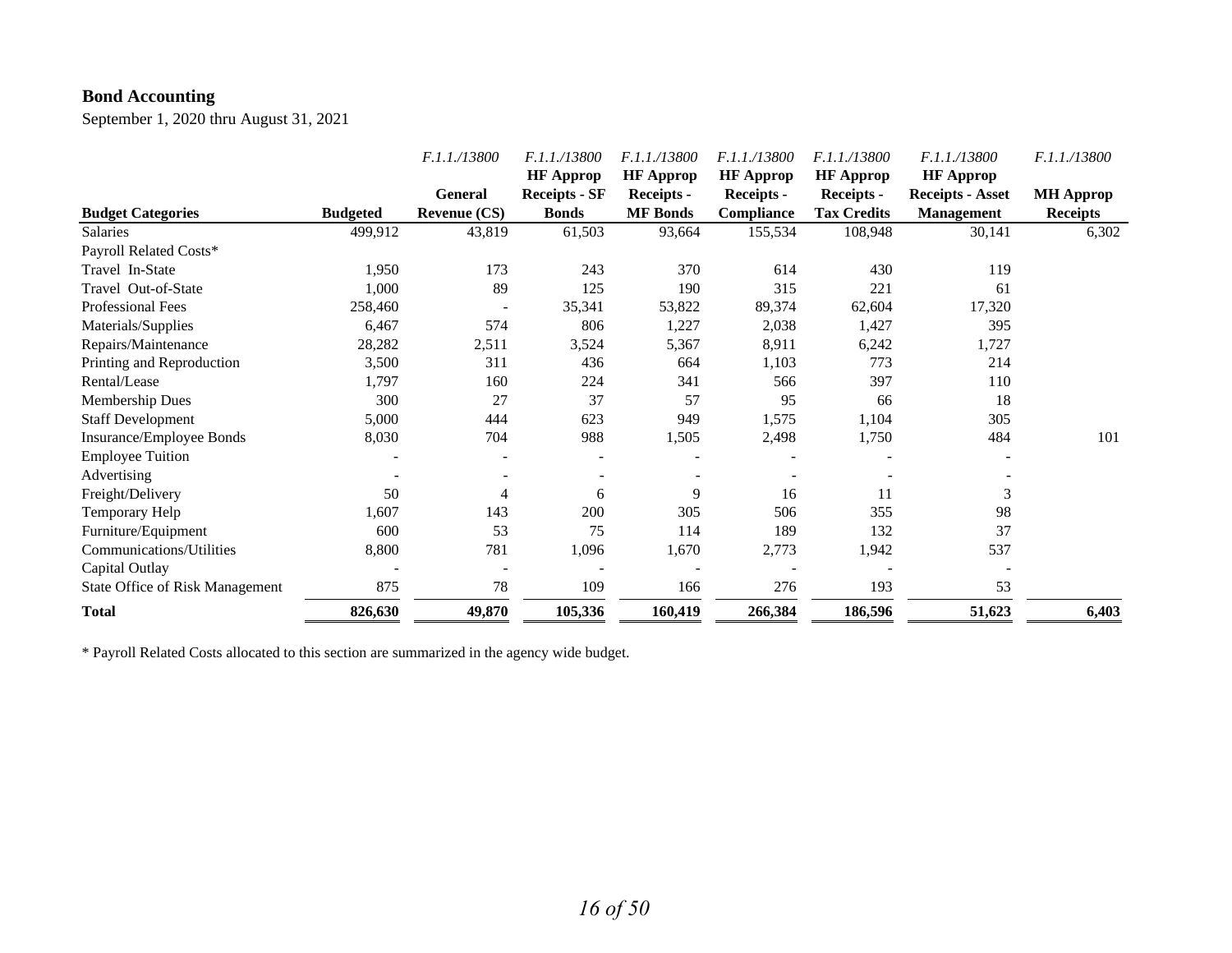#### **Financial Services**

September 1, 2020 thru August 31, 2021

|                                 |                 | F.1.1./13800        | F.1.1./13800                             | F.1.1./13800                   | F.1.1./13800                   | F.1.1./13800                              | F.1.1./13800                                | F.1.1./13800     | F.1.1./13800     |
|---------------------------------|-----------------|---------------------|------------------------------------------|--------------------------------|--------------------------------|-------------------------------------------|---------------------------------------------|------------------|------------------|
|                                 |                 | <b>General</b>      | <b>HF</b> Approp<br><b>Receipts - SF</b> | <b>HF</b> Approp<br>Receipts - | <b>HF</b> Approp<br>Receipts - | <b>HF</b> Approp<br><b>Receipts - Tax</b> | <b>HF Approp</b><br><b>Receipts - Asset</b> | <b>HF</b> Approp | <b>MH</b> Approp |
| <b>Budget Categories</b>        | <b>Budgeted</b> | <b>Revenue (CS)</b> | <b>Bonds</b>                             | <b>MF</b> Bonds                | <b>Compliance</b>              | <b>Credits</b>                            | Management                                  | <b>Receipts</b>  | <b>Receipts</b>  |
| <b>Salaries</b>                 | 428,754         | 63,823              | 45,433                                   | 45,433                         | 93,706                         | 79,508                                    | 19,877                                      |                  | 80,975           |
| Payroll Related Costs*          |                 |                     |                                          |                                |                                |                                           |                                             |                  |                  |
| Travel In-State                 | 980             | 180                 | 128                                      | 128                            | 264                            | 224                                       | 56                                          |                  |                  |
| Travel Out-of-State             | 1,000           | 184                 | 131                                      | 131                            | 269                            | 229                                       | 57                                          |                  |                  |
| Professional Fees               | 938             | 172                 | 122                                      | 122                            | 253                            | 214                                       | 54                                          |                  |                  |
| Materials/Supplies              | 4,150           | 762                 | 542                                      | 542                            | 1,118                          | 949                                       | 237                                         |                  |                  |
| Repairs/Maintenance             | 8,992           | 1,650               | 1,175                                    | 1,175                          | 2,423                          | 2,056                                     | 514                                         |                  |                  |
| Printing and Reproduction       | 50              | 9                   |                                          | 7                              | 13                             | 11                                        | 3                                           |                  |                  |
| Rental/Lease                    | 1,348           | 247                 | 176                                      | 176                            | 363                            | 308                                       | 77                                          |                  |                  |
| Membership Dues                 | 250             | 46                  | 33                                       | 33                             | 67                             | 57                                        | 14                                          |                  |                  |
| <b>Staff Development</b>        | 3,500           | 642                 | 457                                      | 457                            | 943                            | 800                                       | 200                                         |                  |                  |
| Insurance/Employee Bonds        | 9,437           | 1,405               | 1,000                                    | 1,000                          | 2,062                          | 1,750                                     | 437                                         | $\boldsymbol{0}$ | 1,782            |
| <b>Employee Tuition</b>         | 2,000           | 367                 | 261                                      | 261                            | 539                            | 457                                       | 114                                         |                  |                  |
| Advertising                     |                 | $\Omega$            | 0                                        | $\theta$                       | $\theta$                       | $\theta$                                  | $\theta$                                    |                  |                  |
| Freight/Delivery                | 100             | 18                  | 13                                       | 13                             | 27                             | 23                                        | 6                                           |                  |                  |
| Temporary Help                  | 1,205           | 221                 | 157                                      | 157                            | 325                            | 276                                       | 69                                          |                  |                  |
| Furniture/Equipment             | 500             | 92                  | 65                                       | 65                             | 135                            | 114                                       | 29                                          |                  |                  |
| Communications/Utilities        | 6,375           | 1,170               | 833                                      | 833                            | 1,718                          | 1,457                                     | 364                                         |                  |                  |
| Capital Outlay                  |                 | $\Omega$            | $\mathbf{0}$                             | $\theta$                       | $\overline{0}$                 | $\overline{0}$                            | $\theta$                                    |                  |                  |
| State Office of Risk Management | 656             | 120                 | 86                                       | 86                             | 177                            | 150                                       | 38                                          |                  |                  |
| <b>Total</b>                    | 470,235         | 71,108              | 50,619                                   | 50,619                         | 104,402                        | 88,583                                    | 22,146                                      |                  | 82,757           |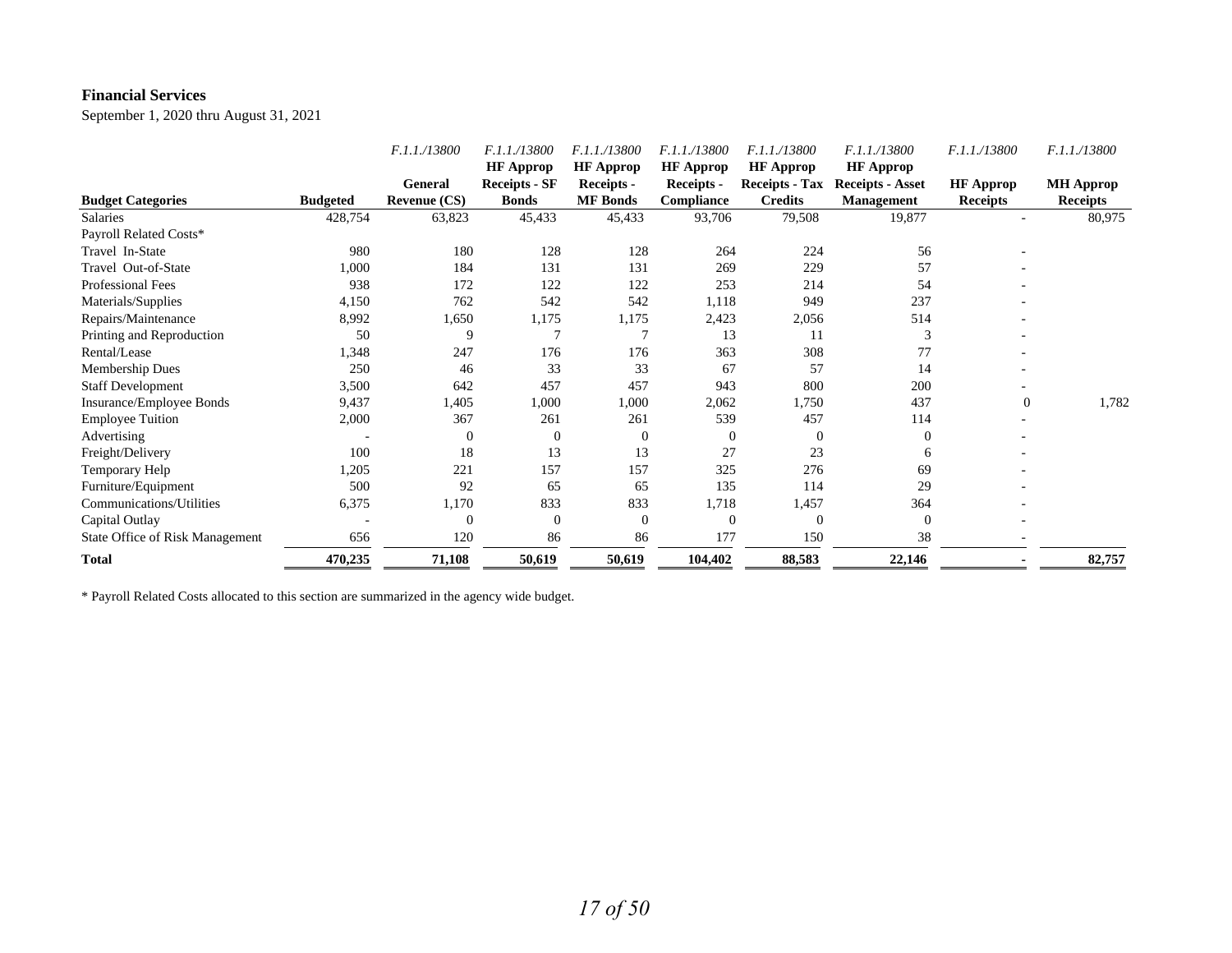# **Purchasing**

September 1, 2020 thru August 31, 2021

|                                 |                 | F.1.3./13802        | F.1.3./13802                             | F.1.3./13802                   | F.1.3./13802                          | F.1.3./13802                          | F.1.3./13802                                | F.1.3./13802     |
|---------------------------------|-----------------|---------------------|------------------------------------------|--------------------------------|---------------------------------------|---------------------------------------|---------------------------------------------|------------------|
|                                 |                 | <b>General</b>      | <b>HF</b> Approp<br><b>Receipts - SF</b> | <b>HF Approp</b><br>Receipts - | <b>HF</b> Approp<br><b>Receipts -</b> | <b>HF</b> Approp<br><b>Receipts -</b> | <b>HF</b> Approp<br><b>Receipts - Asset</b> | <b>MH</b> Approp |
| <b>Budget Categories</b>        | <b>Budgeted</b> | <b>Revenue (OS)</b> | <b>Bonds</b>                             | <b>MF</b> Bonds                | Compliance                            | <b>Tax Credits</b>                    | <b>Management</b>                           | <b>Receipts</b>  |
| Salaries                        | 185,118         | 37,024              | 20,917                                   | 20,917                         | 43,142                                | 36,605                                | 9,151                                       | 17,361           |
| Payroll Related Costs*          |                 |                     |                                          |                                |                                       |                                       |                                             |                  |
| Travel In-State                 | 1,175           | 294                 | 141                                      | 141                            | 291                                   | 247                                   | 62                                          |                  |
| Travel Out-of-State             |                 |                     |                                          |                                |                                       |                                       |                                             |                  |
| <b>Professional Fees</b>        | 470             | 118                 | 56                                       | 56                             | 116                                   | 99                                    | 25                                          |                  |
| Materials/Supplies              | 2,631           | 658                 | 316                                      | 316                            | 651                                   | 553                                   | 138                                         |                  |
| Repairs/Maintenance             | 5,011           | 1,253               | 601                                      | 601                            | 1,240                                 | 1,052                                 | 263                                         |                  |
| Printing and Reproduction       | 75              | 19                  | 9                                        | 9                              | 19                                    | 16                                    | $\overline{4}$                              |                  |
| Rental/Lease                    | 1,426           | 357                 | 171                                      | 171                            | 353                                   | 299                                   | 75                                          |                  |
| Membership Dues                 | 750             | 188                 | 90                                       | 90                             | 186                                   | 158                                   | 39                                          |                  |
| <b>Staff Development</b>        | 3,000           | 750                 | 360                                      | 360                            | 743                                   | 630                                   | 158                                         |                  |
| Insurance/Employee Bonds        | 2,844           | 569                 | 321                                      | 321                            | 663                                   | 562                                   | 141                                         | 267              |
| <b>Employee Tuition</b>         |                 |                     |                                          |                                |                                       |                                       |                                             |                  |
| Advertising                     | 150             | 38                  | 18                                       | 18                             | 37                                    | 32                                    | 8                                           |                  |
| Freight/Delivery                | 2,600           | 650                 | 312                                      | 312                            | 644                                   | 546                                   | 137                                         |                  |
| Temporary Help                  | 605             | 151                 | 73                                       | 73                             | 150                                   | 127                                   | 32                                          |                  |
| Furniture/Equipment             | 1,000           | 250                 | 120                                      | 120                            | 248                                   | 210                                   | 53                                          |                  |
| Communications/Utilities        | 3,948           | 987                 | 474                                      | 474                            | 977                                   | 829                                   | 207                                         |                  |
| Capital Outlay                  |                 |                     |                                          |                                |                                       |                                       |                                             |                  |
| State Office of Risk Management | 329             | 82                  | 40                                       | 40                             | 81                                    | 69                                    | 17                                          |                  |
| <b>Total</b>                    | 211,132         | 43,385              | 24,019                                   | 24,019                         | 49,539                                | 42,033                                | 10,508                                      | 17,628           |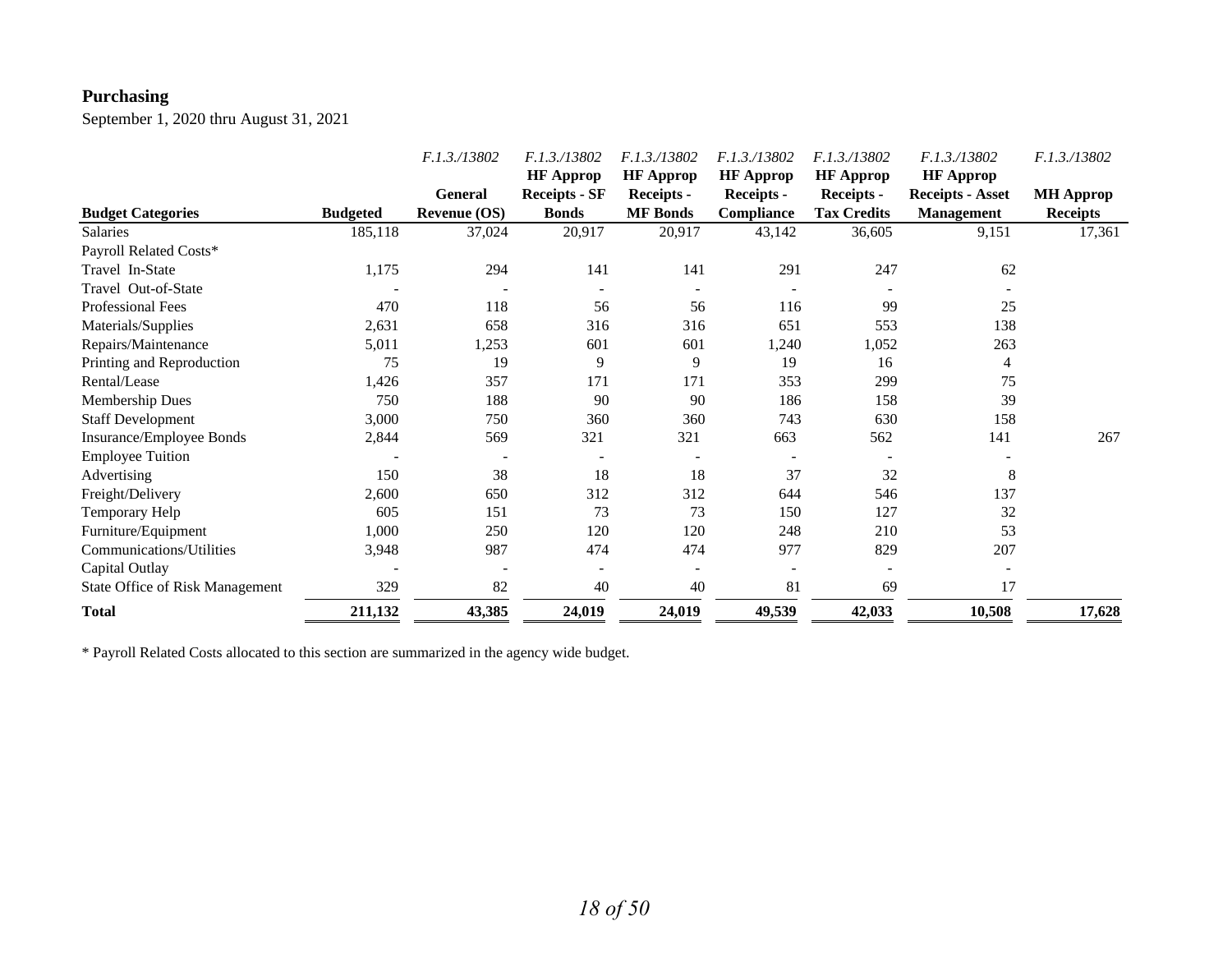#### **Staff Services**

September 1, 2020 thru August 31, 2021

|                                        |                 | F.1.3./13802        | F.1.3./13802                             | F.1.3./13802                   | F.1.3./13802                   | F.1.3./13802                          | F.1.3./13802                                | F.1.3./13802     |
|----------------------------------------|-----------------|---------------------|------------------------------------------|--------------------------------|--------------------------------|---------------------------------------|---------------------------------------------|------------------|
|                                        |                 | <b>General</b>      | <b>HF</b> Approp<br><b>Receipts - SF</b> | <b>HF Approp</b><br>Receipts - | <b>HF</b> Approp<br>Receipts - | <b>HF</b> Approp<br><b>Receipts -</b> | <b>HF</b> Approp<br><b>Receipts - Asset</b> | <b>MH</b> Approp |
| <b>Budget Categories</b>               | <b>Budgeted</b> | <b>Revenue (OS)</b> | <b>Bonds</b>                             | <b>MF</b> Bonds                | Compliance                     | <b>Tax Credits</b>                    | <b>Management</b>                           | <b>Receipts</b>  |
| <b>Salaries</b>                        | 207,206         | 26,173              | 28,093                                   | 28,093                         | 57,942                         | 49,163                                | 12,291                                      | 5,453            |
| Payroll Related Costs*                 |                 |                     |                                          |                                |                                |                                       |                                             |                  |
| Travel In-State                        | 490             | 123                 | 59                                       | 59                             | 121                            | 103                                   | 26                                          |                  |
| Travel Out-of-State                    |                 |                     |                                          |                                |                                |                                       |                                             |                  |
| <b>Professional Fees</b>               | 623             | 156                 | 75                                       | 75                             | 154                            | 131                                   | 33                                          |                  |
| Materials/Supplies                     | 4,228           | 1,057               | 507                                      | 507                            | 1,046                          | 888                                   | 222                                         |                  |
| Repairs/Maintenance                    | 6,480           | 1,620               | 778                                      | 778                            | 1,604                          | 1,361                                 | 340                                         |                  |
| Printing and Reproduction              | 75              | 19                  | 9                                        | 9                              | 19                             | 16                                    | $\overline{4}$                              |                  |
| Rental/Lease                           | 896             | 224                 | 108                                      | 108                            | 222                            | 188                                   | 47                                          |                  |
| Membership Dues                        |                 |                     | $\theta$                                 | $\boldsymbol{0}$               | $\Omega$                       | 0                                     | $\theta$                                    |                  |
| <b>Staff Development</b>               |                 |                     | $\Omega$                                 | $\mathbf{0}$                   | 0                              | $\Omega$                              | $\Omega$                                    |                  |
| Insurance/Employee Bonds               | 3,770           | 476                 | 511                                      | 511                            | 1,054                          | 895                                   | 224                                         | 99               |
| <b>Employee Tuition</b>                |                 |                     |                                          |                                |                                |                                       |                                             |                  |
| Advertising                            | 150             | 38                  | 18                                       | 18                             | 37                             | 32                                    | 8                                           |                  |
| Freight/Delivery                       | 100             | 25                  | 12                                       | 12                             | 25                             | 21                                    |                                             |                  |
| Temporary Help                         | 802             | 200                 | 96                                       | 96                             | 198                            | 168                                   | 42                                          |                  |
| Furniture/Equipment                    | 2,000           | 500                 | 240                                      | 240                            | 495                            | 420                                   | 105                                         |                  |
| Communications/Utilities               | 4,989           | 1,247               | 599                                      | 599                            | 1,235                          | 1,048                                 | 262                                         |                  |
| Capital Outlay                         |                 |                     |                                          |                                |                                |                                       |                                             |                  |
| <b>State Office of Risk Management</b> | 436             | 109                 | 52                                       | 52                             | 108                            | 92                                    | 23                                          |                  |
| <b>Total</b>                           | 232,246         | 31,967              | 31,156                                   | 31,156                         | 64,260                         | 54,524                                | 13,631                                      | 5,552            |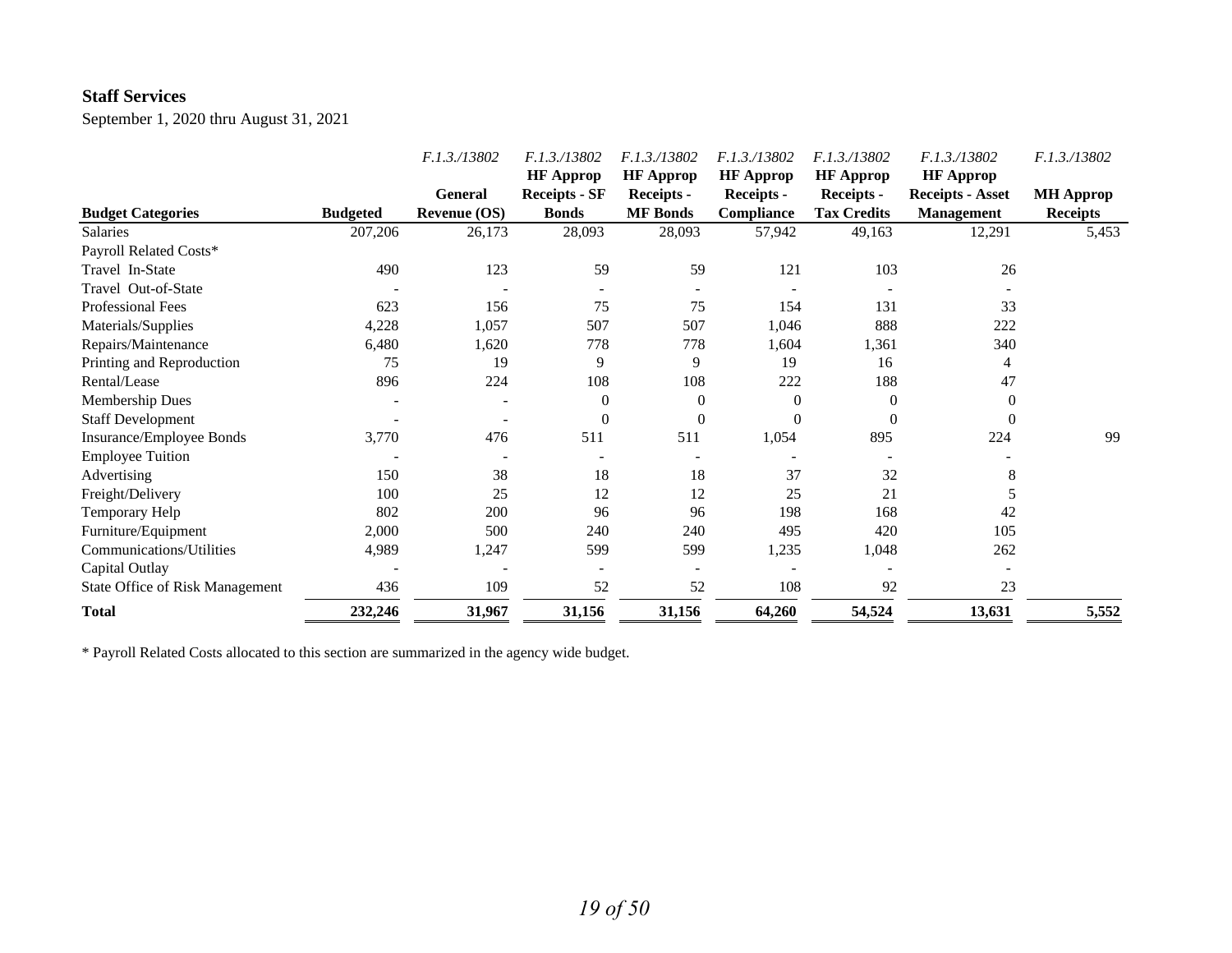# **Information Systems**

September 1, 2020 thru August 31, 2021

|                                 |                 | F.1.2./13801        | F.1.2./13801     | F.1.2./13801         | F.1.2./13801     | F.1.2./13801     | F.1.2./13801       | F.1.2./13801            |
|---------------------------------|-----------------|---------------------|------------------|----------------------|------------------|------------------|--------------------|-------------------------|
|                                 |                 |                     |                  | <b>HF</b> Approp     | <b>HF</b> Approp | <b>HF</b> Approp | <b>HF</b> Approp   | <b>HF Approp</b>        |
|                                 |                 | <b>General</b>      | <b>MH</b> Approp | <b>Receipts - SF</b> | Receipts -       | Receipts -       | Receipts -         | <b>Receipts - Asset</b> |
| <b>Budget Categories</b>        | <b>Budgeted</b> | <b>Revenue (IR)</b> | <b>Receipts</b>  | <b>Bonds</b>         | <b>MF</b> Bonds  | Compliance       | <b>Tax Credits</b> | <b>Management</b>       |
| <b>Salaries</b>                 | 1,774,646       | 123,275             | 216,980          | 229,503              | 229,503          | 473,349          | 401,630            | 100,407                 |
| Payroll Related Costs*          |                 |                     |                  |                      |                  |                  |                    |                         |
| Travel In-State                 | 1,960           | 294                 |                  | 267                  | 267              | 550              | 466                | 117                     |
| Travel Out-of-State             | 1,000           | 150                 |                  | 136                  | 136              | 281              | 238                | 60                      |
| <b>Professional Fees</b>        | 3,438           | 516                 |                  | 468                  | 468              | 964              | 818                | 205                     |
| Materials/Supplies              | 27,385          | 4,108               |                  | 3,724                | 3,724            | 7,681            | 6,518              | 1,629                   |
| Repairs/Maintenance             | 34,110          | 5,116               |                  | 4,639                | 4,639            | 9,568            | 8,118              | 2,030                   |
| Printing and Reproduction       | 100             | 15                  |                  | 14                   | 14               | 28               | 24                 | 6                       |
| Rental/Lease                    | 10,441          | 1,566               |                  | 1,420                | 1,420            | 2,929            | 2,485              | 621                     |
| Membership Dues                 | 200             | 30                  |                  | 27                   | 27               | 56               | 48                 | 12                      |
| <b>Staff Development</b>        | 17,000          | 2,550               |                  | 2,312                | 2,312            | 4,769            | 4,046              | 1,012                   |
| Insurance/Employee Bonds        | 37,639          | 2,615               | 4,602            | 4,868                | 4,868            | 10,039           | 8,518              | 2,130                   |
| <b>Employee Tuition</b>         |                 |                     |                  |                      |                  |                  |                    |                         |
| Advertising                     |                 |                     |                  |                      |                  |                  |                    |                         |
| Freight/Delivery                | 300             | 45                  |                  | 41                   | 41               | 84               | 71                 | 18                      |
| Temporary Help                  | 4,420           | 663                 |                  | 601                  | 601              | 1,240            | 1,052              | 263                     |
| Furniture/Equipment             | 2,000           | 300                 |                  | 272                  | 272              | 561              | 476                | 119                     |
| Communications/Utilities        | 32,375          | 4,856               |                  | 4,403                | 4,403            | 9,081            | 7,705              | 1,926                   |
| Capital Outlay                  |                 |                     |                  |                      |                  |                  |                    |                         |
| State Office of Risk Management | 2,406           | 361                 |                  | 327                  | 327              | 675              | 573                | 143                     |
| <b>Total</b>                    | 1,949,419       | 146,460             | 221,582          | 253,020              | 253,020          | 521,855          | 442,786            | 110,696                 |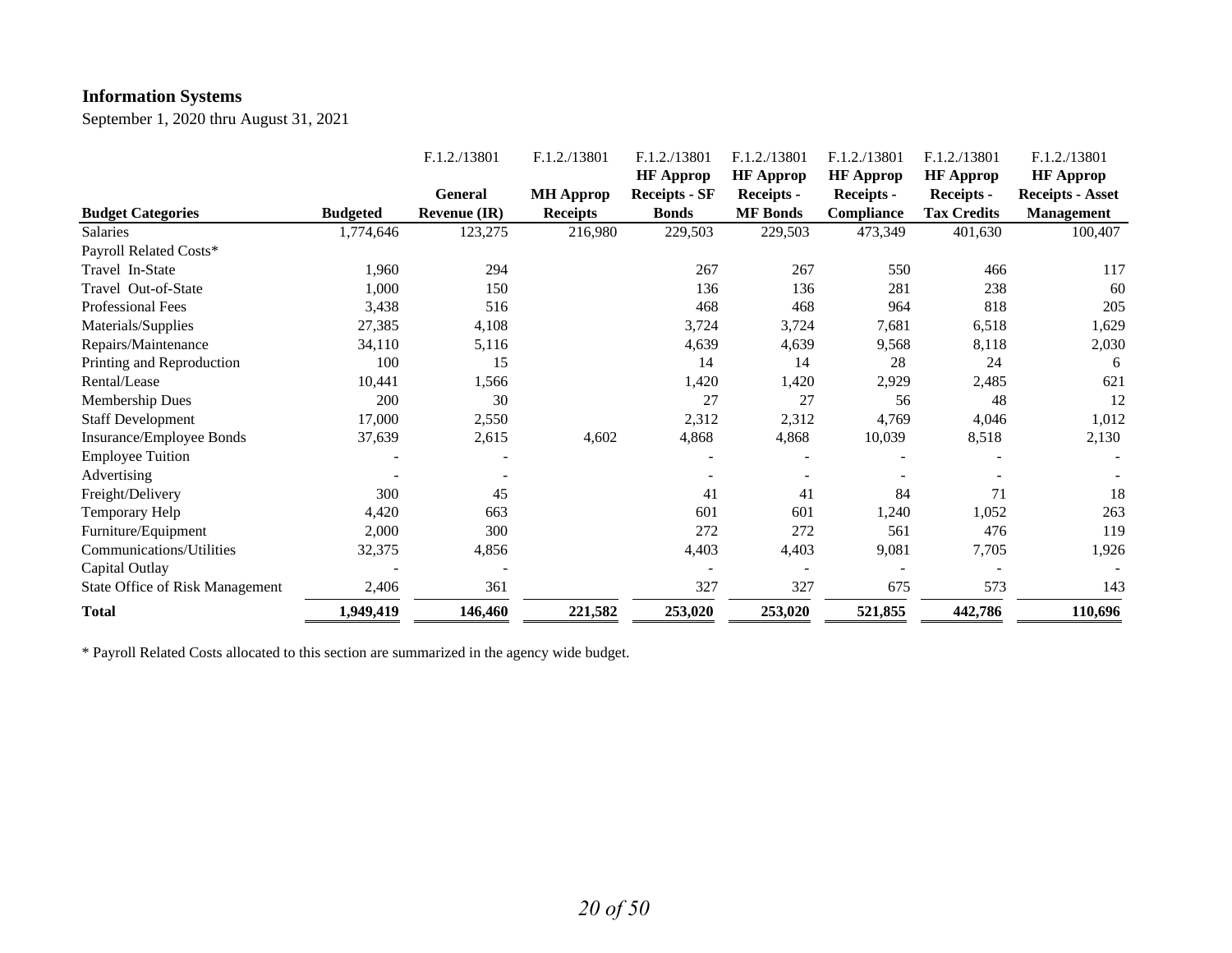#### **Human Resources**

September 1, 2020 thru August 31, 2021

|                                        |                 | F.1.1./13800        | F.1.1./13800                             | F.1.1./13800                   | F.1.1./13800                          | F.1.1./13800                          | F.1.1./13800                                | F.1.1./13800     |
|----------------------------------------|-----------------|---------------------|------------------------------------------|--------------------------------|---------------------------------------|---------------------------------------|---------------------------------------------|------------------|
|                                        |                 | <b>General</b>      | <b>HF</b> Approp<br><b>Receipts - SF</b> | <b>HF</b> Approp<br>Receipts - | <b>HF</b> Approp<br><b>Receipts -</b> | <b>HF</b> Approp<br><b>Receipts -</b> | <b>HF Approp</b><br><b>Receipts - Asset</b> | <b>MH Approp</b> |
| <b>Budget Categories</b>               | <b>Budgeted</b> | <b>Revenue (CS)</b> | <b>Bonds</b>                             | <b>MF</b> Bonds                | Compliance                            | <b>Tax Credits</b>                    | <b>Management</b>                           | <b>Receipts</b>  |
| <b>Salaries</b>                        | 233,028         | 104,862             | 16,778                                   | 16,778                         | 22,953                                | 41,013                                | 7,340                                       | 23,303           |
| Payroll Related Costs*                 |                 |                     |                                          |                                |                                       |                                       |                                             |                  |
| Travel In-State                        | 490             |                     | 78                                       | 78                             | 107                                   | 192                                   | 34                                          |                  |
| Travel Out-of-State                    |                 |                     |                                          |                                |                                       |                                       |                                             |                  |
| <b>Professional Fees</b>               | 7,469           |                     | 1,195                                    | 1,195                          | 1,635                                 | 2,921                                 | 523                                         |                  |
| Materials/Supplies                     | 4,025           |                     | 644                                      | 644                            | 881                                   | 1,574                                 | 282                                         |                  |
| Repairs/Maintenance                    | 4,496           |                     | 719                                      | 719                            | 984                                   | 1,758                                 | 315                                         |                  |
| Printing and Reproduction              | 100             |                     | 16                                       | 16                             | 22                                    | 39                                    |                                             |                  |
| Rental/Lease                           | 674             |                     | 108                                      | 108                            | 147                                   | 264                                   | 47                                          |                  |
| Membership Dues                        | 750             |                     | 120                                      | 120                            | 164                                   | 293                                   | 53                                          |                  |
| <b>Staff Development</b>               | 2,000           |                     | 320                                      | 320                            | 438                                   | 782                                   | 140                                         |                  |
| Insurance/Employee Bonds               | 4,998           | 2,249               | 360                                      | 360                            | 492                                   | 880                                   | 157                                         | 500              |
| <b>Employee Tuition</b>                |                 |                     |                                          |                                |                                       |                                       |                                             |                  |
| Advertising                            |                 |                     |                                          |                                |                                       |                                       |                                             |                  |
| Freight/Delivery                       | 50              |                     | 8                                        | 8                              | 11                                    | 20                                    | 4                                           |                  |
| Temporary Help                         | 603             |                     | 96                                       | 96                             | 132                                   | 236                                   | 42                                          |                  |
| Furniture/Equipment                    | 600             |                     | 96                                       | 96                             | 131                                   | 235                                   | 42                                          |                  |
| Communications/Utilities               | 3,738           |                     | 598                                      | 598                            | 818                                   | 1,462                                 | 262                                         |                  |
| Capital Outlay                         |                 |                     |                                          | $\overline{a}$                 | $\overline{\phantom{a}}$              |                                       | $\overline{\phantom{a}}$                    |                  |
| <b>State Office of Risk Management</b> | 328             |                     | 53                                       | 53                             | 72                                    | 128                                   | 23                                          |                  |
| <b>Total</b>                           | 263,348         | 107,112             | 21,189                                   | 21,189                         | 28,988                                | 51,796                                | 9,270                                       | 23,803           |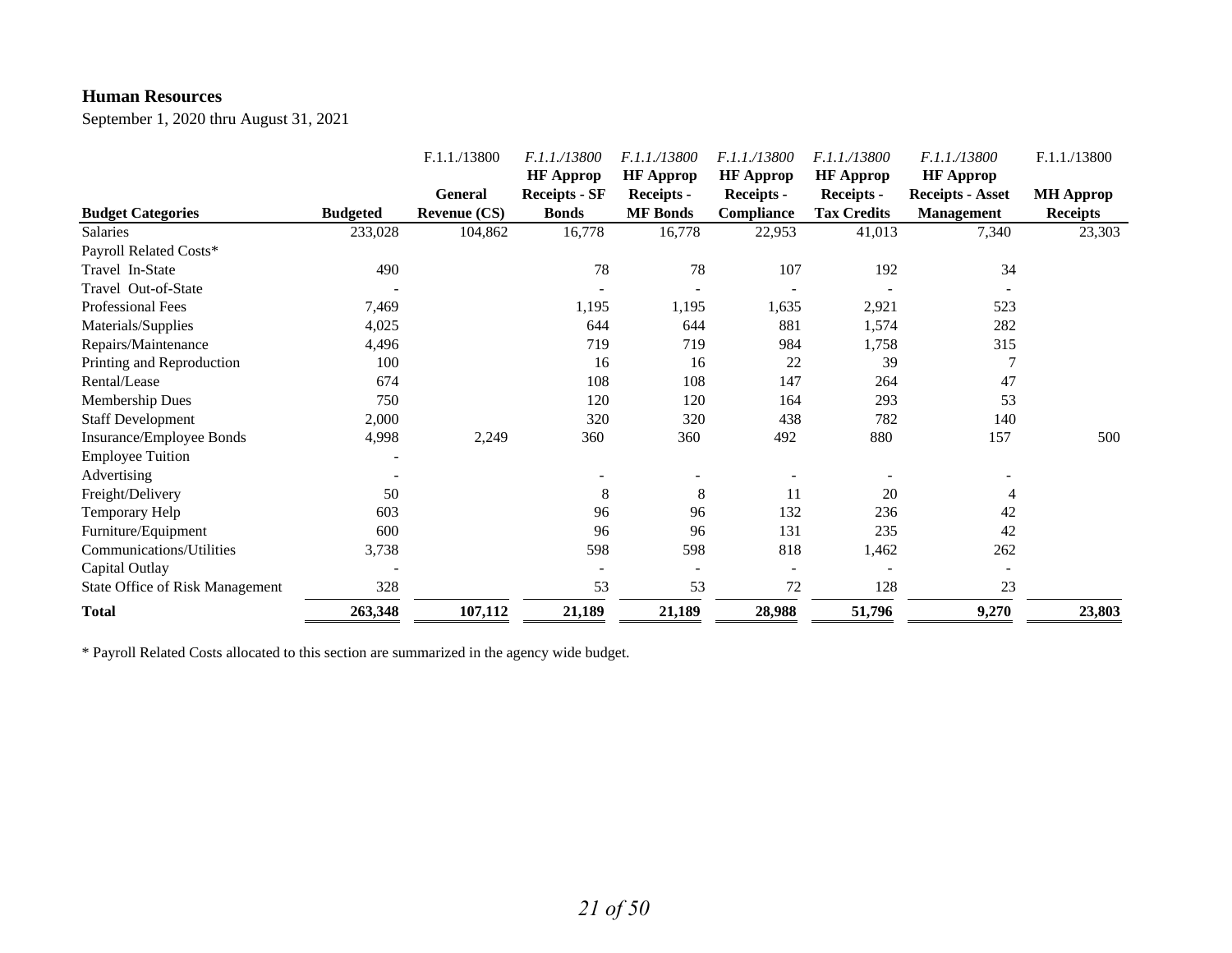#### **Program Controls and Oversight**

September 1, 2020 thru August 31, 2021

|                                 |                 |                  |                          |                   |            |            |                   |               |                            |                   |                  | <b>HF Approp</b>              |                  |         |             |              |               |              |               |        |         |           |
|---------------------------------|-----------------|------------------|--------------------------|-------------------|------------|------------|-------------------|---------------|----------------------------|-------------------|------------------|-------------------------------|------------------|---------|-------------|--------------|---------------|--------------|---------------|--------|---------|-----------|
|                                 |                 |                  |                          |                   |            | Asset      |                   |               | <b>HF Approp</b> HF Approp | <b>HF Approp</b>  | <b>HF Approp</b> | Receipts -                    |                  | General | Interagency |              |               |              |               |        | Migrant |           |
|                                 |                 | <b>HTF</b>       |                          | <b>SF Bond</b>    | Compliance | Management | <b>Tax Credit</b> | Receipts - SF | <b>Receipts</b>            | <b>Receipts -</b> | Receipts -       | Asset                         | Multifamily      | Revenue | Contract    | Federal      |               |              |               |        | Labor   |           |
| <b>Budget Categories</b>        | <b>Budgeted</b> | <b>Bootstrap</b> | <b>HTF AYBR</b>          | <b>Admin Fees</b> | Fees       | Fees       | Fees              | <b>Bonds</b>  | <b>MF</b> Bonds            | Compliance        |                  | <b>Tax Credits Management</b> | <b>Bond Fees</b> | (CS)    | Tx Ag       | <b>Funds</b> | <b>NSP PI</b> | <b>NSPAD</b> | <b>HTF AR</b> | 811    | Housing |           |
| <b>Salaries</b>                 | 6,425,912       | 94,185           | 33,260                   | 352,896           | 1,993,286  | 383,524    | .098,807          | 58,023        | 54,997                     | 144,619           | 79,619           | 25,385                        | 73,926           | 109,016 | 3,764       | 1,773,214    | 4,847         | 31,619       | 44,389        | 50,883 | 15,652  | 6,425,912 |
|                                 |                 |                  |                          |                   |            |            |                   |               |                            |                   |                  |                               |                  |         |             |              |               |              |               |        |         |           |
| Travel In-State                 | 327,420         | 2,096            | . .                      | 98                | 204,563    | 2,009      | 1,372             | 980           | 947                        | 2,507             | 1,262            | 429                           | 2,744            |         |             | 105,608      |               |              | 2.805         |        |         | 327,420   |
| Travel Out-of-State             | 27,500          | 600              | . .                      | 300               | 11,221     | 3,150      | 1,200             | 400           | 400                        | 1,072             | 453              | 175                           | 1,400            |         |             | 7,050        |               |              |               |        |         | 27,500    |
| Professional Fees               | 430,969         | 31               | $\sim$                   |                   | 405,172    | 1,727      | 6,438             | 260           | 254                        | 676               | 320              | 114                           |                  |         |             | 914          |               |              |               |        | 15,000  | 430,969   |
| Materials/Supplies              | 70.857          | 172              | $\sim$                   | 86                | 29,214     | 8,235      | 3,374             | 1,389         | 1,347                      | 3,572             | 1,768            | 608                           | 7,473            |         |             | 13,411       |               |              | 208           |        |         | 70,857    |
| Repairs/Maintenance             | 165,408         | 300              | $\sim$                   | 150               | 48,403     | 16,560     | 4.346             | 12,318        | 12,318                     | 33,005            | 13,958           | 5,389                         | 9,441            |         |             | 8,767        |               |              | 452           |        |         | 165,408   |
| Printing and Reproduction       | 2,550           |                  | $\overline{\phantom{a}}$ |                   | 238        | 53         |                   | 332           | 331                        | 886               | 381              | 145                           |                  |         |             | 158          |               |              |               |        |         | 2,550     |
| Rental/Lease                    | 19,861          | 45               |                          | 22<br>22          | 7,672      | 2,482      | 651               | 608           | 578                        | 1,522             | 827              | 266                           | 1,415            |         |             | 3,698        |               |              |               |        |         | 19,861    |
| Membership Dues                 | 8,480           |                  |                          |                   | 6.043      | 100        |                   | 36            | 33                         | 84                | 56               | 16                            |                  |         |             | 2,019        |               |              |               |        |         | 8,480     |
| <b>Staff Development</b>        | 38,700          | 240              | $\sim$                   | 120               | 9,466      | 5,060      | 1,140             | 1,540         | 1,501                      | 3,985             | 1,925            | 674                           | 2,100            |         |             | 10,870       |               |              |               |        |         | 38,700    |
| Insurance/Employee Bonds        | 142,948         | 1.813            | 499                      | 13,502            | 44,209     | 8.305      | 23,595            | 1.686         | 1.641                      | 4.355             | 2.118            | 738                           | 1.587            | 5,092   | 56          | 31,203       | 111           |              | .002          | 1.148  | 288     | 142,948   |
| <b>Employee Tuition</b>         | 1,500           |                  |                          |                   | 1,425      |            |                   |               |                            |                   |                  |                               |                  |         |             | 75           |               |              |               |        |         | 1,500     |
| Advertising                     |                 |                  |                          |                   |            |            |                   |               |                            |                   |                  |                               |                  |         |             |              |               |              |               |        |         |           |
| Freight/Delivery                | 10,250          |                  |                          |                   | 78         | 3,003      | 10                | 1,060         | 1,043                      | 2,780             | 1,278            | 464                           |                  |         |             | 520          |               |              |               |        |         | 10,250    |
| Temporary Help                  | 15,638          | 40               |                          | 20                | 7,151      | 2,220      | 583               | 383           | 383                        | 1,025             | 437              | 168                           | 1,266            |         |             | 1,896        |               |              | 69            |        |         | 15,638    |
| Furniture/Equipment             | 7,300           | 120              | $\sim$                   | 60                | 2,619      | 630        | 300               | 216           | 205                        | 538               | 296              | 95                            | 420              |         |             | 1,785        |               |              |               |        |         | 7,300     |
| Communications/Utilities        | 119,638         | 393              | $\sim$                   | 196               | 39,473     | 12,386     | 4.401             | 4.918         | 4.768                      | 12,639            | 6,258            | 2,151                         | 9,354            |         |             | 22,289       |               |              | 412           |        |         | 119,638   |
| Capital Outlay                  |                 |                  |                          |                   |            |            |                   |               |                            |                   |                  |                               |                  |         |             |              |               |              |               |        |         |           |
| State Office of Risk Management | 7,328           | 24               |                          |                   | 3,537      | 1,209      | 320               | 140           | 140                        | 375               | 159              |                               | 689              |         |             | 629          |               |              | 33            |        |         | 7,328     |
|                                 |                 |                  |                          |                   |            |            |                   |               |                            |                   |                  |                               |                  |         |             |              |               |              |               |        |         |           |
| Total                           | 7,822,259       | 100,079          | 33,759                   | 367,489           | 2,813,767  | 450,652    | 146,546           | 84,289        | 80.884                     | 213,640           | 111.117          | 36,877                        | 111,815          | 114,108 | 3.821       | 1,984,105    | 4.958         | 31,619       | 49,762        | 52,031 | 30,940  | 7,822,259 |

*Note:*

| Program Controls & Oversight Includes: |           |
|----------------------------------------|-----------|
| Program Controls & Oversight           | 174,946   |
| REA                                    | 770,616   |
| <b>Asset Management</b>                | 894.658   |
| Program Services                       | 759.152   |
| Loan Servicing                         | 692.825   |
| <b>Compliance Administration</b>       | 309,681   |
| <b>Physical Inspections</b>            | 1.627.159 |
| <b>Subrecipient Monitoring</b>         | 1.032.750 |
| <b>Compliance Monitoring</b>           | 1.560.472 |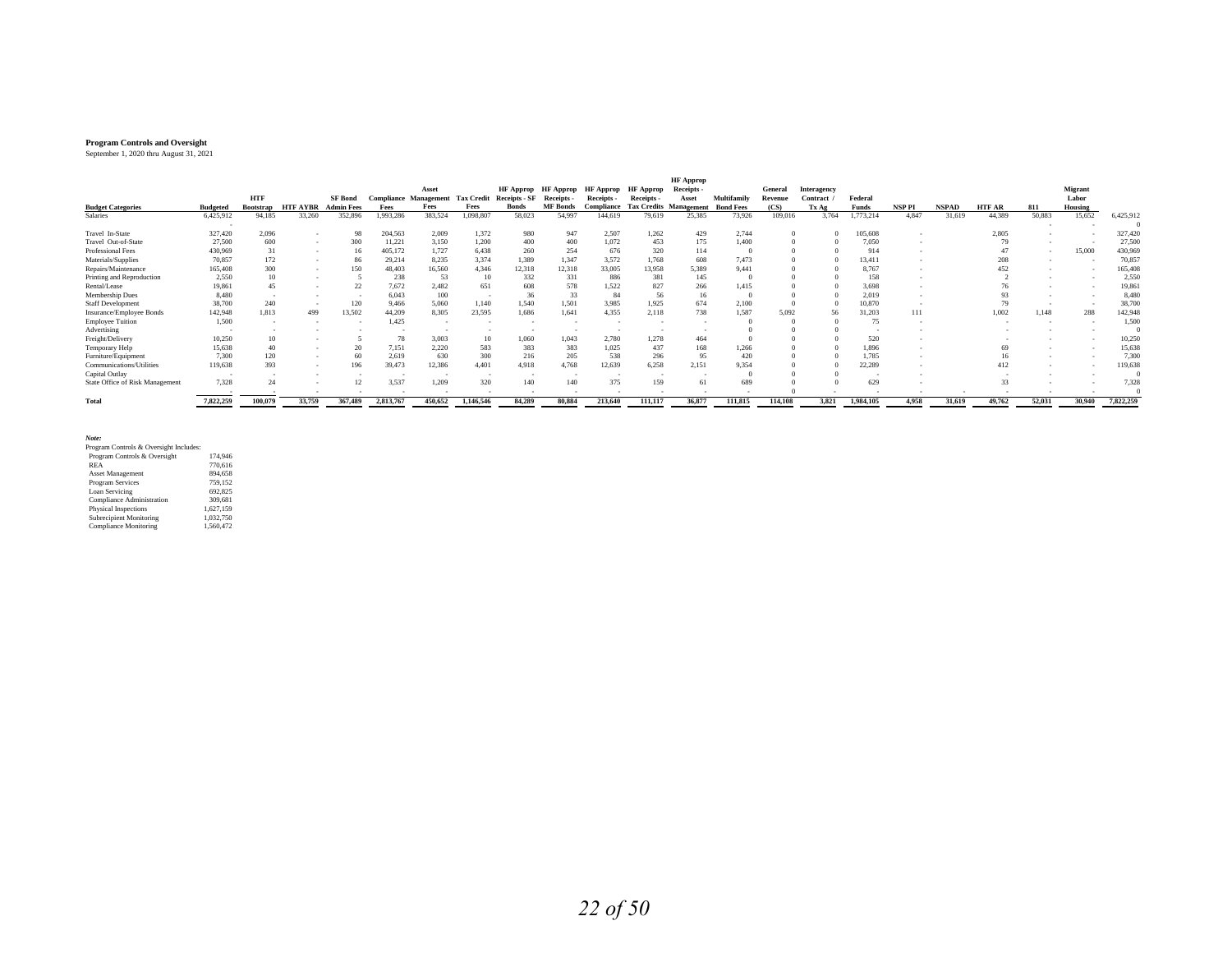# **Program Controls and Oversight**

September 1, 2020 thru August 31, 2021

|                                        |                 |                  |                   |            |             |                          | <b>Asset</b>      |                   |
|----------------------------------------|-----------------|------------------|-------------------|------------|-------------|--------------------------|-------------------|-------------------|
|                                        |                 | <b>HTF</b>       | <b>SF Bond</b>    | Compliance |             |                          | <b>Management</b> | <b>Tax Credit</b> |
| <b>Budget Categories</b>               | <b>Budgeted</b> | <b>Bootstrap</b> | <b>Admin Fees</b> | Fees       | <b>HOME</b> | <b>CSBG</b>              | <b>Fees</b>       | Fees              |
| <b>Salaries</b>                        | 161,137         | 32,227           | 16,114            | 56,398     | 8,057       | 8,057                    | 8,057             | 32,227            |
| Payroll Related Costs*                 |                 |                  |                   |            |             |                          |                   |                   |
| Travel In-State                        | 980             | 196              | 98                | 343        | 49          | 49                       | 49                | 196               |
| Travel Out-of-State                    | 3,000           | 600              | 300               | 1,050      | 150         | 150                      | 150               | 600               |
| Professional Fees                      | 156             | 31               | 16                | 55         | 8           | 8                        | 8                 | 31                |
| Materials/Supplies                     | 858             | 172              | 86                | 300        | 43          | 43                       | 43                | 172               |
| Repairs/Maintenance                    | 1,499           | 300              | 150               | 525        | 75          | 75                       | 75                | 300               |
| Printing and Reproduction              | 50              | 10               | 5                 | 18         | 3           | 3                        | 3                 | 10                |
| Rental/Lease                           | 225             | 45               | 22                | 79         | 11          | 11                       | 11                | 45                |
| Membership Dues                        |                 |                  |                   |            |             |                          |                   |                   |
| <b>Staff Development</b>               | 1,200           | 240              | 120               | 420        | 60          | 60                       | 60                | 240               |
| Insurance/Employee Bonds               | 2,918           | 584              | 292               | 1,021      | 146         | 146                      | 146               | 584               |
| <b>Employee Tuition</b>                |                 |                  |                   |            |             | $\overline{\phantom{a}}$ |                   |                   |
| Advertising                            |                 |                  |                   |            |             |                          |                   |                   |
| Freight/Delivery                       | 50              | 10               | 5                 | 18         | 3           | 3                        | 3                 | 10                |
| Temporary Help                         | 201             | 40               | 20                | 70         | 10          | 10                       | 10                | 40                |
| Furniture/Equipment                    | 600             | 120              | 60                | 210        | 30          | 30                       | 30                | 120               |
| Communications/Utilities               | 1,963           | 393              | 196               | 687        | 98          | 98                       | 98                | 393               |
| Capital Outlay                         |                 |                  |                   |            |             |                          |                   |                   |
| <b>State Office of Risk Management</b> | 109             | 24               | 12                | 43         |             |                          | 6                 | 24                |
|                                        |                 |                  |                   |            |             |                          |                   |                   |
| <b>Total</b>                           | 174,946         | 34,992           | 17,496            | 61,235     | 8,742       | 8,742                    | 8,748             | 34,992            |

*A.1.3./13039 B.2.1./13020 D.1.1./13035 D.1.2./13036 D.1.2./13036 D.1.1./13035 A.1.7./13005*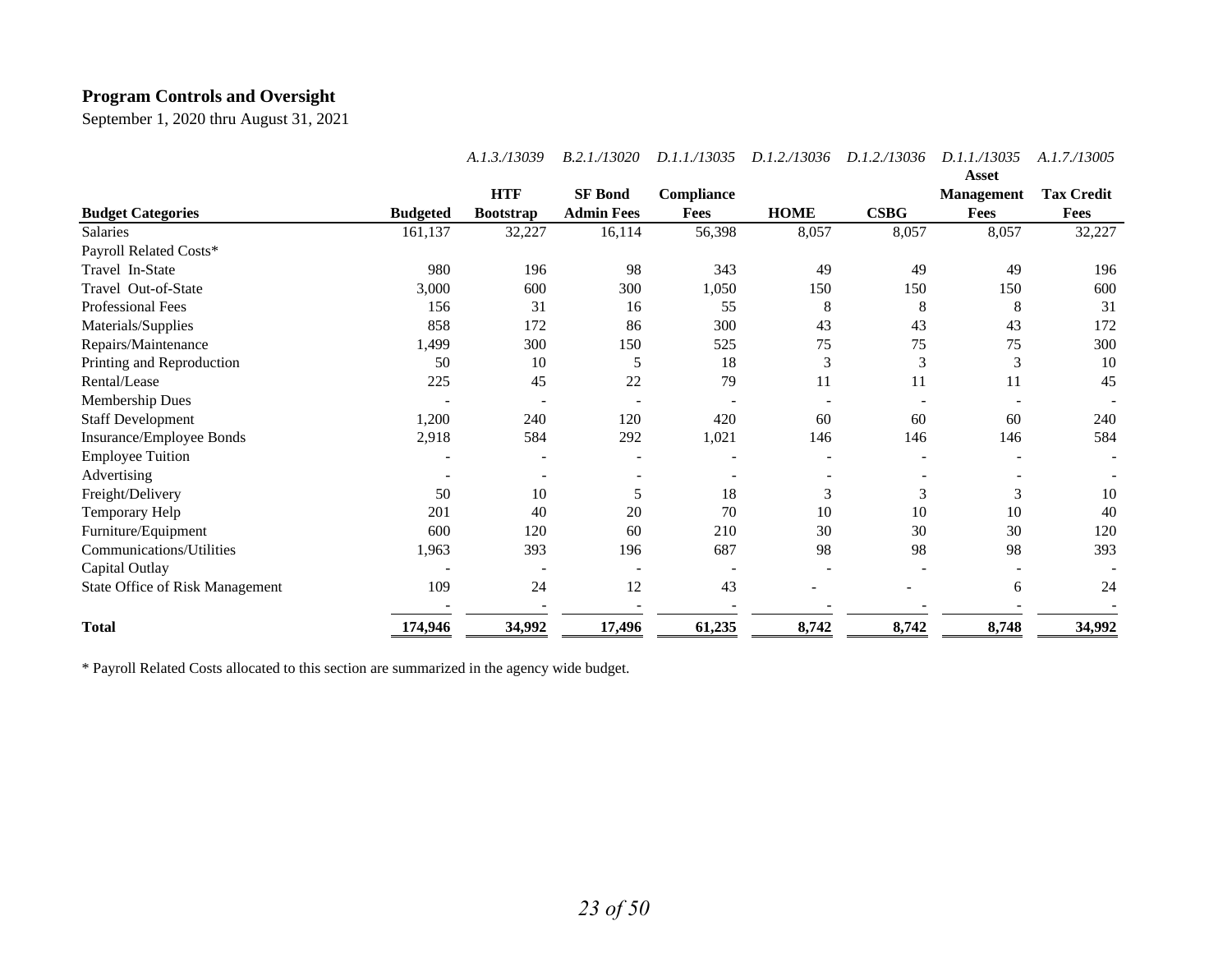### **Compliance Division**

September 1, 2020 thru August 31, 2021

|                                 |                 |            |                  |                 |               | <b>Interagency</b>       |           |                          | <b>Migrant</b> |                          |
|---------------------------------|-----------------|------------|------------------|-----------------|---------------|--------------------------|-----------|--------------------------|----------------|--------------------------|
|                                 |                 | Compliance | <b>HTF</b>       |                 |               | Contract                 | Federal   |                          | Labor          |                          |
| <b>Budget Categories</b>        | <b>Budgeted</b> | Fees       | <b>Bootstrap</b> | <b>HTF AYBR</b> | <b>HTF AR</b> | Tx Ag                    | Funds     | NSP PI                   | Housing        | 811                      |
| Salaries                        | 3,493,693       | 1,936,888  | 6,979            | 6,068           | 44,389        | 3,764                    | 1,433,039 | 4,847                    | 6,837          | 50,883                   |
| Travel In-State                 | 313,700         | 204,220    | 1,900            |                 | 2,805         | $\sim$                   | 104,775   |                          |                |                          |
| Travel Out-of-State             | 17,000          | 10,171     |                  |                 | 79            |                          | 6,750     |                          |                |                          |
| Professional Fees               | 420,938         | 405,117    |                  |                 | 47            |                          | 773       | $\overline{\phantom{a}}$ | 15,000         | $\overline{\phantom{a}}$ |
| Materials/Supplies              | 41,507          | 28,913     |                  |                 | 208           |                          | 12,386    |                          |                | ٠                        |
| Repairs/Maintenance             | 56,948          | 47,878     |                  |                 | 452           |                          | 8,617     |                          |                | ٠                        |
| Printing and Reproduction       | 350             | 220        |                  |                 |               |                          | 128       |                          |                |                          |
| Rental/Lease                    | 10,676          | 7,593      |                  |                 | 76            |                          | 3,007     |                          |                |                          |
| Membership Dues                 | 8,080           | 6,043      |                  |                 | 93            |                          | 1,944     |                          |                |                          |
| <b>Staff Development</b>        | 19,000          | 9,046      |                  |                 | 79            |                          | 9,875     |                          |                |                          |
| Insurance/Employee Bonds        | 71,439          | 43,188     | 110              | 91              | 1,002         | 56                       | 25,576    | 111                      | 156            | 1,148                    |
| <b>Employee Tuition</b>         | 1,500           | 1,425      |                  | ۰               | -             | $\overline{\phantom{a}}$ | 75        |                          |                |                          |
| Advertising                     |                 |            |                  |                 |               |                          |           |                          |                |                          |
| Freight/Delivery                | 200             | 60         |                  |                 |               |                          | 140       |                          |                |                          |
| Temporary Help                  | 9,012           | 7,080      |                  |                 | 69            |                          | 1,863     |                          |                |                          |
| Furniture/Equipment             | 3,900           | 2,409      |                  |                 | 16            |                          | 1,475     |                          |                |                          |
| Communications/Utilities        | 57,963          | 38,786     |                  | ٠               | 412           |                          | 18,764    |                          |                |                          |
| Capital Outlay                  |                 |            |                  |                 |               |                          |           |                          |                |                          |
| State Office of Risk Management | 4,156           | 3,494      |                  |                 | 33            |                          | 629       |                          |                |                          |
| <b>Total</b>                    | 4,530,062       | 2,752,532  | 8,991            | 6,159           | 49,763        | 3,821                    | 1,629,818 | 4,958                    | 21,993         | 52,031                   |

#### *Note:*

| Compliance Division Includes:  |           |
|--------------------------------|-----------|
| Compliance Administration      | 309.681   |
| Physical Inspections           | 1,627,159 |
| <b>Subrecipient Monitoring</b> | 1.032.750 |
| <b>Compliance Monitoring</b>   | 1,560,472 |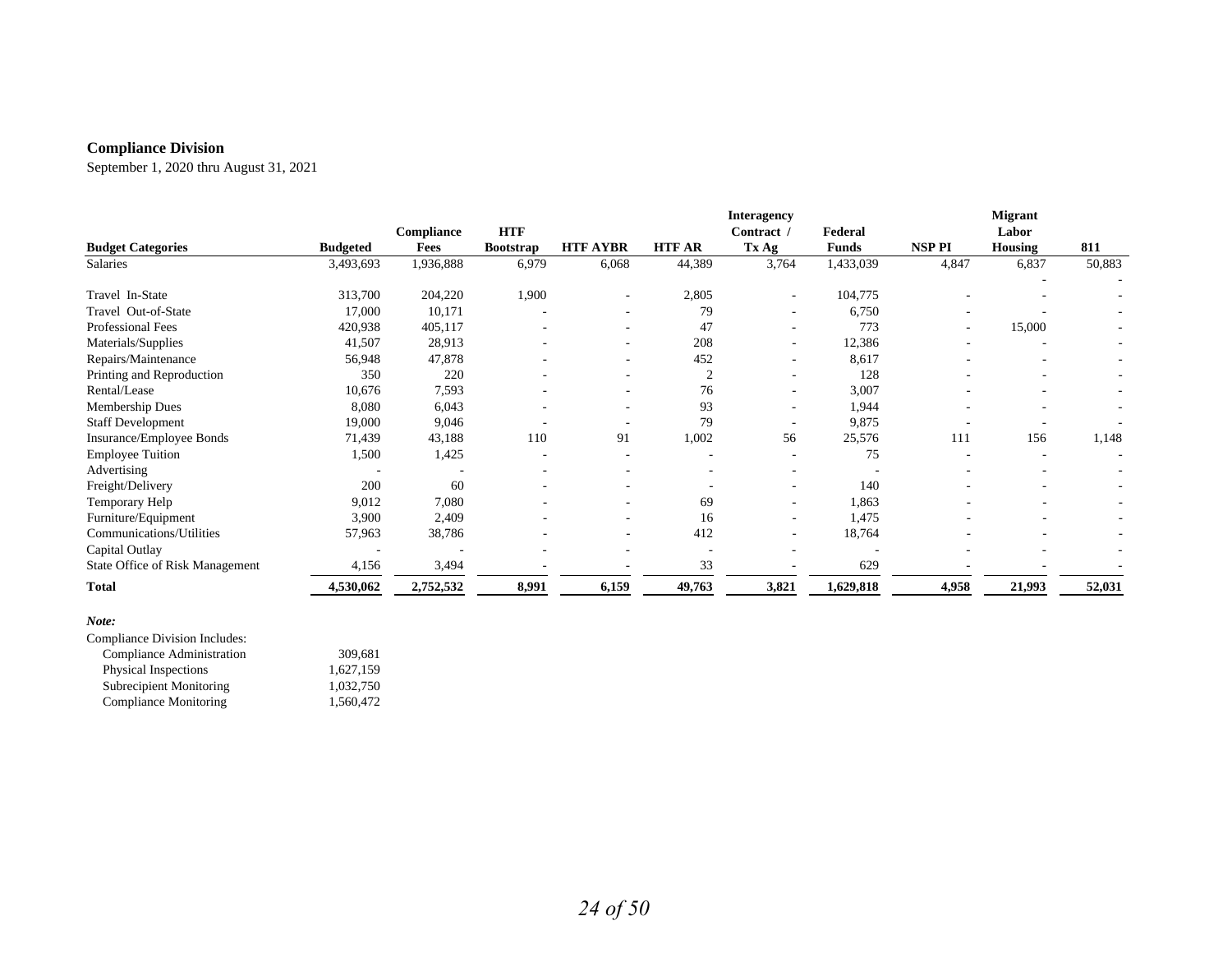# **Compliance - Administration**

September 1, 2020 thru August 31, 2021

|                                        |                 | D.1.2./13036 | D.1.1./13035      | D.1.2./13036 | C.2.1./13013  |
|----------------------------------------|-----------------|--------------|-------------------|--------------|---------------|
|                                        |                 |              | <b>Compliance</b> |              |               |
| <b>Budget Categories</b>               | <b>Budgeted</b> | <b>HOME</b>  | <b>Fees</b>       | <b>CSBG</b>  | <b>LIHEAP</b> |
| <b>Salaries</b>                        | 287,691         | 16,071       | 246,224           | 12,699       | 12,699        |
| Payroll Related Costs*                 |                 |              |                   |              |               |
| Travel In-State                        |                 |              |                   |              |               |
| Travel Out-of-State                    |                 |              |                   |              |               |
| Professional Fees                      | 469             |              | 141               | 141          | 188           |
| Materials/Supplies                     | 2,325           |              | 698               | 698          | 930           |
| Repairs/Maintenance                    | 4,496           |              | 1,349             | 1,349        | 1,798         |
| Printing and Reproduction              |                 |              |                   |              |               |
| Rental/Lease                           | 674             |              | 202               | 202          | 270           |
| <b>Membership Dues</b>                 | 740             |              | 222               | 222          | 296           |
| <b>Staff Development</b>               | 2,000           |              | 600               | 600          | 800           |
| Insurance/Employee Bonds               | 5,818           | 325          | 4,979             | 257          | 257           |
| <b>Employee Tuition</b>                |                 |              |                   |              |               |
| Advertising                            |                 |              |                   |              |               |
| Freight/Delivery                       | 200             |              | 60                | 60           | 80            |
| Temporary Help                         | 1,103           |              | 331               | 331          | 441           |
| Furniture/Equipment                    | 500             |              | 150               | 150          | 200           |
| Communications/Utilities               | 3,338           |              | 1,001             | 1,001        | 1,335         |
| Capital Outlay                         |                 |              |                   |              |               |
| <b>State Office of Risk Management</b> | 328             |              | 98                | 98           | 131           |
| <b>Total</b>                           | 309,681         | 16,396       | 256,055           | 17,807       | 19,424        |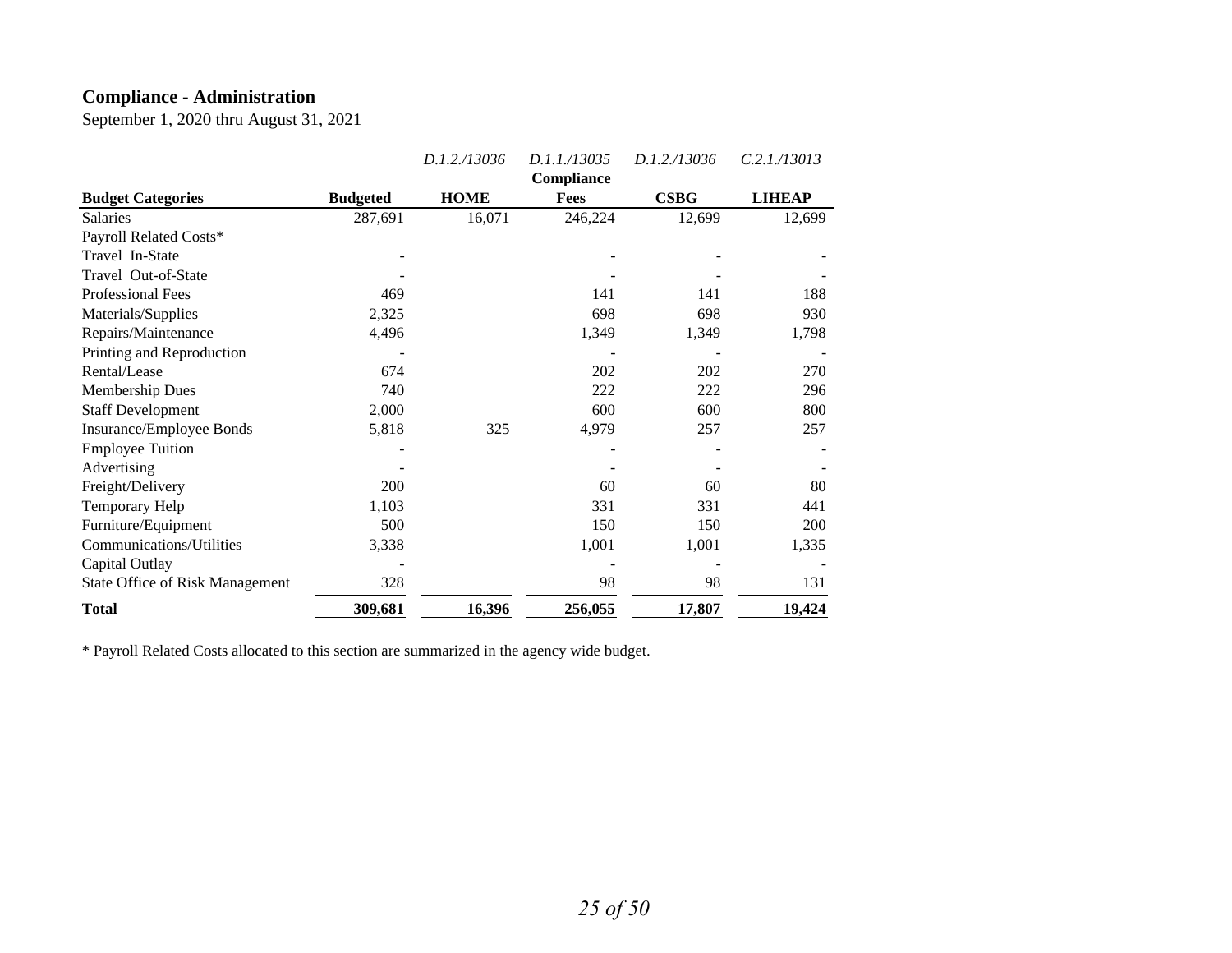# **Compliance - Physical Inspections**

September 1, 2020 thru August 31, 2021

|                                        |                 | D.1.2./13036 | D.1.1./13035 | B.2.1./13020  | A.1.2./13030   | C.1.1./13011    | C.1.1./13011 | D.1.1./13035<br><b>Migrant</b> |
|----------------------------------------|-----------------|--------------|--------------|---------------|----------------|-----------------|--------------|--------------------------------|
|                                        |                 |              | Compliance   |               |                |                 |              | Labor                          |
| <b>Budget Categories</b>               | <b>Budgeted</b> | <b>HOME</b>  | Fees         | <b>HTF AR</b> | $\bf NSP$ (PI) | $\mathbf{CSBG}$ | <b>ESGP</b>  | <b>Housing</b>                 |
| <b>Salaries</b>                        | 1,025,393       | 172,413      | 749,027      | 739           | 4,847          | 51,493          | 40,038       | 6,837                          |
| Payroll Related Costs*                 |                 |              |              |               |                |                 |              |                                |
| Travel In-State                        | 78,400          | 12,000       | 59,500       | 1,900         |                |                 | 5,000        |                                |
| Travel Out-of-State                    | 6,000           |              | 6,000        |               |                |                 |              |                                |
| Professional Fees                      | 417,500         |              | 402,500      |               |                |                 |              | 15,000                         |
| Materials/Supplies                     | 18,234          |              | 17,323       |               |                |                 | 912          |                                |
| Repairs/Maintenance                    | 23,978          |              | 22,779       |               |                |                 | 1,199        |                                |
| Printing and Reproduction              | 100             |              | 95           |               |                |                 | 5            |                                |
| Rental/Lease                           | 3,594           |              | 3,414        |               |                |                 | 180          |                                |
| Membership Dues                        | 1,000           |              | 950          |               |                |                 | 50           |                                |
| <b>Staff Development</b>               | 4,500           |              | 4,275        |               |                |                 | 225          |                                |
| Insurance/Employee Bonds               | 23,395          | 3,934        | 17,089       | 17            | 111            | 1,175           | 913          | 156                            |
| <b>Employee Tuition</b>                | 1,500           |              | 1,425        |               |                |                 | 75           |                                |
| Advertising                            |                 |              |              |               |                |                 |              |                                |
| Freight/Delivery                       |                 |              |              |               |                |                 |              |                                |
| Temporary Help                         | 3,314           |              | 3,149        |               |                |                 | 166          |                                |
| Furniture/Equipment                    | 1,500           |              | 1,425        |               |                |                 | 75           |                                |
| Communications/Utilities               | 17,000          |              | 16,150       |               |                |                 | 850          |                                |
| Capital Outlay                         |                 |              |              |               |                |                 |              |                                |
| <b>State Office of Risk Management</b> | 1,750           |              | 1,663        |               |                |                 | 88           |                                |
| <b>Total</b>                           | 1,627,159       | 188,347      | 1,306,763    | 2,655         | 4,958          | 52,668          | 49,775       | 21,993                         |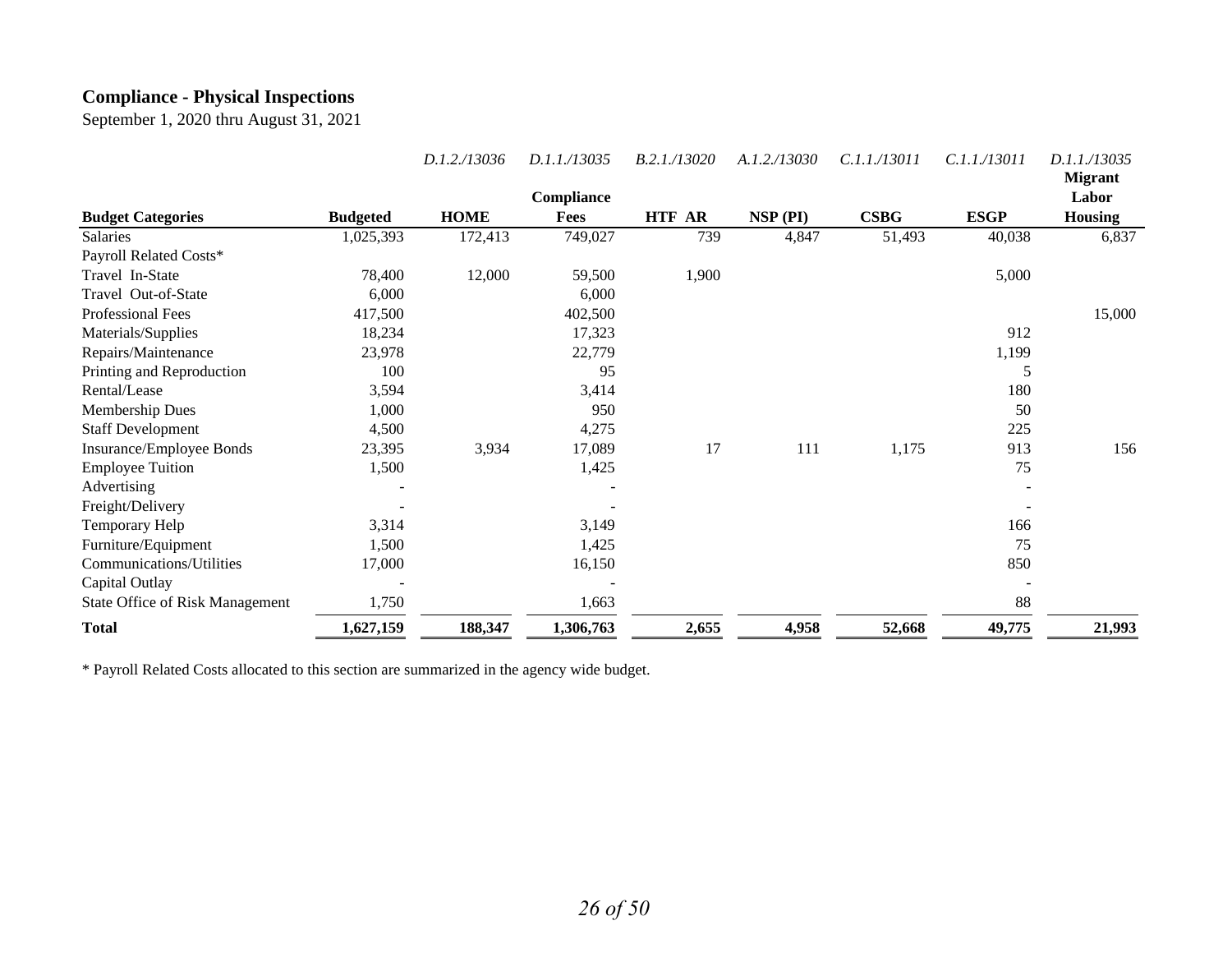### **Compliance - Subrecipient Monitoring**

September 1, 2020 thru August 31, 2021

|                                 |                 | D.1.2./13036 | A.1.3./13039             | A.1.4./13040             | C.2.1./13013  | C.1.1./13011             | C.1.1./13011 | B.2.1./13020                     | D.1.1./13035 | C.2.1./13013       |
|---------------------------------|-----------------|--------------|--------------------------|--------------------------|---------------|--------------------------|--------------|----------------------------------|--------------|--------------------|
|                                 |                 |              | <b>HTF</b>               |                          |               |                          |              | <b>Interagency</b><br>Contract / | Compliance   |                    |
| <b>Budget Categories</b>        | <b>Budgeted</b> | <b>HOME</b>  | <b>Bootstrap</b>         | <b>HTF AYBR</b>          | <b>LIHEAP</b> | $\bf CSBG$               | <b>ESGP</b>  | Tx Ag                            | Fees         | <b>DOE</b> Grantee |
| <b>Salaries</b>                 | 923,601         | 107,593      | 6,241                    | 6,068                    | 317,164       | 332,795                  | 51,017       | 3,764                            | 17,776       | 81,184             |
| Payroll Related Costs*          |                 |              |                          |                          |               |                          |              |                                  |              |                    |
| Travel In-State                 | 58,800          | 35,280       |                          |                          | ۰             | 16,020                   | 4,000        |                                  | 3,500        |                    |
| Travel Out-of-State             | 6,000           | 3,600        |                          |                          |               |                          | 2,400        |                                  |              |                    |
| Professional Fees               |                 |              |                          |                          |               |                          |              |                                  |              |                    |
| Materials/Supplies              | 7,888           | 4,733        |                          |                          |               | $\overline{\phantom{a}}$ | 3,155        |                                  |              |                    |
| Repairs/Maintenance             |                 |              |                          |                          |               | $\overline{\phantom{a}}$ |              |                                  |              |                    |
| Printing and Reproduction       | 100             | 60           |                          |                          |               |                          | 40           |                                  |              |                    |
| Rental/Lease                    | 1,641           | 984          |                          |                          |               | $\overline{\phantom{a}}$ | 656          |                                  |              |                    |
| Membership Dues                 | 500             | 300          |                          |                          |               |                          | 200          |                                  |              |                    |
| <b>Staff Development</b>        | 7,500           | 4,500        |                          |                          |               |                          | 3,000        |                                  |              |                    |
| Insurance/Employee Bonds        | 13,854          | 1,614        | 94                       | 91                       | 4,757         | 4,992                    | 765          | 56                               | 267          | 1,218              |
| <b>Employee Tuition</b>         |                 |              | $\overline{\phantom{a}}$ | $\overline{\phantom{a}}$ | ٠             |                          |              |                                  |              |                    |
| Advertising                     |                 |              |                          |                          |               |                          |              |                                  |              |                    |
| Freight/Delivery                |                 |              |                          |                          |               |                          |              |                                  |              |                    |
| Temporary Help                  | 278             | 167          |                          |                          |               |                          | 111          |                                  |              |                    |
| Furniture/Equipment             | 900             | 540          |                          |                          |               |                          | 360          |                                  |              |                    |
| Communications/Utilities        | 11,688          | 7,013        |                          |                          |               | $\overline{\phantom{a}}$ | 4,675        |                                  |              |                    |
| Capital Outlay                  |                 |              |                          |                          |               |                          |              |                                  |              |                    |
| State Office of Risk Management |                 |              |                          |                          |               |                          |              |                                  |              |                    |
| <b>Total</b>                    | 1,032,750       | 166,384      | 6,334                    | 6,160                    | 321,922       | 353,806                  | 70,380       | 3,821                            | 21,543       | 82,402             |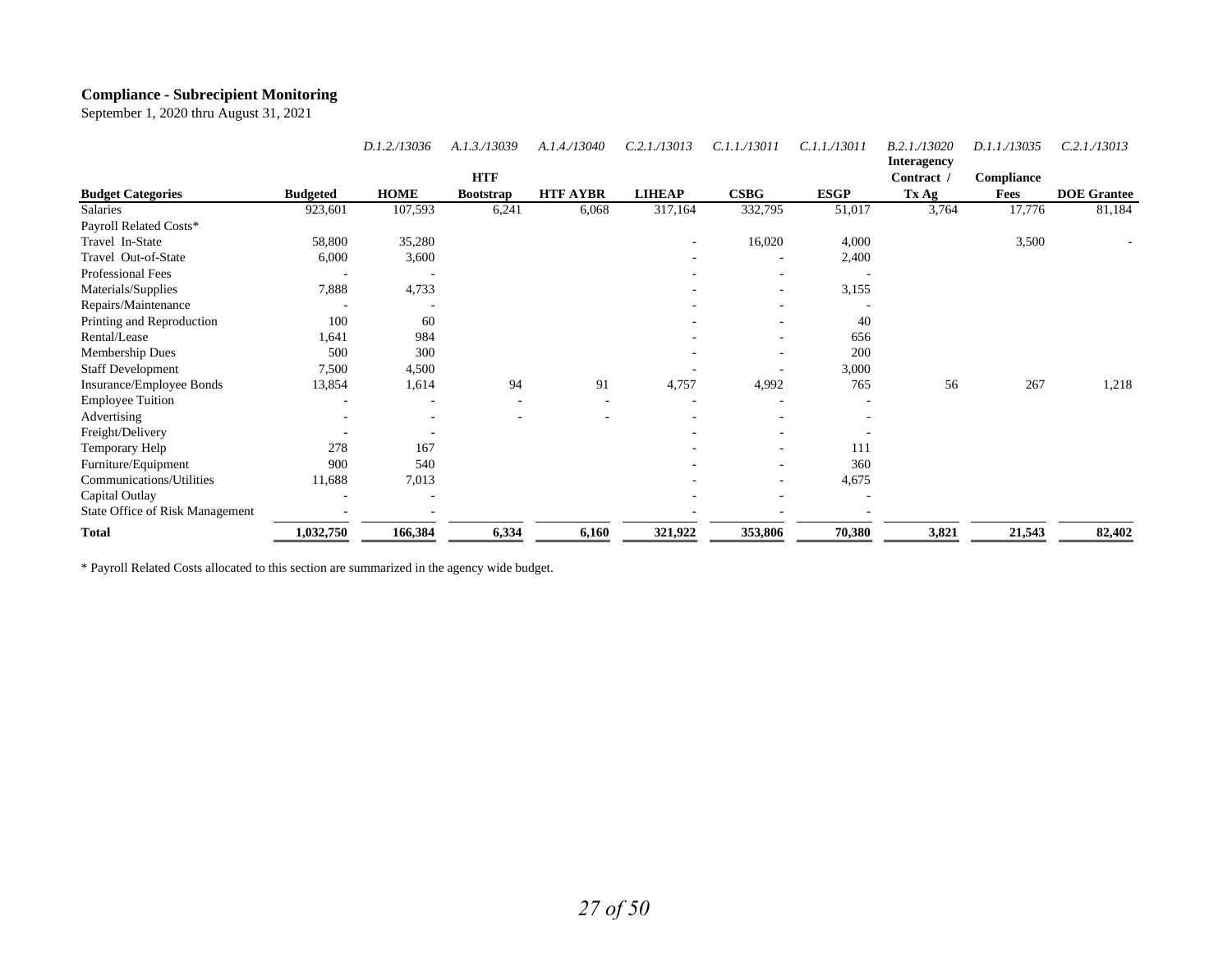# **Compliance - Compliance Monitoring**

September 1, 2020 thru August 31, 2021

|                                        |                 | D.1.2./13036 | B.2.1./13020         | B.2.1./13020         | B.2.1./13020      | B.2.1./13020          | B.2.1./13020<br><b>HF</b> Approp | D.1.1./13035 | A.1.6./13038       |
|----------------------------------------|-----------------|--------------|----------------------|----------------------|-------------------|-----------------------|----------------------------------|--------------|--------------------|
|                                        |                 |              | <b>HF</b> Approp     | <b>HF</b> Approp     | <b>HF</b> Approp  | <b>HF</b> Approp      | <b>Receipts -</b>                |              |                    |
|                                        |                 |              | <b>Receipts - SF</b> | <b>Receipts - MF</b> | Receipts -        | <b>Receipts - Tax</b> | Asset                            | Compliance   |                    |
| <b>Budget Categories</b>               | <b>Budgeted</b> | <b>HOME</b>  | <b>Bonds</b>         | <b>Bonds</b>         | <b>Compliance</b> | <b>Credits</b>        | <b>Management</b>                | Fees         | <b>Section 811</b> |
| <b>Salaries</b>                        | 1,257,007       | 237,875      | 3,995                | 7,546                | 16,202            | 13,317                | 3,329                            | 923,861      | 50,883             |
| Payroll Related Costs*                 |                 |              |                      |                      |                   |                       |                                  |              |                    |
| Travel In-State                        | 176,500         | 32,475       | 561                  | 561                  | 561               | 561                   | 561                              | 141,220      |                    |
| Travel Out-of-State                    | 5,000           | 750          | 16                   | 16                   | 16                | 16                    | 16                               | 4,171        |                    |
| Professional Fees                      | 2,969           | 445          | 9                    | 9                    | 9                 | 9                     | 9                                | 2,476        |                    |
| Materials/Supplies                     | 13,060          | 1,959        | 42                   | 42                   | 42                | 42                    | 42                               | 10,893       |                    |
| Repairs/Maintenance                    | 28,474          | 4,271        | 90                   | 90                   | 90                | 90                    | 90                               | 23,750       |                    |
| Printing and Reproduction              | 150             | 23           | $\Omega$             | $\overline{0}$       | $\Omega$          | $\overline{0}$        | $\Omega$                         | 125          |                    |
| Rental/Lease                           | 4,768           | 715          | 15                   | 15                   | 15                | 15                    | 15                               | 3,977        |                    |
| <b>Membership Dues</b>                 | 5,840           | 876          | 19                   | 19                   | 19                | 19                    | 19                               | 4,871        |                    |
| <b>Staff Development</b>               | 5,000           | 750          | 16                   | 16                   | 16                | 16                    | 16                               | 4,171        |                    |
| Insurance/Employee Bonds               | 28,372          | 5,369        | 90                   | 170                  | 366               | 301                   | 75                               | 20,852       | 1,148              |
| <b>Employee Tuition</b>                |                 |              |                      |                      |                   |                       |                                  |              |                    |
| Advertising                            |                 |              |                      |                      |                   |                       |                                  |              |                    |
| Freight/Delivery                       |                 |              |                      |                      |                   |                       |                                  |              |                    |
| Temporary Help                         | 4,317           | 648          | 14                   | 14                   | 14                | 14                    | 14                               | 3,601        |                    |
| Furniture/Equipment                    | 1,000           | 150          | 3                    | 3                    | 3                 | 3                     | 3                                | 834          |                    |
| Communications/Utilities               | 25,938          | 3,891        | 82                   | 82                   | 82                | 82                    | 82                               | 21,635       |                    |
| Capital Outlay                         |                 |              |                      |                      |                   |                       |                                  |              |                    |
| <b>State Office of Risk Management</b> | 2,078           | 312          |                      | $\overline{7}$       | 7                 |                       |                                  | 1,733        |                    |
| Total                                  | 1,560,472       | 290,508      | 4,959                | 8,591                | 17,442            | 14,491                | 4,279                            | 1,168,171    | 52,031             |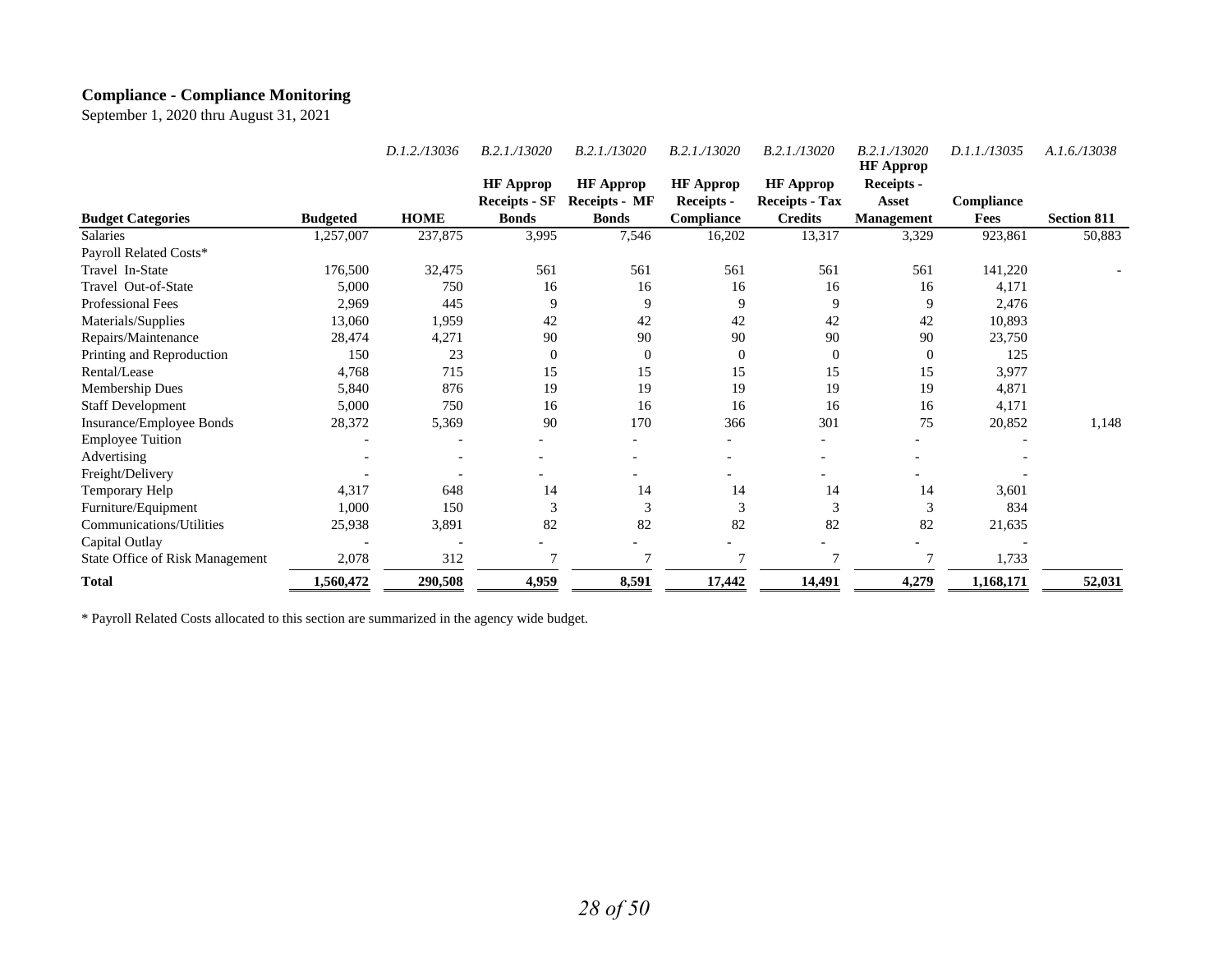# **Real Estate Analysis**

September 1, 2020 thru August 31, 2021

|                                        |                 | A.1.7./13005           | A.1.8./13018       |
|----------------------------------------|-----------------|------------------------|--------------------|
|                                        |                 |                        | <b>Multifamily</b> |
| <b>Budget Categories</b>               | <b>Budgeted</b> | <b>Tax Credit Fees</b> | <b>Bond Fees</b>   |
| <b>Salaries</b>                        | 697,382         | 623,455                | 73,926             |
| Payroll Related Costs*                 |                 |                        |                    |
| Travel In-State                        | 3,920           | 1,176                  | 2,744              |
| Travel Out-of-State                    | 2,000           | 600                    | 1,400              |
| Professional Fees                      | 6,406           | 6,406                  |                    |
| Materials/Supplies                     | 10,676          | 3,203                  | 7,473              |
| Repairs/Maintenance                    | 13,488          | 4,046                  | 9,441              |
| Printing and Reproduction              |                 |                        |                    |
| Rental/Lease                           | 2,021           | 606                    | 1,415              |
| <b>Membership Dues</b>                 |                 |                        |                    |
| <b>Staff Development</b>               | 3,000           | 900                    | 2,100              |
| Insurance/Employee Bonds               | 14,969          | 13,382                 | 1,587              |
| <b>Employee Tuition</b>                |                 |                        |                    |
| Advertising                            |                 |                        |                    |
| Freight/Delivery                       |                 |                        |                    |
| <b>Temporary Help</b>                  | 1,808           | 542                    | 1,266              |
| Furniture/Equipment                    | 600             | 180                    | 420                |
| Communications/Utilities               | 13,363          | 4,009                  | 9,354              |
| Capital Outlay                         |                 |                        |                    |
| <b>State Office of Risk Management</b> | 984             | 295                    | 689                |
| <b>Total</b>                           | 770,616         | 658,801                | 111,815            |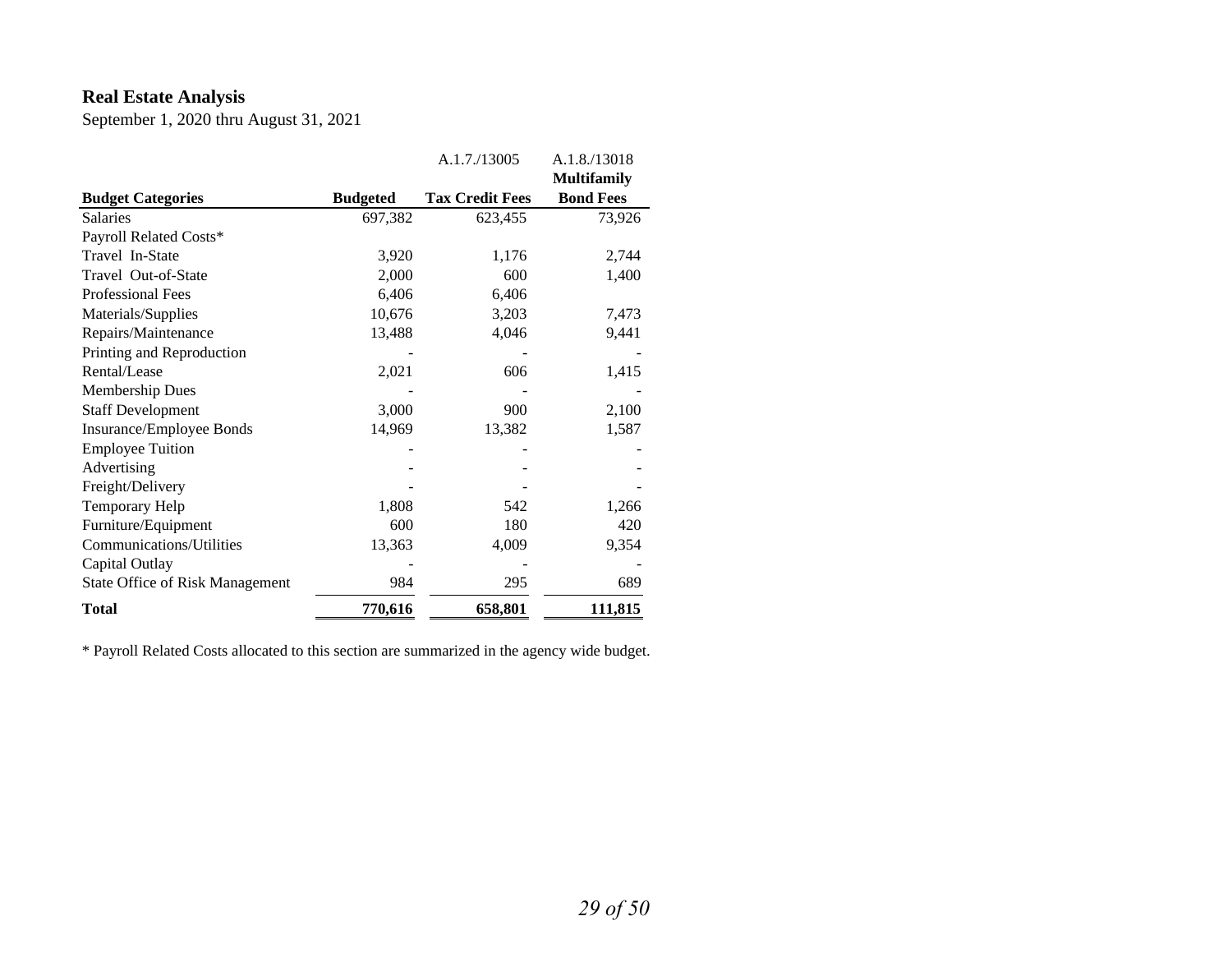# **Asset Management**

September 1, 2020 thru August 31, 2021

|                                        |                 | D.1.1./13035      | A.1.7./13005           |
|----------------------------------------|-----------------|-------------------|------------------------|
|                                        |                 | Asset             |                        |
|                                        |                 | <b>Management</b> |                        |
| <b>Budget Categories</b>               | <b>Budgeted</b> | Fees              | <b>Tax Credit Fees</b> |
| <b>Salaries</b>                        | 818,592         | 375,467           | 443,124                |
| Payroll Related Costs*                 |                 |                   |                        |
| Travel In-State                        | 1,960           | 1,960             |                        |
| Travel Out-of-State                    | 3,000           | 3,000             |                        |
| <b>Professional Fees</b>               | 1,719           | 1,719             |                        |
| Materials/Supplies                     | 8,192           | 8,192             |                        |
| Repairs/Maintenance                    | 16,485          | 16,485            |                        |
| Printing and Reproduction              | 50              | 50                |                        |
| Rental/Lease                           | 2,471           | 2,471             |                        |
| Membership Dues                        | 100             | 100               |                        |
| <b>Staff Development</b>               | 5,000           | 5,000             |                        |
| Insurance/Employee Bonds               | 17,789          | 8,159             | 9,629                  |
| <b>Employee Tuition</b>                |                 |                   |                        |
| Advertising                            |                 |                   |                        |
| Freight/Delivery                       | 3,000           | 3,000             |                        |
| <b>Temporary Help</b>                  | 2,210           | 2,210             |                        |
| Furniture/Equipment                    | 600             | 600               |                        |
| Communications/Utilities               | 12,288          | 12,288            |                        |
| Capital Outlay                         |                 |                   |                        |
| <b>State Office of Risk Management</b> | 1,203           | 1,203             |                        |
| <b>Total</b>                           | 894,658         | 441,904           | 452,754                |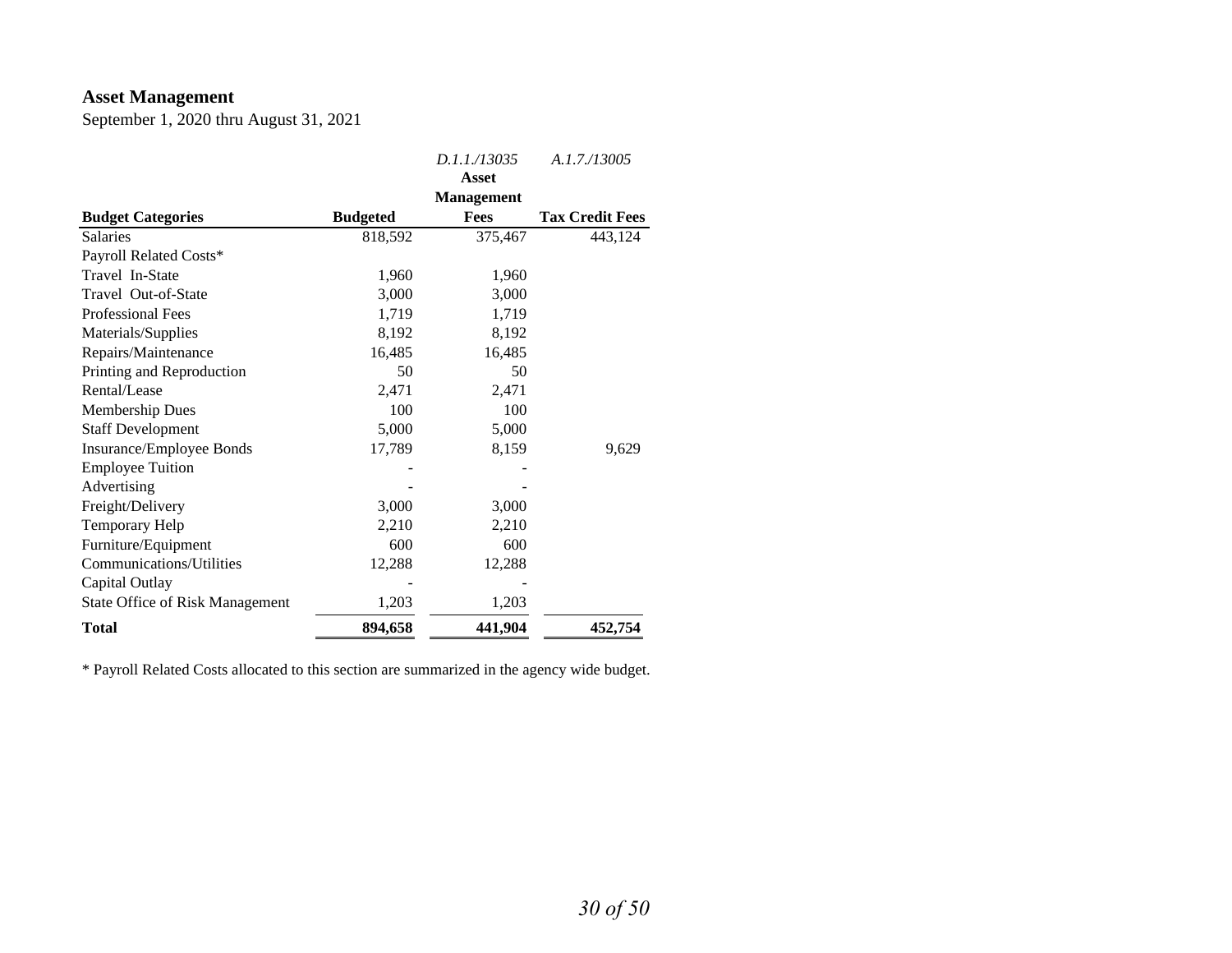#### **Program Services**

September 1, 2020 thru August 31, 2021

|                                 |                 | A.1.1/13006          | A.1.2./13030 | A.1.3./13039     | F.1.1./13800     | F.1.1./13800     | F.1.1./13800     | F.1.1./13800     | F.1.1./13800            | A.1.4/13040     | D.1.1./13035         | A.1.2./13030             |
|---------------------------------|-----------------|----------------------|--------------|------------------|------------------|------------------|------------------|------------------|-------------------------|-----------------|----------------------|--------------------------|
|                                 |                 |                      |              |                  | <b>HF Approp</b> | <b>HF</b> Approp | <b>HF</b> Approp | <b>HF</b> Approp | <b>HF Approp</b>        |                 |                      |                          |
|                                 |                 | <b>Single Family</b> |              | <b>HTF</b>       | Receipts - SF    | Receipts -       | Receipts -       | Receipts - Tax   | <b>Receipts - Asset</b> |                 | <b>Migrant Labor</b> |                          |
| <b>Budget Categories</b>        | <b>Budgeted</b> | <b>Bond Fees</b>     | <b>HOME</b>  | <b>Bootstrap</b> | <b>Bonds</b>     | <b>MF</b> Bonds  | Compliance       | <b>Credits</b>   | <b>Management</b>       | <b>HTF AYBR</b> | Housing              | $\bf{NSP}$ (AD)          |
| <b>Salaries</b>                 | 718,740         | 79,468               | 324,061      | 45,706           | 32,301           | 29,274           | 75,699           | 50,473           | 14,132                  | 27,192          | 8,815                | 31,619                   |
| Payroll Related Costs*          |                 |                      |              |                  |                  |                  |                  |                  |                         |                 |                      |                          |
| Travel In-State                 | 2,940           |                      | 735          |                  | 353              | 320              | 827              | 551              | 154                     |                 |                      |                          |
| Travel Out-of-State             |                 |                      |              |                  |                  | $\Omega$         | $\Omega$         |                  |                         |                 |                      |                          |
| <b>Professional Fees</b>        | 500             |                      | 125          |                  | 60               | 54               | 141              | 94               | 26                      |                 |                      |                          |
| Materials/Supplies              | 3,756           |                      | 939          |                  | 451              | 408              | 1,056            | 704              | 197                     |                 |                      |                          |
| Repairs/Maintenance             |                 |                      |              |                  |                  | $\Omega$         | $\Omega$         |                  |                         |                 |                      |                          |
| Printing and Reproduction       | 100             |                      | 25           |                  | 12               | 11               | 28               | 19               |                         |                 |                      |                          |
| Rental/Lease                    | 2,672           |                      | 668          |                  | 321              | 291              | 751              | 501              | 140                     |                 |                      |                          |
| Membership Dues                 | 300             |                      | 75           |                  | 36               | 33               | 84               | 56               | 16                      |                 |                      |                          |
| <b>Staff Development</b>        | 3,500           |                      | 875          |                  | 420              | 381              | 984              | 656              | 184                     | ٠               |                      |                          |
| Insurance/Employee Bonds        | 10,781          | 1,192                | 4,861        | 686              | 485              | 439              | 1,135            | 757              | 212                     | 408             | 132                  | 474                      |
| <b>Employee Tuition</b>         |                 |                      |              |                  |                  |                  | $\Omega$         |                  |                         |                 |                      |                          |
| Advertising                     |                 |                      |              |                  |                  | $\Omega$         | $\Omega$         |                  |                         |                 |                      | $\overline{\phantom{a}}$ |
| Freight/Delivery                | 1,500           |                      | 375          |                  | 180              | 163              | 422              | 281              | 79                      |                 |                      |                          |
| Temporary Help                  | 50              |                      | 13           |                  | 6                |                  | 14               |                  |                         |                 |                      |                          |
| Furniture/Equipment             | 1,000           |                      | 250          |                  | 120              | 109              | 281              | 188              | 53                      |                 |                      |                          |
| Communications/Utilities        | 13,313          |                      | 3,328        |                  | 1,598            | 1,448            | 3,744            | 2,496            | 699                     |                 |                      |                          |
| Capital Outlay                  |                 |                      |              |                  | $\Omega$         | $\Omega$         | $\Omega$         |                  |                         |                 |                      |                          |
| State Office of Risk Management |                 |                      |              |                  |                  |                  |                  |                  |                         |                 |                      |                          |
| Total                           | 759,152         | 80,660               | 336,330      | 46,391           | 36,341           | 32,936           | 85,167           | 56,787           | 15,899                  | 27,600          | 8,948                | 32,093                   |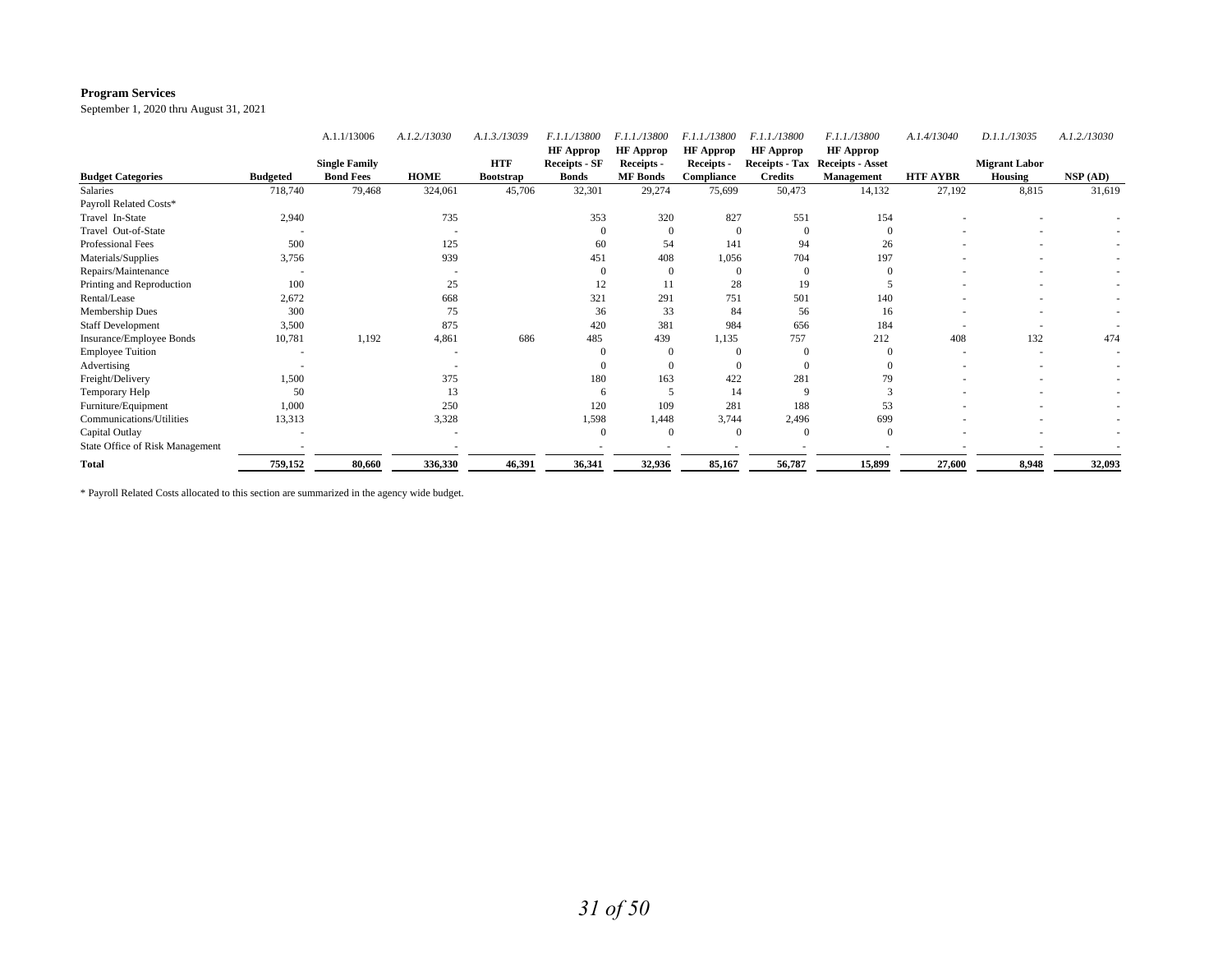### **Loan Servicing**

September 1, 2020 thru August 31, 2021

|                                 |                 | F.1.1./13800                   | A.1.1./13006                             | F.1.1./13800                         | F.1.1./13800                  | F.1.1./13800             | F.1.1./13800                            | F.1.1./13800            | A.1.3./13039     |
|---------------------------------|-----------------|--------------------------------|------------------------------------------|--------------------------------------|-------------------------------|--------------------------|-----------------------------------------|-------------------------|------------------|
|                                 |                 |                                |                                          | <b>HF</b> Approp                     | <b>HF</b> Approp              | <b>HF</b> Approp         | <b>HF</b> Approp                        | <b>HF</b> Approp        |                  |
| <b>Budget Categories</b>        |                 | General<br><b>Revenue (CS)</b> | <b>Single Family</b><br><b>Bond Fees</b> | <b>Receipts - SF</b><br><b>Bonds</b> | Receipts -<br><b>MF</b> Bonds | Receipts -<br>Compliance | <b>Receipts - Tax</b><br><b>Credits</b> | <b>Receipts - Asset</b> | <b>HTF</b>       |
|                                 | <b>Budgeted</b> |                                |                                          |                                      |                               |                          |                                         | <b>Management</b>       | <b>Bootstrap</b> |
| <b>Salaries</b>                 | 536,368         | 109,016                        | 257,315                                  | 25,722                               | 25,722                        | 68,920                   | 29,146                                  | 11,253                  | 9,273            |
| Payroll Related Costs*          |                 |                                |                                          |                                      |                               |                          |                                         |                         |                  |
| Travel In-State                 | 3,920           |                                |                                          | 627                                  | 627                           | 1,681                    | 711                                     | 274                     |                  |
| Travel Out-of-State             | 2,500           |                                |                                          | 400                                  | 400                           | 1,072                    | 453                                     | 175                     |                  |
| <b>Professional Fees</b>        | 1,250           |                                |                                          | 200                                  | 200                           | 536                      | 227                                     | 88                      |                  |
| Materials/Supplies              | 5,867           |                                |                                          | 939                                  | 939                           | 2,515                    | 1,064                                   | 411                     |                  |
| Repairs/Maintenance             | 76,989          |                                |                                          | 12,318                               | 12,318                        | 33,005                   | 13,958                                  | 5,389                   |                  |
| Printing and Reproduction       | 2,000           |                                |                                          | 320                                  | 320                           | 857                      | 363                                     | 140                     |                  |
| Rental/Lease                    | 1,797           |                                |                                          | 288                                  | 288                           | 770                      | 326                                     | 126                     |                  |
| Membership Dues                 |                 |                                |                                          | 0                                    | $\Omega$                      | $\theta$                 |                                         | $\Omega$                |                  |
| <b>Staff Development</b>        | 7,000           |                                |                                          | 1,120                                | 1,120                         | 3,001                    | 1,269                                   | 490                     |                  |
| Insurance/Employee Bonds        | 25,053          | 5,092                          | 12,019                                   | 1,201                                | 1,201                         | 3,219                    | 1,361                                   | 526                     | 433              |
| <b>Employee Tuition</b>         |                 |                                |                                          |                                      |                               |                          |                                         |                         |                  |
| Advertising                     |                 |                                |                                          |                                      |                               |                          |                                         |                         |                  |
| Freight/Delivery                | 5,500           |                                |                                          | 880                                  | 880                           | 2,358                    | 997                                     | 385                     |                  |
| Temporary Help                  | 2,357           |                                |                                          | 377                                  | 377                           | 1,011                    | 427                                     | 165                     |                  |
| Furniture/Equipment             | 600             |                                |                                          | 96                                   | 96                            | 257                      | 109                                     | 42                      |                  |
| Communications/Utilities        | 20,750          |                                |                                          | 3,320                                | 3,320                         | 8,896                    | 3,762                                   | 1,453                   |                  |
| Capital Outlay                  |                 |                                |                                          |                                      |                               |                          |                                         |                         |                  |
| State Office of Risk Management | 875             |                                |                                          | 140                                  | 140                           | 375                      | 159                                     | 61                      |                  |
| <b>Total</b>                    | 692,825         | 114,108                        | 269,333                                  | 47,948                               | 47,948                        | 128,473                  | 54,331                                  | 20,977                  | 9,706            |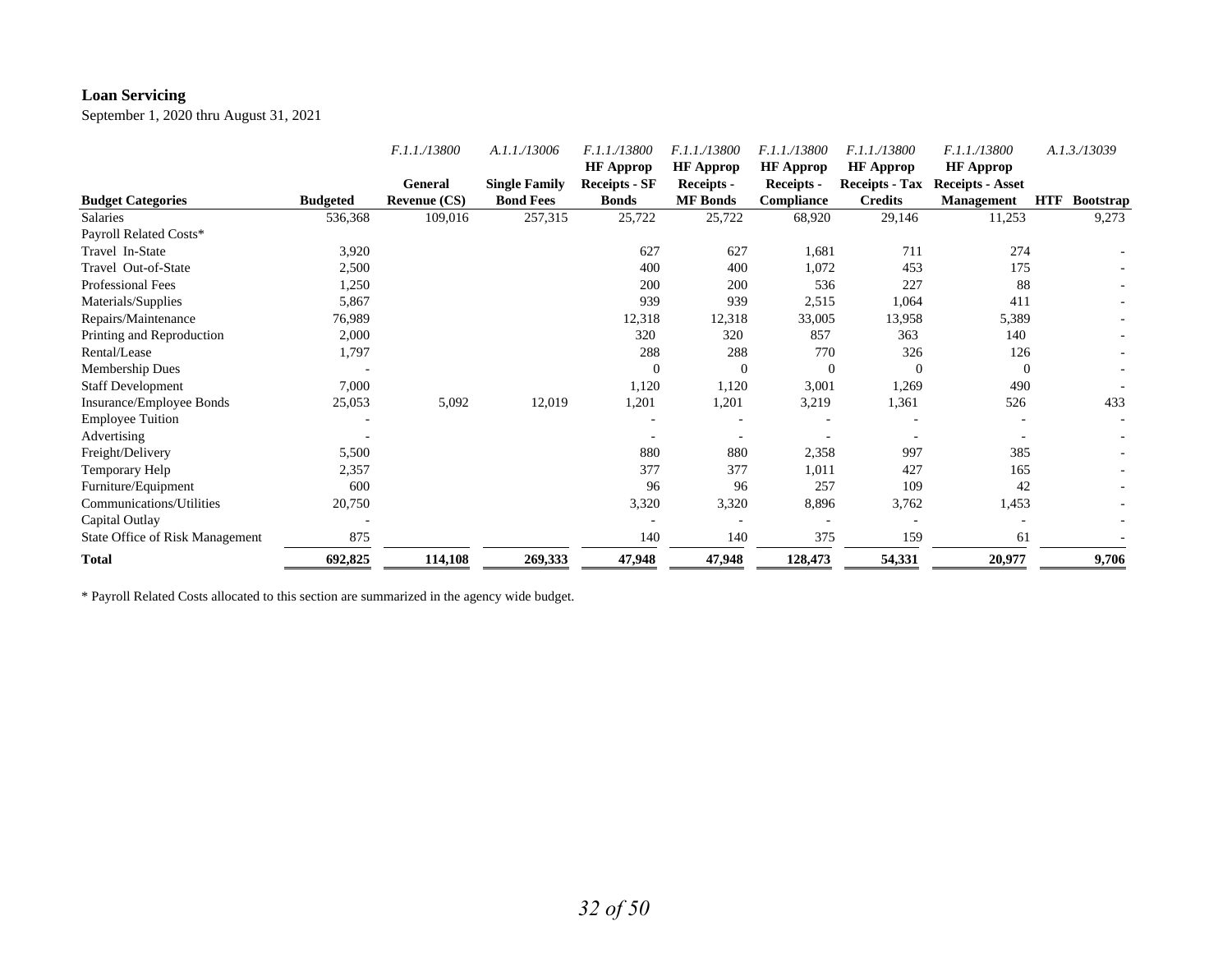#### **Bond Finance Division**

September 1, 2020 thru August 31, 2021

|                                        |                 | <b>Single</b> |                               |        |
|----------------------------------------|-----------------|---------------|-------------------------------|--------|
|                                        |                 | Family        |                               |        |
|                                        |                 | <b>Bond</b>   | <b>Multifamily Tax Credit</b> |        |
| <b>Budget Categories</b>               | <b>Budgeted</b> | <b>Admin</b>  | <b>Bond Admin</b>             | Fees   |
| <b>Salaries</b>                        | 996,634         | 821,333       | 91,189                        | 84,112 |
| Travel In-State                        | 21,070          | 18,620        | 1,225                         | 1,225  |
| Travel Out-of-State                    | 24,700          | 21,500        | 1,600                         | 1,600  |
| <b>Professional Fees</b>               | 51,719          | 51,406        | 156                           | 156    |
| Materials/Supplies                     | 14,692          | 12,976        | 858                           | 858    |
| Repairs/Maintenance                    | 48,885          | 45,388        | 1,749                         | 1,749  |
| Printing and Reproduction              | 6,050           | 6,000         | 25                            | 25     |
| Rental/Lease                           | 12,492          | 12,043        | 225                           | 225    |
| Membership Dues                        | 1,350           | 1,100         | 125                           | 125    |
| <b>Staff Development</b>               | 11,500          | 9,500         | 1,000                         | 1,000  |
| Insurance/Employee Bonds               | 20,459          | 16,792        | 1,905                         | 1,763  |
| <b>Employee Tuition</b>                |                 |               |                               |        |
| Advertising                            |                 |               |                               |        |
| Freight/Delivery                       | 4,950           | 4,700         | 125                           | 125    |
| Temporary Help                         | 100,310         | 93,908        | 3,201                         | 3,201  |
| Furniture/Equipment                    | 1,800           | 1,200         | 300                           | 300    |
| Communications/Utilities               | 46,888          | 44,263        | 1,313                         | 1,313  |
| Capital Outlay                         |                 |               |                               |        |
| <b>State Office of Risk Management</b> | 1,203           | 984           | 109                           | 109    |
| <b>Total</b>                           | 1,364,701       | 1,161,712     | 105,104                       | 97,885 |
| Note:                                  |                 |               |                               |        |
| <b>Bond Finance Division:</b>          |                 |               |                               |        |
| <b>Bond Finance</b>                    | 604,095         |               |                               |        |
| $\cdot$                                | 5.102           |               |                               |        |

Texas Homeownership 564,836<br>Multifamily Bonds 195,770 Multifamily Bonds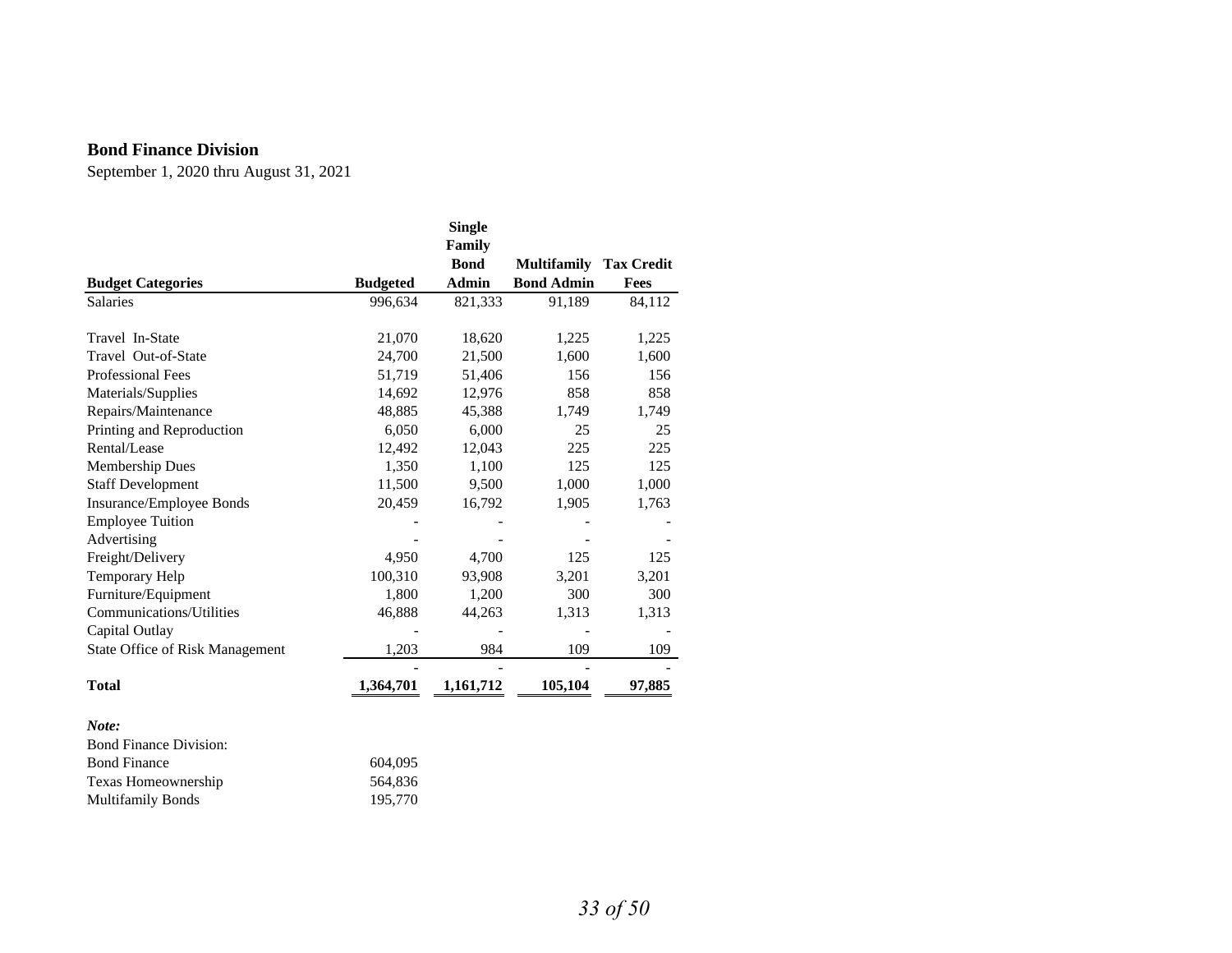#### **Bond Finance**

September 1, 2020 thru August 31, 2021

|                                        |                 | A.1.1./13006         | A.1.8./13018       |
|----------------------------------------|-----------------|----------------------|--------------------|
|                                        |                 | <b>Single Family</b> | <b>Multifamily</b> |
| <b>Budget Categories</b>               | <b>Budgeted</b> | <b>Bond Admin</b>    | <b>Bond Admin</b>  |
| <b>Salaries</b>                        | 493,414         | 486,338              | 7,077              |
| Payroll Related Costs*                 |                 |                      |                    |
| Travel In-State                        | 1,960           | 1,960                |                    |
| Travel Out-of-State                    | 11,500          | 11,500               |                    |
| <b>Professional Fees</b>               | 781             | 781                  |                    |
| Materials/Supplies                     | 4,542           | 4,542                |                    |
| Repairs/Maintenance                    | 38,393          | 38,393               |                    |
| Printing and Reproduction              |                 |                      |                    |
| Rental/Lease                           | 1,135           | 1,135                |                    |
| <b>Membership Dues</b>                 | 800             | 800                  |                    |
| <b>Staff Development</b>               | 3,500           | 3,500                |                    |
| Insurance/Employee Bonds               | 9,906           | 9,764                | 142                |
| <b>Employee Tuition</b>                |                 |                      |                    |
| Advertising                            |                 |                      |                    |
| Freight/Delivery                       | 700             | 700                  |                    |
| <b>Temporary Help</b>                  | 1,004           | 1,004                |                    |
| Furniture/Equipment                    | 600             | 600                  |                    |
| Communications/Utilities               | 35,313          | 35,313               |                    |
| Capital Outlay                         |                 |                      |                    |
| <b>State Office of Risk Management</b> | 547             | 547                  |                    |
| <b>Total</b>                           | 604,095         | 596,876              | 7,219              |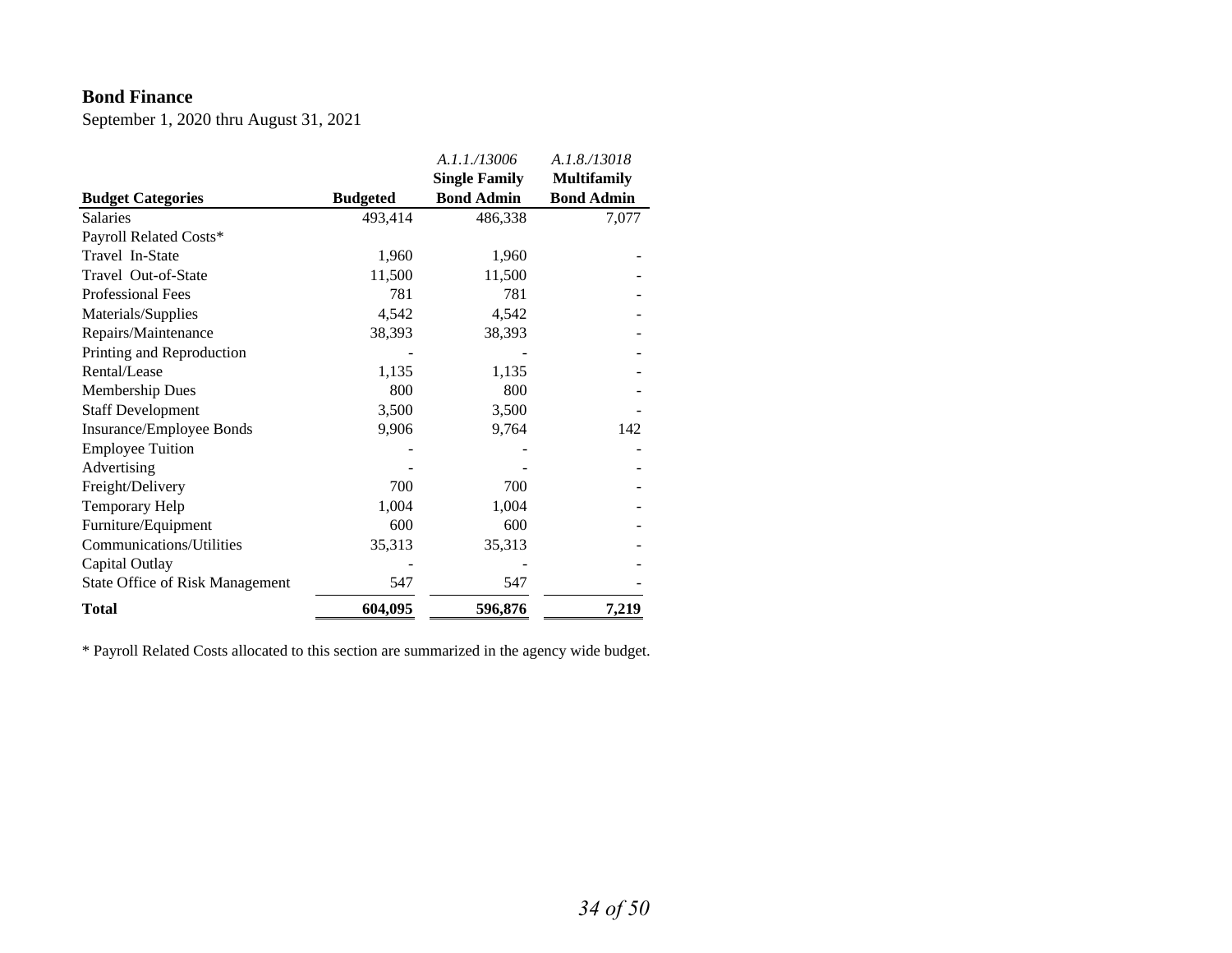# **Texas Homeownership Program**

September 1, 2020 thru August 31, 2021

|                                        |                 | A. L. L./13006       |
|----------------------------------------|-----------------|----------------------|
|                                        |                 | <b>Single Family</b> |
| <b>Budget Categories</b>               | <b>Budgeted</b> | <b>Bond Admin</b>    |
| <b>Salaries</b>                        | 334,995         | 334,995              |
| Payroll Related Costs*                 |                 |                      |
| Travel In-State                        | 16,660          | 16,660               |
| Travel Out-of-State                    | 10,000          | 10,000               |
| <b>Professional Fees</b>               | 50,625          | 50,625               |
| Materials/Supplies                     | 8,434           | 8,434                |
| Repairs/Maintenance                    | 6,995           | 6,995                |
| Printing and Reproduction              | 6,000           | 6,000                |
| Rental/Lease                           | 10,908          | 10,908               |
| <b>Membership Dues</b>                 | 300             | 300                  |
| <b>Staff Development</b>               | 6,000           | 6,000                |
| Insurance/Employee Bonds               | 7,028           | 7,028                |
| <b>Employee Tuition</b>                |                 |                      |
| Advertising                            |                 |                      |
| Freight/Delivery                       | 4,000           | 4,000                |
| Temporary Help                         | 92,904          | 92,904               |
| Furniture/Equipment                    | 600             | 600                  |
| Communications/Utilities               | 8,950           | 8,950                |
| Capital Outlay                         |                 |                      |
| <b>State Office of Risk Management</b> | 438             | 438                  |
| Total                                  | 564,836         | 564,836              |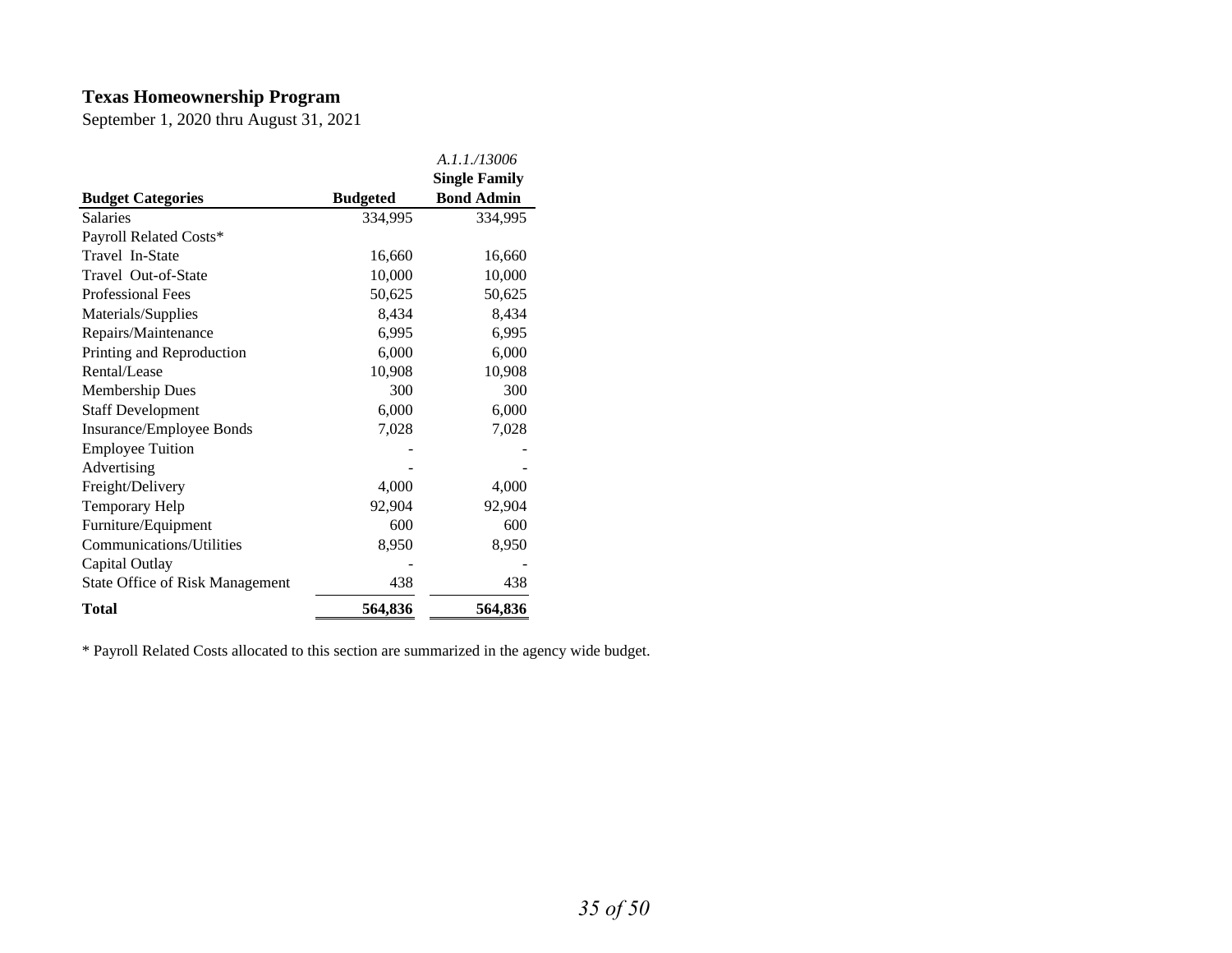# **Multifamily Bonds**

September 1, 2020 thru August 31, 2021

|                                        |                 | A.1.7./13005      | A.1.8./13018       |
|----------------------------------------|-----------------|-------------------|--------------------|
|                                        |                 | <b>Tax Credit</b> | <b>Multifamily</b> |
| <b>Budget Categories</b>               | <b>Budgeted</b> | <b>Fees</b>       | <b>Bond Admin</b>  |
| <b>Salaries</b>                        | 168,224         | 84,112            | 84,112             |
| Payroll Related Costs*                 |                 |                   |                    |
| Travel In-State                        | 2,450           | 1,225             | 1,225              |
| Travel Out-of-State                    | 3,200           | 1,600             | 1,600              |
| <b>Professional Fees</b>               | 313             | 156               | 156                |
| Materials/Supplies                     | 1,717           | 858               | 858                |
| Repairs/Maintenance                    | 3,497           | 1,749             | 1,749              |
| Printing and Reproduction              | 50              | 25                | 25                 |
| Rental/Lease                           | 449             | 225               | 225                |
| <b>Membership Dues</b>                 | 250             | 125               | 125                |
| <b>Staff Development</b>               | 2,000           | 1,000             | 1,000              |
| Insurance/Employee Bonds               | 3,525           | 1,763             | 1,763              |
| <b>Employee Tuition</b>                |                 |                   |                    |
| Advertising                            |                 |                   |                    |
| Freight/Delivery                       | 250             | 125               | 125                |
| <b>Temporary Help</b>                  | 6,402           | 3,201             | 3,201              |
| Furniture/Equipment                    | 600             | 300               | 300                |
| Communications/Utilities               | 2,625           | 1,313             | 1,313              |
| Capital Outlay                         |                 |                   |                    |
| <b>State Office of Risk Management</b> | 219             | 109               | 109                |
|                                        |                 |                   |                    |
| Total                                  | 195,770         | 97,885            | 97,885             |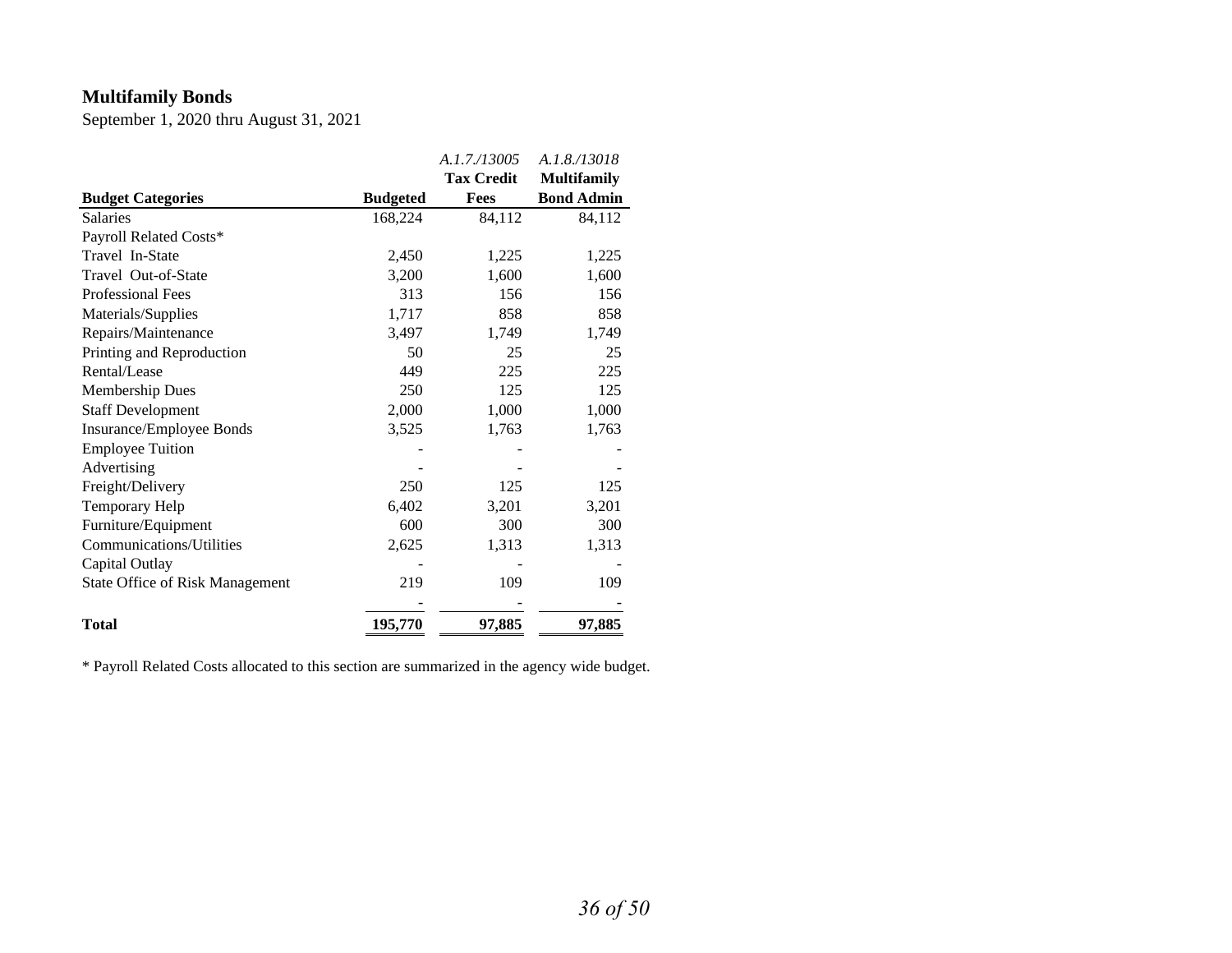#### **Programs**

September 1, 2020 thru August 31, 2021

|                                 |                 |              |        |                  | <b>Enriched</b> |                      |                    |                    |                 |              |                  |                  |                  |                  |                                 |                   |                   |             |             |
|---------------------------------|-----------------|--------------|--------|------------------|-----------------|----------------------|--------------------|--------------------|-----------------|--------------|------------------|------------------|------------------|------------------|---------------------------------|-------------------|-------------------|-------------|-------------|
|                                 |                 |              |        |                  | Housing/        |                      |                    | Money              |                 |              | <b>HF Approp</b> | <b>HF Approp</b> | <b>HF Approp</b> | <b>HF Approp</b> | <b>HF Approp</b>                |                   |                   |             | Interagency |
|                                 |                 | General      |        | <b>HTF</b>       | General         | <b>Single Family</b> |                    | <b>Follows</b> the |                 | Federal      | Receipts - SF    | Receipts -       | Receipts -       |                  | Receipts - Tax Receipts - Asset | <b>Tax Credit</b> | Multifamily       |             | Contract /  |
| <b>Budget Categories</b>        | <b>Budgeted</b> | Revenue (CS) | NSP AD | <b>Bootstrap</b> | Revenue         | <b>Bond Admin</b>    | <b>Section 811</b> | Person             | <b>HTF AYBR</b> | Funds        | <b>Bonds</b>     | <b>MF</b> Bonds  | Compliance       | <b>Credits</b>   | Management                      | Fees              | <b>Bond Admin</b> | <b>HHSP</b> | Tx Ag       |
| <b>Salaries</b>                 | 5,736,558.24    | 78.982       | 52,740 | 181,437          | 69.729          | 84,618               | 121,898            | 73,398             | 139,113         | 2,722,911.20 | 63.322           | 63.322           | 130,602          | 110,814          | 27,703                          | 756,803           | 146,942           | 45,068      | 64,219      |
|                                 |                 |              |        |                  |                 |                      |                    |                    |                 |              |                  |                  |                  |                  |                                 |                   |                   |             |             |
| Travel In-State                 | 157,960         |              |        | 7,105            | 10,000          | 14,210               | 11,000             | 10,000             | 7,105           | 79,599.38    | 320              | 320              | 660              | 560              | 140                             | 3,746             | 3,195             |             |             |
| Travel Out-of-State             | 53,910          |              |        | 375              |                 | 750                  | 5,348              |                    | 375             | 30,093.75    | 175              | 175              | 361              | 306              | 77                              | 10,628            | 5.247             |             |             |
| Professional Fees               | 614,444         |              |        | 522              |                 | 244                  | . .                |                    | 400             | 610,273.83   | 146              | 146              | 302              | 256              | 64                              | 1,379             | 711               |             |             |
| Materials/Supplies              | 50,660          |              |        | 3.495            |                 | 1,630                | 1,872              |                    | 2,680           | 23,149.50    | 912              | 912              | 1.880            | 1,595            | 399                             | 7.074             | 4.564             |             |             |
| Repairs/Maintenance             | 136,066         |              |        | 5.843            |                 | 2,725                | <b>.</b>           | 55,903             | 4.480           | 38,167.85    | 1,424            | 1.424            | 2,938            | 2,493            | 623                             | 12,251            | 7.793             |             |             |
| Printing and Reproduction       | 13,800          |              |        | 42               |                 | 19                   |                    |                    | 32              | 11,850.00    | 193              | 193              | 398              | 338              | 84                              | 423               | 228               |             |             |
| Rental/Lease                    | 29,936          |              |        | 2,012            |                 | 938                  | 1,428              |                    | 1,542           | 18,634.25    | 336              | 336              | 692              | 587              | 147                             | 2,164             | .120              |             |             |
| Membership Dues                 | 23,800          |              |        |                  |                 |                      | 2,000              |                    |                 | 21,800.00    | $\Omega$         |                  |                  |                  | $\Omega$                        | $\Omega$          |                   |             |             |
| <b>Staff Development</b>        | 50,454          |              |        | 1.420            |                 | 662                  | . .                |                    | 1.089           | 31,562.50    | 1,183            | 1.183            | 2,440            | 2,071            | 518                             | 5.783             | 2,543             |             |             |
| Insurance/Employee Bonds        | 101,576         | 1.748        | 1,174  | 4.040            | 1,543           | 1,884                |                    |                    | 3,098           | 43,323.39    | 1,747            | 1,747            | 3,603            | 3,057            | 764                             | 16,382            | 3,213             | 676         | 1,430       |
| <b>Employee Tuition</b>         |                 |              |        |                  |                 |                      |                    |                    |                 |              |                  |                  |                  |                  |                                 |                   |                   |             |             |
| Advertising                     | 1,500           |              |        |                  |                 |                      |                    |                    |                 | 1,500.00     |                  |                  |                  |                  |                                 |                   |                   |             |             |
| Freight/Delivery                | 2,950           |              |        | 251              |                 | 117                  |                    |                    | 192             | 2,100.00     | 38               | 38               |                  | 67               |                                 | 33                |                   |             |             |
| Temporary Help                  | 64,428          |              |        | 880              | 3.025           | 410                  | 44,000             |                    | 675             | 5.066.37     | 669              | 669              | 1,381            | 1,171            | 293                             | 4.048             | 2.139             |             |             |
| Furniture/Equipment             | 22,200          |              |        | 627              |                 | 292                  | 200                |                    | 480             | 15,687.50    | 238              | 238              | 491              | 417              | 104                             | 665               | 260               |             |             |
| Communications/Utilities        | 122,528         |              |        | 7.017            |                 | 3,273                | 3,890              |                    | 5,380           | 66,557.03    | 3.008            | 3.008            | 6,204            | 5,264            | 1,316                           | 11,587            | 6.024             |             |             |
| Capital Outlay                  |                 |              |        |                  |                 |                      |                    |                    |                 | $\sim$       |                  |                  |                  |                  |                                 |                   |                   |             |             |
| State Office of Risk Management | 3,391           |              |        | 365              |                 | 170                  |                    |                    | 280             | 471.68       | 102              | 102              | 211              | 179              | 45                              | 965               | 498               |             |             |
| Total                           | 7,186,160       | 80,730       | 53,914 | 215,432          | 84,298          | 111,944              | 191,636            | 139,301            | 166,923         | 3,722,748    | 73.814           | 73,814           | 152,242          | 129,175          | 32,294                          | 833,930           | 184,493           | 45,744      | 65,649      |

*Note:* Programs Includes: Programs 175,957 FHDMR 330,713 Section 811 432,142<br>
CA Program 1,149,569<br>
CCI, HTF, NSP 440,251<br>
OCI, HTF, NSP 449,326<br>
OCI, HTF, NSP 1,066,630<br>
Multifamily 1,066,630<br>
HRC 1,285,878<br>
HHSI Director 1,285,878<br>
HRSI Director

 $\sim$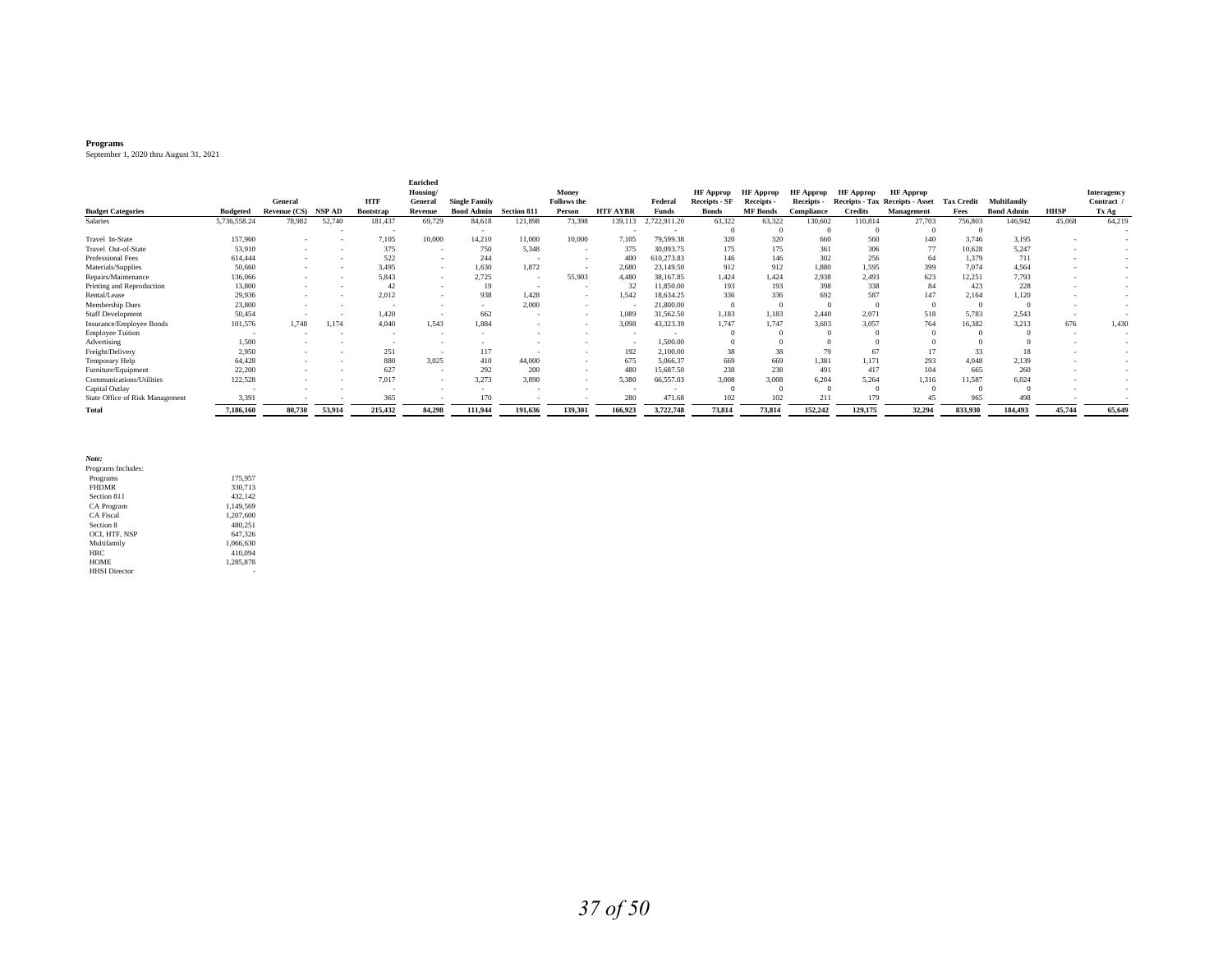#### **Programs**

September 1, 2020 thru August 31, 2021

|                                 |                 |        |                          | C.1.1/13011C.2.1/13013 F.1.1./13800 F.1.1./13800 |                            | <i>F.I.I./13800</i>      | <i>F.1.1./13800</i>      | <i>F.1.1./13800</i> | C.1.1/13011  | C.2.1/13013              | A.1.2./13030 | A.1.7/13005       |
|---------------------------------|-----------------|--------|--------------------------|--------------------------------------------------|----------------------------|--------------------------|--------------------------|---------------------|--------------|--------------------------|--------------|-------------------|
|                                 |                 |        |                          |                                                  |                            |                          |                          | <b>HF</b> Approp    |              |                          |              |                   |
|                                 |                 |        |                          |                                                  | <b>HF Approp</b> HF Approp | <b>HF</b> Approp         | <b>HF</b> Approp         | Receipts -          |              |                          |              |                   |
|                                 |                 |        |                          | Receipts -                                       | Receipts -                 | Receipts -               | Receipts -               | Asset               | $\bf CSBG$   | <b>LIHEAP</b>            |              | <b>Tax Credit</b> |
| <b>Budget Categories</b>        | <b>Budgeted</b> | CSBG   | <b>LIHEAP</b>            | <b>SF Bonds</b>                                  | <b>MF</b> Bonds            | Compliance               | <b>Tax Credits</b>       | <b>Management</b>   | <b>CARES</b> | <b>CARES</b>             | <b>HOME</b>  | Fees              |
| <b>Salaries</b>                 | 160,222         | 16,022 | 8,011                    | 6,409                                            | 6,409                      | 13,218                   | 11,216                   | 2,804               | 16,022       | 16,022                   | 16,022       | 48,067            |
| Payroll Related Costs*          |                 |        |                          |                                                  |                            |                          |                          |                     |              |                          |              |                   |
| Travel In-State                 | 1,470           | 183.75 | 91.88                    | 73.50                                            | 73.50                      | 151.59                   | 128.63                   | 32.16               |              |                          | 183.75       | 551.25            |
| Travel Out-of-State             | 3,500           | 437.50 | 218.75                   | 175.00                                           | 175.00                     | 360.94                   | 306.25                   | 76.56               |              |                          | 437.50       | 1,312.50          |
| Professional Fees               | 156             | 19.53  | 9.77                     | 7.81                                             | 7.81                       | 16.11                    | 13.67                    | 3.42                |              | $\overline{\phantom{a}}$ | 19.53        | 58.59             |
| Materials/Supplies              | 608             | 76.05  | 38.02                    | 30.42                                            | 30.42                      | 62.74                    | 53.23                    | 13.31               |              | $\overline{\phantom{a}}$ | 76.05        | 228.15            |
| Repairs/Maintenance             | 1,499           | 187.33 | 93.66                    | 74.93                                            | 74.93                      | 154.55                   | 131.13                   | 32.78               |              |                          | 187.33       | 561.99            |
| Printing and Reproduction       |                 |        | $\overline{\phantom{a}}$ |                                                  |                            | $\overline{\phantom{a}}$ |                          |                     |              |                          |              |                   |
| Rental/Lease                    | 225             | 28.08  | 14.04                    | 11.23                                            | 11.23                      | 23.16                    | 19.65                    | 4.91                |              | $\overline{\phantom{a}}$ | 28.08        | 84.23             |
| Membership Dues                 |                 |        |                          |                                                  |                            |                          |                          |                     |              |                          |              |                   |
| <b>Staff Development</b>        | 3,400           | 425.00 | 212.50                   | 170.00                                           | 170.00                     | 350.63                   | 297.50                   | 74.38               |              |                          | 425.00       | 1,275.00          |
| Insurance/Employee Bonds        | 2,904           | 290    | 145                      | 116                                              | 116                        | 240                      | 203                      | 51                  | 290          | 290                      | 290          | 871               |
| <b>Employee Tuition</b>         |                 |        |                          |                                                  |                            |                          |                          |                     |              |                          |              |                   |
| Advertising                     |                 |        |                          |                                                  |                            |                          |                          |                     |              |                          |              |                   |
| Freight/Delivery                |                 |        |                          |                                                  |                            |                          |                          |                     |              |                          |              |                   |
| Temporary Help                  | 201             | 25.11  | 12.56                    | 10.04                                            | 10.04                      | 20.72                    | 17.58                    | 4.39                |              |                          | 25.11        | 75.34             |
| Furniture/Equipment             | 600             | 75.00  | 37.50                    | 30.00                                            | 30.00                      | 61.88                    | 52.50                    | 13.13               |              |                          | 75.00        | 225.00            |
| Communications/Utilities        | 1,063           | 132.81 | 66.41                    | 53.13                                            | 53.13                      | 109.57                   | 92.97                    | 23.24               |              | $\overline{\phantom{a}}$ | 132.81       | 398.44            |
| Capital Outlay                  |                 |        |                          |                                                  |                            |                          | $\overline{\phantom{a}}$ |                     |              |                          |              |                   |
| State Office of Risk Management | 109             | 13.67  | 6.84                     | 5.47                                             | 5.47                       | 11.28                    | 9.57                     | 2.39                |              |                          | 13.67        | 41.02             |
|                                 |                 |        |                          |                                                  |                            |                          |                          |                     |              |                          |              |                   |
| <b>Total</b>                    | 175,957         | 17,917 | 8,958                    | 7,167                                            | 7,167                      | 14,781                   | 12,542                   | 3,135               | 16,313       | 16,313                   | 17,917       | 53,750            |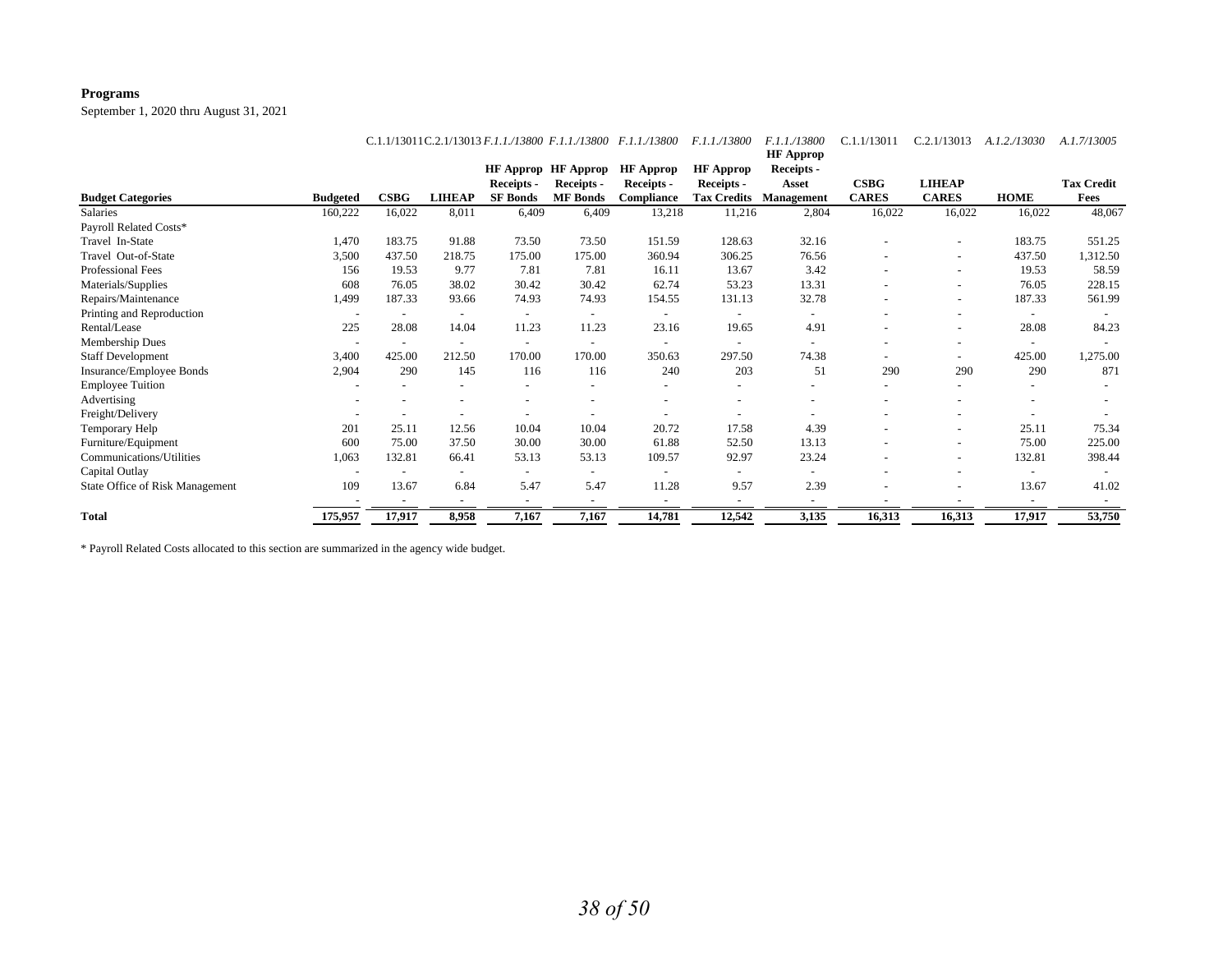#### **Fair Housing, Data Management, and Reporting Administration**

September 1, 2020 thru August 31, 2021

|                                 |                 | C.1.1/13011              | C.2.1/13013              | F.1.1./13800     | F.1.1./13800     | F.1.1./13800     | F.1.1./13800          | F.1.1./13800        | A.1.2./13030 | A.1.7./13005      | A.1.8./13018             | B.1.1./13034                 |
|---------------------------------|-----------------|--------------------------|--------------------------|------------------|------------------|------------------|-----------------------|---------------------|--------------|-------------------|--------------------------|------------------------------|
|                                 |                 |                          |                          | <b>HF Approp</b> | <b>HF</b> Approp | <b>HF Approp</b> | <b>HF Approp</b>      | <b>HF Approp</b>    |              |                   |                          |                              |
|                                 |                 |                          |                          | Receipts - SF    | Receipts -       | Receipts -       | <b>Receipts - Tax</b> | Receipts -          |              | <b>Tax Credit</b> | <b>Multifamily</b>       |                              |
| <b>Budget Categories</b>        | <b>Budgeted</b> | $\bf CSBG$               | <b>LIHEAP</b>            | <b>Bonds</b>     | <b>MF</b> Bonds  | Compliance       | <b>Credits</b>        | <b>Asset Mngmnt</b> | <b>HOME</b>  | Fees              |                          | <b>Bond Admin FHIP Grant</b> |
| <b>Salaries</b>                 | 265,923         | 39,951                   | 19,950                   | 5,760            | 5,760            | 11,880           | 10,080                | 2,520               | 25,113       | 85,817            | 14,092                   | 45,000                       |
| Payroll Related Costs*          |                 |                          |                          |                  |                  |                  |                       |                     |              |                   |                          |                              |
| Travel In-State                 | 11,740          | 214                      | 214                      |                  |                  |                  |                       |                     |              | 500               | 500                      | 10312                        |
| Travel Out-of-State             | 2,500           | 750                      | 750                      |                  |                  |                  |                       |                     |              | 500               | 500                      |                              |
| <b>Professional Fees</b>        | 1,625           | 813                      | 813                      |                  |                  |                  |                       |                     |              |                   |                          |                              |
| Materials/Supplies              | 3,934           | 1,467                    | 1,467                    |                  |                  |                  |                       |                     |              |                   |                          | 1000                         |
| Repairs/Maintenance             | 6,700           | 3,350                    | 3,350                    |                  |                  |                  |                       |                     |              |                   | $\overline{\phantom{0}}$ |                              |
| Printing and Reproduction       | 8,550           | 25                       | 25                       |                  |                  |                  |                       |                     |              |                   |                          | 8500                         |
| Rental/Lease                    | 8,408           | 454                      | 454                      |                  |                  |                  |                       |                     |              |                   | $\overline{\phantom{0}}$ | 7500                         |
| Membership Dues                 |                 | $\overline{\phantom{a}}$ | $\overline{\phantom{a}}$ |                  |                  |                  |                       |                     |              |                   |                          |                              |
| <b>Staff Development</b>        | 3,500           | 1,500                    | 1,500                    |                  |                  |                  |                       |                     |              | 250               | 250                      |                              |
| Insurance/Employee Bonds        | 5,992           | 900                      | 450                      | 130              | 130              | 268              | 227                   | 57                  | 566          | 1,934             | 318                      | 1014                         |
| <b>Employee Tuition</b>         |                 | $\overline{\phantom{a}}$ |                          |                  |                  |                  |                       |                     |              |                   |                          |                              |
| Advertising                     |                 |                          |                          |                  |                  |                  |                       |                     |              |                   |                          |                              |
| Freight/Delivery                | 50              | 25                       | 25                       |                  |                  |                  |                       |                     |              |                   |                          |                              |
| Temporary Help                  | 1,004           | 502                      | 502                      |                  |                  |                  |                       |                     |              |                   | $\overline{\phantom{a}}$ |                              |
| Furniture/Equipment             | 2,100           | 250                      | 250                      |                  |                  |                  |                       |                     |              | 50                | 50                       | 1500                         |
| Communications/Utilities        | 8,250           | 3,625                    | 3,625                    |                  |                  |                  |                       |                     |              |                   | $\overline{\phantom{a}}$ | 1000                         |
| Capital Outlay                  |                 | $\overline{\phantom{a}}$ | $\overline{\phantom{a}}$ |                  |                  |                  |                       |                     |              |                   |                          |                              |
| State Office of Risk Management | 438             | 219                      | 219                      |                  |                  |                  |                       |                     |              |                   |                          |                              |
| <b>Total</b>                    | 330,713         | 54,043                   | 33,592                   | 5,890            | 5,890            | 12,148           | 10,307                | 2,577               | 25,679       | 89,051            | 15,710                   | 75,826                       |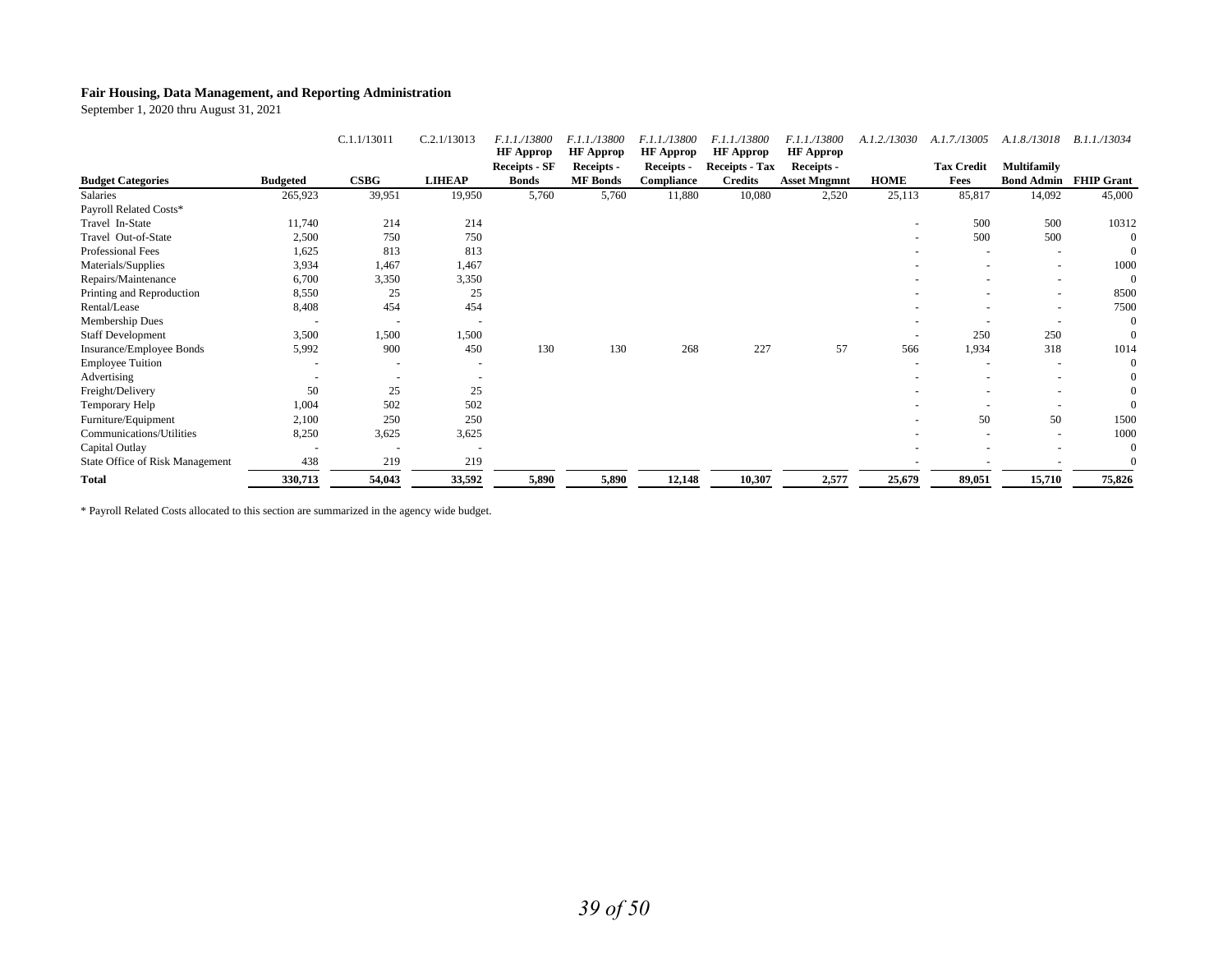# **811 Program**

September 1, 2020 thru August 31, 2021

|                                 |                 | A.1.6./13038       | B.1.1./13034 | B.1.1./13034                                             | B.1.1./13034                                             | B.1.1./13034                                        | B.1.1./13034                                                | B.1.1./13034                                                     |
|---------------------------------|-----------------|--------------------|--------------|----------------------------------------------------------|----------------------------------------------------------|-----------------------------------------------------|-------------------------------------------------------------|------------------------------------------------------------------|
| <b>Budget Categories</b>        | <b>Budgeted</b> | <b>Section 811</b> | <b>MFP</b>   | <b>HF Approp</b><br><b>Receipts - SF</b><br><b>Bonds</b> | <b>HF</b> Approp<br><b>Receipts - MF</b><br><b>Bonds</b> | <b>HF</b> Approp<br><b>Receipts -</b><br>Compliance | <b>HF</b> Approp<br><b>Receipts - Tax</b><br><b>Credits</b> | <b>HF</b> Approp<br><b>Receipts - Asset</b><br><b>Management</b> |
| Salaries                        | 283,271         | 121,898            | 73,398       | 14,076                                                   | 14,076                                                   | 29,032                                              | 24,633                                                      | 6,158                                                            |
| Travel In-State                 | 20,580          | 11,000             | 10,000       | (67)                                                     | (67)                                                     | (139)                                               | (118)                                                       | (29)                                                             |
| Travel Out-of-State             | 5,348           | 5,348              |              |                                                          |                                                          |                                                     |                                                             |                                                                  |
| <b>Professional Fees</b>        |                 |                    |              |                                                          |                                                          |                                                     |                                                             |                                                                  |
| Materials/Supplies              | 2,774           | 1,872              |              | 144                                                      | 144                                                      | 298                                                 | 253                                                         | 63                                                               |
| Repairs/Maintenance             | 55,903          |                    | 55,903       |                                                          |                                                          |                                                     |                                                             |                                                                  |
| Printing and Reproduction       | 200             |                    |              | 32                                                       | 32                                                       | 66                                                  | 56                                                          | 14                                                               |
| Rental/Lease                    | 1,897           | 1,428              |              | 75                                                       | 75                                                       | 155                                                 | 131                                                         | 33                                                               |
| <b>Membership Dues</b>          | 2,000           | 2,000              |              |                                                          |                                                          |                                                     |                                                             |                                                                  |
| <b>Staff Development</b>        | 4,104           |                    |              | 657                                                      | 657                                                      | 1,354                                               | 1,149                                                       | 287                                                              |
| Insurance/Employee Bonds        | 4,249           |                    |              | 680                                                      | 680                                                      | 1,402                                               | 1,190                                                       | 297                                                              |
| <b>Employee Tuition</b>         |                 |                    |              |                                                          |                                                          |                                                     |                                                             |                                                                  |
| Advertising                     |                 |                    |              |                                                          |                                                          |                                                     |                                                             |                                                                  |
| Freight/Delivery                |                 |                    |              |                                                          |                                                          |                                                     |                                                             |                                                                  |
| Temporary Help                  | 44,000          | 44,000             |              |                                                          |                                                          |                                                     |                                                             |                                                                  |
| Furniture/Equipment             | 800             | 200                |              | 96                                                       | 96                                                       | 198                                                 | 168                                                         | 42                                                               |
| Communications/Utilities        | 7,015           | 3,890              |              | 500                                                      | 500                                                      | 1,031                                               | 875                                                         | 219                                                              |
| Capital Outlay                  |                 |                    |              |                                                          |                                                          |                                                     |                                                             |                                                                  |
| State Office of Risk Management |                 |                    |              |                                                          |                                                          |                                                     |                                                             |                                                                  |
| <b>Total</b>                    | 432,142         | 191,636            | 139,301      | 16,193                                                   | 16,193                                                   | 33,397                                              | 28,337                                                      | 7,084                                                            |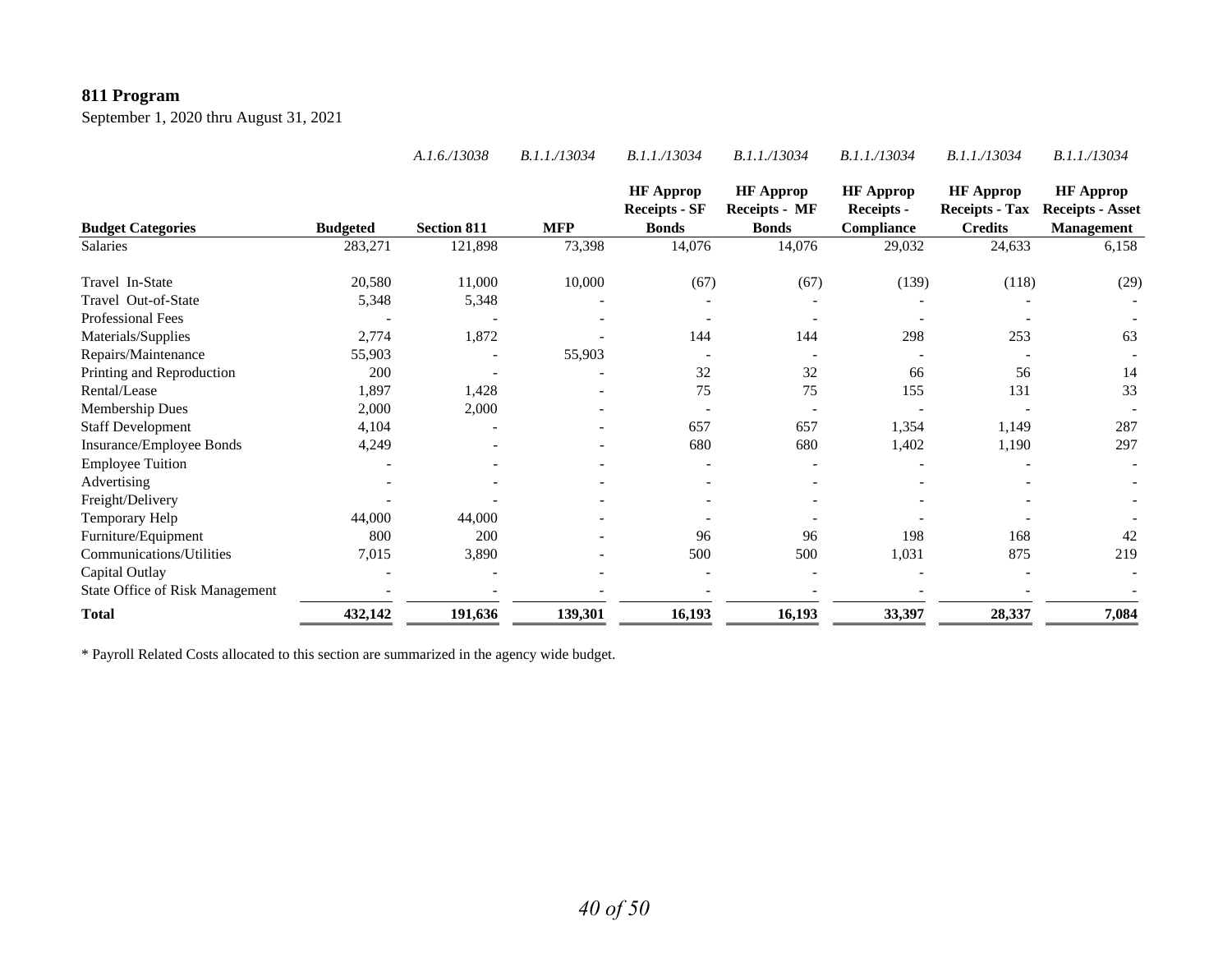#### **Housing Resource Center**

September 1, 2020 thru August 31, 2021

|                                        |                 | B.1.1./13034                             | B.1.1./13034                          | B.1.1./13034                          | B.1.1./13034                          | B.1.1./13034                                | B.1.1./13034<br><b>Enriched</b> | F.1.1./13800        |
|----------------------------------------|-----------------|------------------------------------------|---------------------------------------|---------------------------------------|---------------------------------------|---------------------------------------------|---------------------------------|---------------------|
|                                        |                 | <b>HF</b> Approp<br><b>Receipts - SF</b> | <b>HF Approp</b><br><b>Receipts -</b> | <b>HF</b> Approp<br><b>Receipts -</b> | <b>HF</b> Approp<br><b>Receipts -</b> | <b>HF</b> Approp<br><b>Receipts - Asset</b> | Housing/<br><b>General</b>      | <b>General</b>      |
| <b>Budget Categories</b>               | <b>Budgeted</b> | <b>Bonds</b>                             | <b>MF</b> Bonds                       | Compliance                            | <b>Tax Credits</b>                    | <b>Management</b>                           | <b>Revenue</b>                  | <b>Revenue (CS)</b> |
| <b>Salaries</b>                        | 351,246         | 32,405                                   | 32,405                                | 66,836                                | 56,709                                | 14,177                                      | 69,729                          | 78,982              |
| Payroll Related Costs*                 |                 |                                          |                                       |                                       |                                       |                                             |                                 |                     |
| Travel In-State                        | 11,960          | 314                                      | 314                                   | 647                                   | 549                                   | 137                                         | 10,000                          |                     |
| Travel Out-of-State                    |                 |                                          |                                       |                                       |                                       |                                             |                                 |                     |
| <b>Professional Fees</b>               | 781             | 125                                      | 125                                   | 258                                   | 219                                   | 55                                          |                                 |                     |
| Materials/Supplies                     | 4,042           | 647                                      | 647                                   | 1,334                                 | 1,132                                 | 283                                         |                                 |                     |
| Repairs/Maintenance                    | 7,493           | 1,199                                    | 1,199                                 | 2,473                                 | 2,098                                 | 525                                         |                                 |                     |
| Printing and Reproduction              | 1,000           | 160                                      | 160                                   | 330                                   | 280                                   | 70                                          |                                 |                     |
| Rental/Lease                           | 1,235           | 198                                      | 198                                   | 407                                   | 346                                   | 86                                          |                                 |                     |
| <b>Membership Dues</b>                 |                 | $\Omega$                                 | $\overline{0}$                        | $\Omega$                              | $\theta$                              | $\overline{0}$                              |                                 |                     |
| <b>Staff Development</b>               | 2,000           | 320                                      | 320                                   | 660                                   | 560                                   | 140                                         |                                 |                     |
| Insurance/Employee Bonds               | 7,773           | 717                                      | 717                                   | 1,479                                 | 1,255                                 | 314                                         | 1,543                           | 1,748               |
| <b>Employee Tuition</b>                |                 |                                          |                                       |                                       |                                       |                                             |                                 |                     |
| Advertising                            |                 |                                          |                                       |                                       |                                       |                                             |                                 |                     |
| Freight/Delivery                       | 200             | 32                                       | 32                                    | 66                                    | 56                                    | 14                                          |                                 |                     |
| Temporary Help                         | 7,004           | 637                                      | 637                                   | 1,313                                 | 1,114                                 | 279                                         | 3,025                           |                     |
| Furniture/Equipment                    | 600             | 96                                       | 96                                    | 198                                   | 168                                   | 42                                          |                                 |                     |
| Communications/Utilities               | 14,213          | 2,274                                    | 2,274                                 | 4,690                                 | 3,980                                 | 995                                         |                                 |                     |
| Capital Outlay                         |                 |                                          |                                       |                                       |                                       |                                             |                                 |                     |
| <b>State Office of Risk Management</b> | 547             | 88                                       | 88                                    | 180                                   | 153                                   | 38                                          |                                 |                     |
| <b>Total</b>                           | 410,094         | 39,211                                   | 39,211                                | 80,872                                | 68,618                                | 17,155                                      | 84,298                          | 80,730              |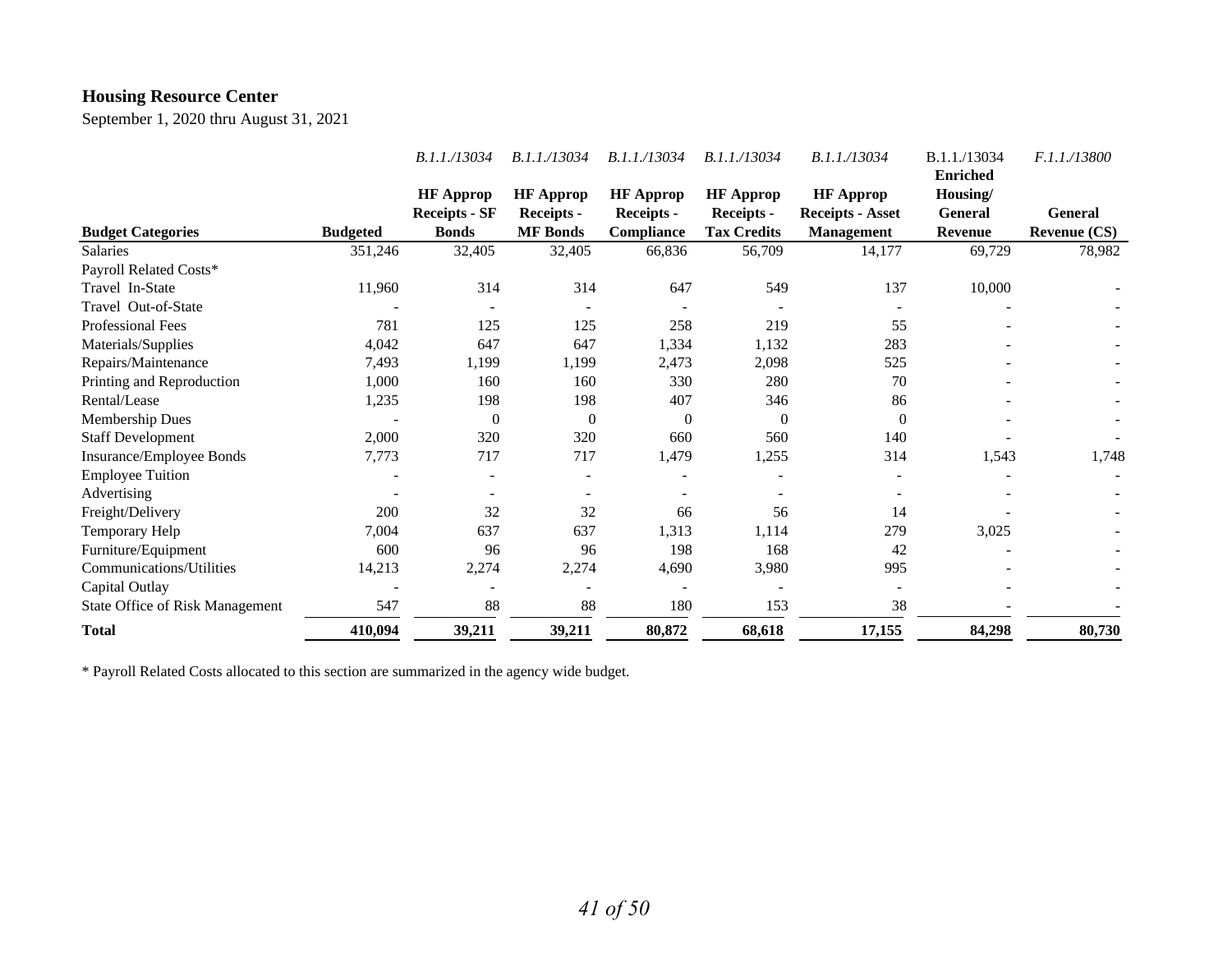# **Multifamily Finance**

September 1, 2020 thru August 31, 2021

|                                        |                 | A.1.7./13005           | A.1.8./13018       | A.1.2./13030 | A.1.2./13030 |
|----------------------------------------|-----------------|------------------------|--------------------|--------------|--------------|
|                                        |                 |                        | <b>Multifamily</b> |              |              |
| <b>Budget Categories</b>               | <b>Budgeted</b> | <b>Tax Credit Fees</b> | <b>Bond Admin</b>  | <b>NHTF</b>  | Home         |
| Salaries                               | 958,076         | 622,919                | 132,849            | 90,927       | 111,381      |
| Payroll Related Costs*                 |                 |                        |                    |              |              |
| Travel In-State                        | 5,390           | 2,695                  | 2,695              |              |              |
| Travel Out-of-State                    | 13,562          | 8,815                  | 4,747              |              |              |
| Professional Fees                      | 2,031           | 1,320                  | 711                |              |              |
| Materials/Supplies                     | 11,409          | 6,846                  | 4,564              |              |              |
| Repairs/Maintenance                    | 19,482          | 11,689                 | 7,793              |              |              |
| Printing and Reproduction              | 650             | 423                    | 228                |              |              |
| Rental/Lease                           | 3,200           | 2,080                  | 1,120              |              |              |
| Membership Dues                        |                 |                        |                    |              |              |
| <b>Staff Development</b>               | 6,550           | 4,258                  | 2,293              |              |              |
| Insurance/Employee Bonds               | 20,883          | 13,577                 | 2,896              | 1,982        | 2,428        |
| <b>Employee Tuition</b>                |                 |                        |                    |              |              |
| Advertising                            |                 |                        |                    |              |              |
| Freight/Delivery                       | 50              | 33                     | 18                 |              |              |
| Temporary Help                         | 6,112           | 3,973                  | 2,139              |              |              |
| Furniture/Equipment                    | 600             | 390                    | 210                |              |              |
| Communications/Utilities               | 17,213          | 11,188                 | 6,024              |              |              |
| Capital Outlay                         |                 |                        |                    |              |              |
| <b>State Office of Risk Management</b> | 1,422           | 924                    | 498                |              |              |
| <b>Total</b>                           | 1,066,630       | 691,130                | 168,783            | 92,908       | 113,808      |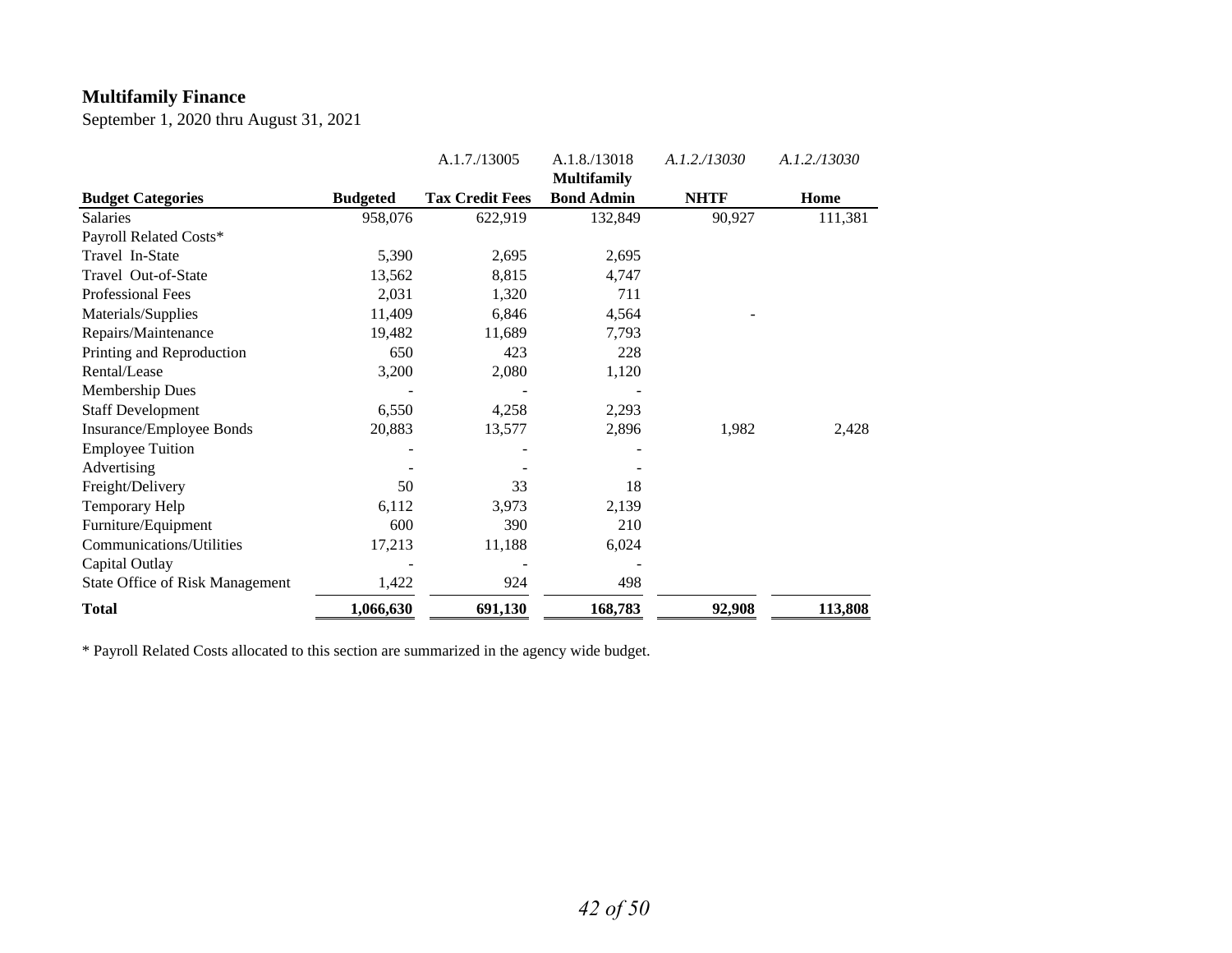# **Community Affairs**

September 1, 2020 thru August 31, 2021

|                                        |                 | <b>Federal Funds</b> | <b>CARES</b> Act |
|----------------------------------------|-----------------|----------------------|------------------|
| <b>Budget Categories</b>               | <b>Budgeted</b> | (127)                | (325)            |
| Salaries                               | 1,989,358       | 1,480,416            | 508,942          |
|                                        |                 |                      |                  |
| Travel In-State                        | 63,700          | 58,700               | 5,000            |
| Travel Out-of-State                    | 24,000          | 24,000               |                  |
| <b>Professional Fees</b>               | 569,600         | 569,600              |                  |
| Materials/Supplies                     | 13,316          | 13,316               |                  |
| Repairs/Maintenance                    | 31,000          | 31,000               |                  |
| Printing and Reproduction              | 2,300           | 2,300                |                  |
| Rental/Lease                           | 7,281           | 7,281                |                  |
| <b>Membership Dues</b>                 | 21,800          | 21,800               |                  |
| <b>Staff Development</b>               | 22,000          | 22,000               |                  |
| Insurance/Employee Bonds               | 29,840          | 22,206               | 7,634            |
| <b>Employee Tuition</b>                |                 |                      |                  |
| Advertising                            | 1,500           | 1,500                |                  |
| Freight/Delivery                       | 850             | 850                  |                  |
| Temporary Help                         | 3,000           | 3,000                |                  |
| Furniture/Equipment                    | 12,500          | 12,500               |                  |
| Communications/Utilities               | 45,375          | 45,375               |                  |
| Capital Outlay                         |                 |                      |                  |
| <b>State Office of Risk Management</b> |                 |                      |                  |
| <b>Total</b>                           | 2,837,421       | 2,315,845            | 521,579          |

#### *Note:*

| Community Affairs Includes: |           |
|-----------------------------|-----------|
| Planning                    | 1,149,569 |
| Fiscal                      | 1,207,600 |
| Section 8                   | 480.251   |
|                             |           |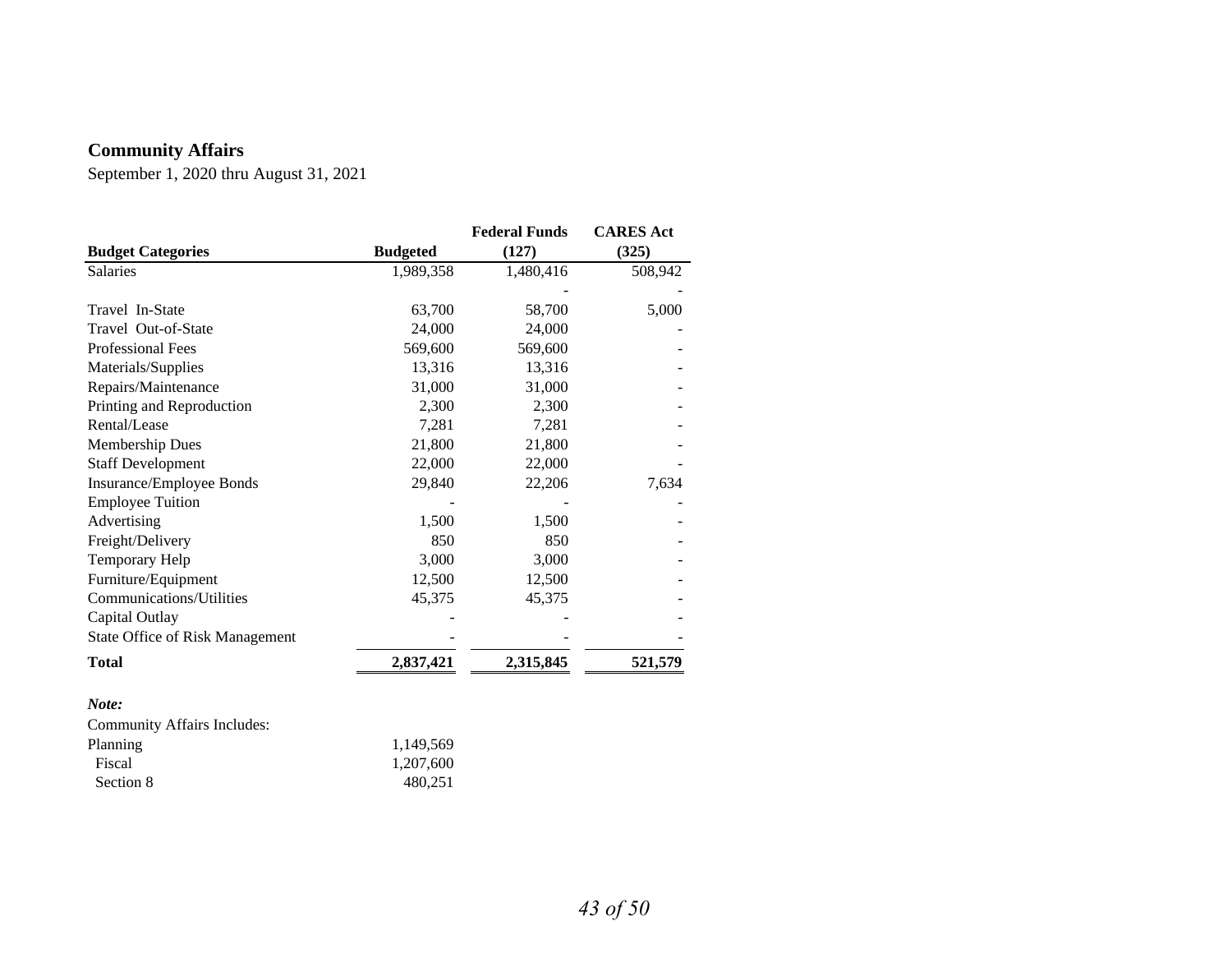# **Community Affairs - Planning and Training**

September 1, 2020 thru August 31, 2021

|                                        |                 | C.1.1./13011 | C.1.1./13011      | C.1.1./13011         | C.2.1./13013  | C.2.1./13013 | C.2.1./13013       | C.2.1./13013  |
|----------------------------------------|-----------------|--------------|-------------------|----------------------|---------------|--------------|--------------------|---------------|
|                                        |                 |              |                   | <b>CSBG</b>          | <b>LIHEAP</b> |              |                    |               |
| <b>Budget Categories</b>               | <b>Budgeted</b> | CSBG         | <b>CSBG CARES</b> | <b>Discretionary</b> | <b>CARES</b>  | DOE T&TA     | <b>DOE</b> Grantee | <b>LIHEAP</b> |
| Salaries                               | 532,391         | 135,428      | 27,774            | 63,452               | 27,774        | 50,873       | 12,528             | 214,561       |
| Payroll Related Costs*                 |                 |              |                   |                      |               |              |                    |               |
| Travel In-State                        | 39,200          | 10,260       | 2,500             |                      | 2,500         | 3,420        |                    | 20,520        |
| Travel Out-of-State                    | 10,000          | 4,000        |                   |                      |               | 1,000        |                    | 5,000         |
| <b>Professional Fees</b>               | 491,000         |              |                   | 417,350              |               |              |                    | 73,650        |
| Materials/Supplies                     | 5,805           | 580          |                   |                      |               |              |                    | 5,224         |
| Repairs/Maintenance                    | 5,000           | 500          |                   |                      |               |              |                    | 4,500         |
| Printing and Reproduction              | 1,500           | 150          |                   |                      |               |              |                    | 1,350         |
| Rental/Lease                           | 4,938           | 494          |                   |                      |               |              |                    | 4,444         |
| <b>Membership Dues</b>                 | 4,000           | 400          |                   |                      |               |              |                    | 3,600         |
| <b>Staff Development</b>               | 15,000          | 1,500        |                   |                      |               |              |                    | 13,500        |
| Insurance/Employee Bonds               | 7,986           | 2,031        | 417               | 952                  | 417           | 763          | 188                | 3,218         |
| <b>Employee Tuition</b>                |                 |              |                   |                      |               |              |                    |               |
| Advertising                            |                 |              |                   |                      |               |              |                    |               |
| Freight/Delivery                       |                 |              |                   |                      |               |              |                    |               |
| Temporary Help                         | 1,000           | 100          |                   |                      |               |              |                    | 900           |
| Furniture/Equipment                    | 9,500           |              |                   |                      |               |              | 4,750              | 4,750         |
| Communications/Utilities               | 22,250          | 2,225        |                   |                      |               |              |                    | 20,025        |
| Capital Outlay                         |                 |              |                   |                      |               |              |                    |               |
| <b>State Office of Risk Management</b> |                 |              |                   |                      |               |              |                    |               |
| <b>Total</b>                           | 1,149,569       | 157,668      | 30,691            | 481,754              | 30,691        | 56,057       | 17,466             | 375,243       |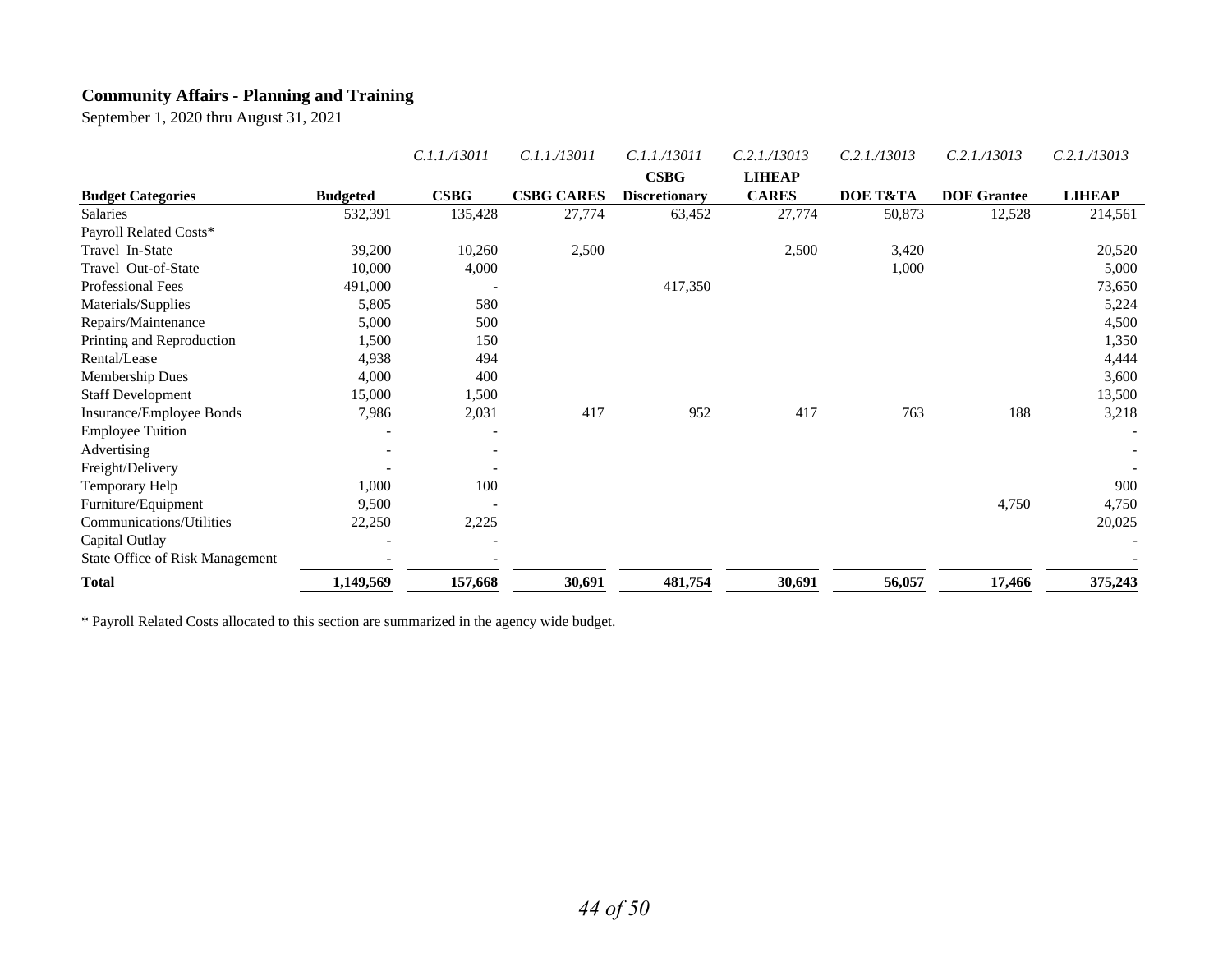#### **Community Affairs - Fiscal**

September 1, 2020 thru August 31, 2021

|                                 |                 | C.I.I./I3011 | C.I.I./I3011         | A.1.5./13004     | C.1.1./13011      | C.2.1./13013       | C.2.1./13013  | C.2.1./13014  | C.I.I./I3011      |
|---------------------------------|-----------------|--------------|----------------------|------------------|-------------------|--------------------|---------------|---------------|-------------------|
|                                 |                 |              | CSBG                 |                  |                   |                    |               | <b>LIHEAP</b> |                   |
| <b>Budget Categories</b>        | <b>Budgeted</b> | <b>CSBG</b>  | <b>Discretionary</b> | <b>Section 8</b> | <b>CSBG CARES</b> | <b>DOE</b> Grantee | <b>LIHEAP</b> | <b>CARES</b>  | <b>CDBG CARES</b> |
| Salaries                        | 1,108,388       | 172,657      | 26,876               | 39,837           | 31,097            | 44,384             | 371,241       | 31,097        | 391,199           |
| Payroll Related Costs*          |                 |              |                      |                  |                   |                    |               |               |                   |
| Travel In-State                 | 9,800           | 3,920        |                      |                  |                   | 980                | 4,900         |               |                   |
| Travel Out-of-State             | 14,000          | 5,600        |                      |                  |                   | 1,400              | 7,000         |               |                   |
| Professional Fees               | 12,000          |              |                      |                  |                   |                    | 12,000        |               |                   |
| Materials/Supplies              | 5,158           | 2,063        |                      |                  |                   | 516                | 2,579         |               |                   |
| Repairs/Maintenance             |                 |              |                      |                  |                   |                    |               |               |                   |
| Printing and Reproduction       |                 |              |                      |                  |                   |                    |               |               |                   |
| Rental/Lease                    | 1,641           | 656          |                      |                  |                   | 164                | 820           |               |                   |
| Membership Dues                 | 17,500          | 7,000        |                      |                  |                   | 1,750              | 8,750         |               |                   |
| <b>Staff Development</b>        | 7,000           | 2,800        |                      |                  |                   | 700                | 3,500         |               |                   |
| Insurance/Employee Bonds        | 16,626          | 2,590        | 403                  | 598              | 466               | 666                | 5,569         | 466           | 5,868             |
| <b>Employee Tuition</b>         |                 |              |                      |                  |                   |                    |               |               |                   |
| Advertising                     |                 |              |                      |                  |                   |                    |               |               |                   |
| Freight/Delivery                | 50              | 20           |                      |                  |                   |                    | 25            |               |                   |
| Temporary Help                  | 500             | 200          |                      |                  |                   | 50                 | 250           |               |                   |
| Furniture/Equipment             | 2,000           | 800          |                      |                  |                   | 200                | 1,000         |               |                   |
| Communications/Utilities        | 12,938          | 5,175        |                      |                  |                   | 1,294              | 6,469         |               |                   |
| Capital Outlay                  |                 |              |                      |                  |                   |                    |               |               |                   |
| State Office of Risk Management |                 |              |                      |                  |                   |                    |               |               |                   |
| <b>Total</b>                    | 1,207,600       | 203,481      | 27,279               | 40,434           | 31,564            | 52,108             | 424,103       | 31,565        | 397,069           |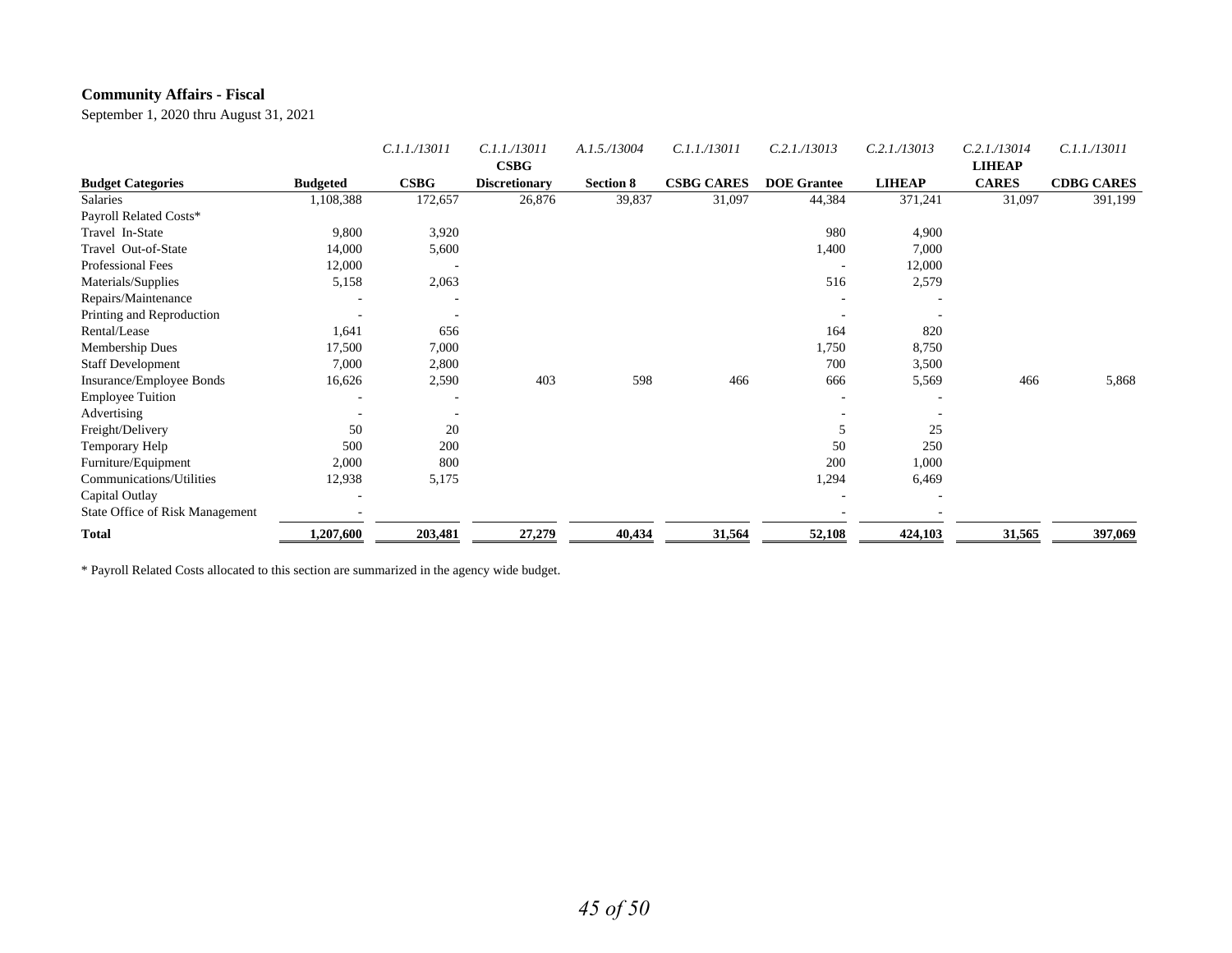### **Section 8 - Rental Assistance Program**

September 1, 2020 thru August 31, 2021

|                                 |                 | A.1.5./13004     | C.1.1./13011 |
|---------------------------------|-----------------|------------------|--------------|
| <b>Budget Categories</b>        | <b>Budgeted</b> | <b>Section 8</b> | <b>CSBG</b>  |
| Salaries                        | 348,579         | 313,721          | 34,858       |
| Payroll Related Costs*          |                 |                  |              |
| Travel In-State                 | 14,700          | 14,700           |              |
| Travel Out-of-State             |                 |                  |              |
| Professional Fees               | 66,600          | 59,940           | 6,660        |
| Materials/Supplies              | 2,354           | 2,118            | 235          |
| Repairs/Maintenance             | 26,000          | 23,400           | 2,600        |
| Printing and Reproduction       | 800             | 720              | 80           |
| Rental/Lease                    | 703             | 633              | 70           |
| <b>Membership Dues</b>          | 300             | 270              | 30           |
| <b>Staff Development</b>        |                 |                  |              |
| Insurance/Employee Bonds        | 5,229           | 4,706            | 523          |
| <b>Employee Tuition</b>         |                 |                  |              |
| Advertising                     | 1,500           | 1,350            | 150          |
| Freight/Delivery                | 800             | 720              | 80           |
| Temporary Help                  | 1,500           | 1,350            | 150          |
| Furniture/Equipment             | 1,000           | 900              | 100          |
| Communications/Utilities        | 10,188          | 8,519            | 1,669        |
| Capital Outlay                  |                 |                  |              |
| State Office of Risk Management |                 |                  |              |
| <b>Total</b>                    | 480,251         | 433,046          | 47,205       |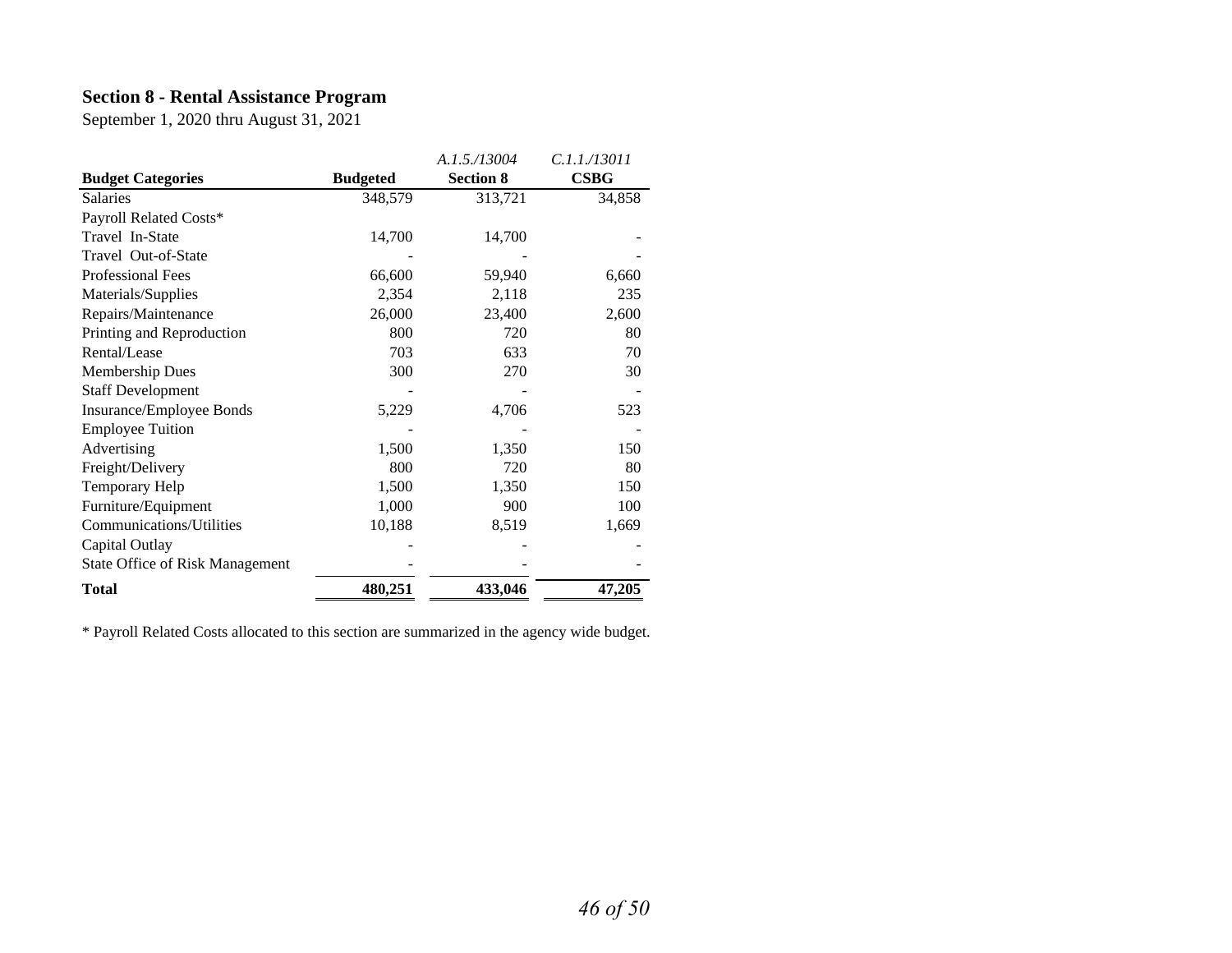#### **Single Family and Homeless Programs**

September 1, 2020 thru August 31, 2021

|                                 |                 |                          |         |                |                          | <b>HTF</b> |                           | <b>Single Family</b>     | <b>Interagency</b><br>Contract | <b>HF</b> Approp<br><b>Receipts - SF</b> | <b>HF Approp</b><br>Receipts - | <b>HF Approp</b><br>Receipts - | <b>HF Approp</b><br>Receipts - | <b>HF Approp</b><br>Receipts -<br>Asset |                          |
|---------------------------------|-----------------|--------------------------|---------|----------------|--------------------------|------------|---------------------------|--------------------------|--------------------------------|------------------------------------------|--------------------------------|--------------------------------|--------------------------------|-----------------------------------------|--------------------------|
| <b>Budget Categories</b>        | <b>Budgeted</b> | <b>ESGP</b>              | Home    | <b>HHSP</b>    | <b>ESG CARES</b>         | Bootstran  | <b>HTF</b><br><b>AYBR</b> | <b>Bond Fees</b>         | Tx Ag                          | <b>Bonds</b>                             | <b>MF</b> Bonds                | Compliance                     | <b>Tax Credits</b>             | Management                              | NSP AD                   |
| Salaries                        | 1,728,461       | 123,882                  | 746,237 | 45,068         | 261,950                  | 181,437    | 139,113                   | 84,618                   | 64,219                         | 4,672                                    | 4,672                          | 9,635                          | 8,175                          | 2,044                                   | 52,740                   |
| Travel In-State                 | 43,120          |                          | 9,700   |                | 5,000                    | 7,105      | 7,105                     | 14,210                   |                                |                                          |                                |                                |                                |                                         |                          |
| Travel Out-of-State             | 5,000           | 1,000                    | 2,500   |                |                          | 375        | 375                       | 750                      |                                |                                          |                                |                                |                                |                                         |                          |
| Professional Fees               | 40,250          | $\sim$                   | 39,000  | $\sim$         | $\sim$                   | 522        | 400                       | 244                      |                                | 13                                       | 13                             | 28                             | 24                             | o                                       | $\sim$                   |
| Materials/Supplies              | 14,577          | 500                      | 5,209   |                | 500                      | 3,495      | 2,680                     | 1,630                    |                                | 90                                       | 90                             | 186                            | 157                            | 39                                      | $\overline{\phantom{a}}$ |
| Repairs/Maintenance             | 13,989          | $\sim$                   | . .     |                | $\overline{\phantom{a}}$ | 5,843      | 4,480                     | 2,725                    |                                | 150                                      | 150                            | 310                            | 263                            | 66                                      | $\sim$                   |
| Printing and Reproduction       | 1,100           | 142                      | 858     |                | $\overline{\phantom{a}}$ | 42         | 32                        | 19                       |                                |                                          |                                |                                |                                | $\theta$                                | $\overline{\phantom{a}}$ |
| Rental/Lease                    | 7,691           | 409                      | 2,466   |                |                          | 2,012      | 1,542                     | 938                      |                                | 52                                       | 52                             | 107                            | 91                             | 23                                      | $\sim$                   |
| Membership Dues                 |                 |                          |         |                |                          |            | $\overline{\phantom{0}}$  | $\overline{\phantom{a}}$ |                                |                                          |                                |                                |                                |                                         | $\overline{\phantom{a}}$ |
| <b>Staff Development</b>        | 8,900           | 2,000                    | 3,500   |                |                          | 1,420      | 1.089                     | 662                      |                                | 37                                       | 37                             | 75                             | 64                             | 16                                      |                          |
| Insurance/Employee Bonds        | 29,934          | 1,858                    | 11,194  | 676            | 3,929                    | 4,040      | 3,098                     | 1,884                    | 1,430                          | 104                                      | 104                            | 215                            | 182                            | 46                                      | 1,174                    |
| <b>Employee Tuition</b>         |                 |                          |         |                |                          |            |                           |                          |                                |                                          |                                |                                |                                |                                         |                          |
| Advertising                     |                 | $\overline{\phantom{a}}$ |         |                |                          |            | $\overline{\phantom{a}}$  |                          |                                |                                          |                                |                                |                                |                                         | $\sim$                   |
| Freight/Delivery                | 1,800           | 171                      | 1,029   |                |                          | 251        | 192                       | 117                      |                                | 6                                        | 6                              | 13                             | 11                             |                                         |                          |
| Temporary Help                  | 3,107           | 142                      | 858     | $\overline{a}$ |                          | 880        | 675                       | 410                      |                                | 23                                       | 23                             | 47                             | 40                             | 10                                      | $\sim$                   |
| Furniture/Equipment             | 5,000           | 300                      | 700     |                | 2,500                    | 627        | 480                       | 292                      |                                | 16                                       | 16                             | 33                             | 28                             |                                         | $\overline{\phantom{a}}$ |
| Communications/Utilities        | 29,400          | 1,794                    | 10,806  |                | $\overline{\phantom{a}}$ | 7,017      | 5,380                     | 3,273                    |                                | 181                                      | 181                            | 373                            | 316                            | 79                                      |                          |
| Capital Outlay                  |                 |                          |         |                |                          |            |                           |                          |                                |                                          |                                |                                |                                |                                         |                          |
| State Office of Risk Management | 875             |                          |         |                |                          | 365        | 280                       | 170                      |                                | $\Omega$                                 | Q                              | 19                             | 16                             |                                         |                          |
| <b>Total</b>                    | 1,933,204       | 132,199                  | 834,056 | 45,744         | 273,879                  | 215,432    | 166,923                   | 111,944                  | 65,649                         | 5,354                                    | 5,354                          | 11,043                         | 9,370                          | 2,342                                   | 53,914                   |

*Note:* HOME & Homelessness & Special Initiatives includes: HHSI Director - HOME and Homeless Programs 1,285,878<br>OCI/HTF/NSP 647,326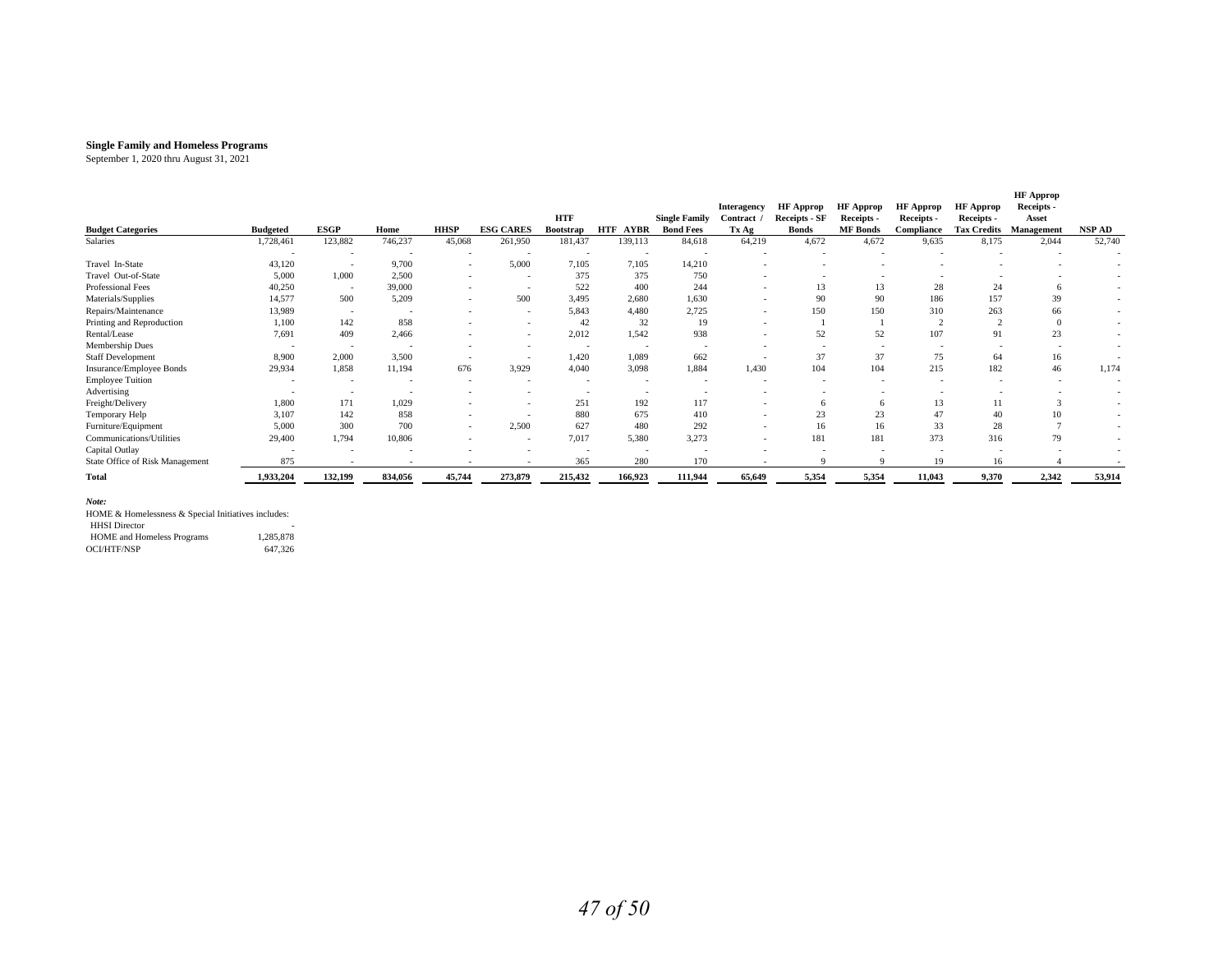# **HOME and Homeless Programs**

September 1, 2020 thru August 31, 2021

|                                        |                 | A.1.2./13030 | C.1.1./13011 | C.1.1/13011       | C.1.1./13011     |
|----------------------------------------|-----------------|--------------|--------------|-------------------|------------------|
| <b>Budget Categories</b>               | <b>Budgeted</b> | <b>HOME</b>  | <b>ESGP</b>  | <b>HHSP</b>       | <b>ESG CARES</b> |
| <b>Salaries</b>                        | 1,177,136       | 746,237      | 123,882      | 45,068            | 261,950          |
| Payroll Related Costs*                 |                 |              |              |                   |                  |
| Travel In-State                        | 14,700          | 9,700        |              | $\Omega$          | 5000             |
| Travel Out-of-State                    | 3,500           | 2,500        | 1,000        |                   | $\Omega$         |
| <b>Professional Fees</b>               | 39,000          | 39,000       |              |                   | $\Omega$         |
| Materials/Supplies                     | 6,209           | 5,209        | 500          | $\mathbf{\Omega}$ | 500              |
| Repairs/Maintenance                    |                 |              |              | $\theta$          | $\Omega$         |
| Printing and Reproduction              | 1,000           | 857.63       | 142          | $\Omega$          | 0                |
| Rental/Lease                           | 2,875           | 2,465.68     | 409          |                   | 0                |
| <b>Membership Dues</b>                 |                 |              |              |                   | 0                |
| <b>Staff Development</b>               | 5,500           | 3,500        | 2,000        | $\theta$          | $\Omega$         |
| Insurance/Employee Bonds               | 17,657          | 11,194       | 1,858        | 676               | 3,929            |
| <b>Employee Tuition</b>                |                 |              |              | $\theta$          | $\Omega$         |
| Advertising                            |                 |              |              |                   | $\Omega$         |
| Freight/Delivery                       | 1,200           | 1,029.15     | 171          |                   | 0                |
| Temporary Help                         | 1,000           | 857.63       | 142          |                   | 0                |
| Furniture/Equipment                    | 3,500           | 700          | 300          | $\Omega$          | 2500             |
| Communications/Utilities               | 12,600          | 10,806.09    | 1,794        | $\mathbf{0}$      | 0                |
| Capital Outlay                         |                 |              |              |                   | 0                |
| <b>State Office of Risk Management</b> |                 |              |              |                   | $\Omega$         |
| <b>Total</b>                           | 1,285,878       | 834,056      | 132,199      | 45,744            | 273,879          |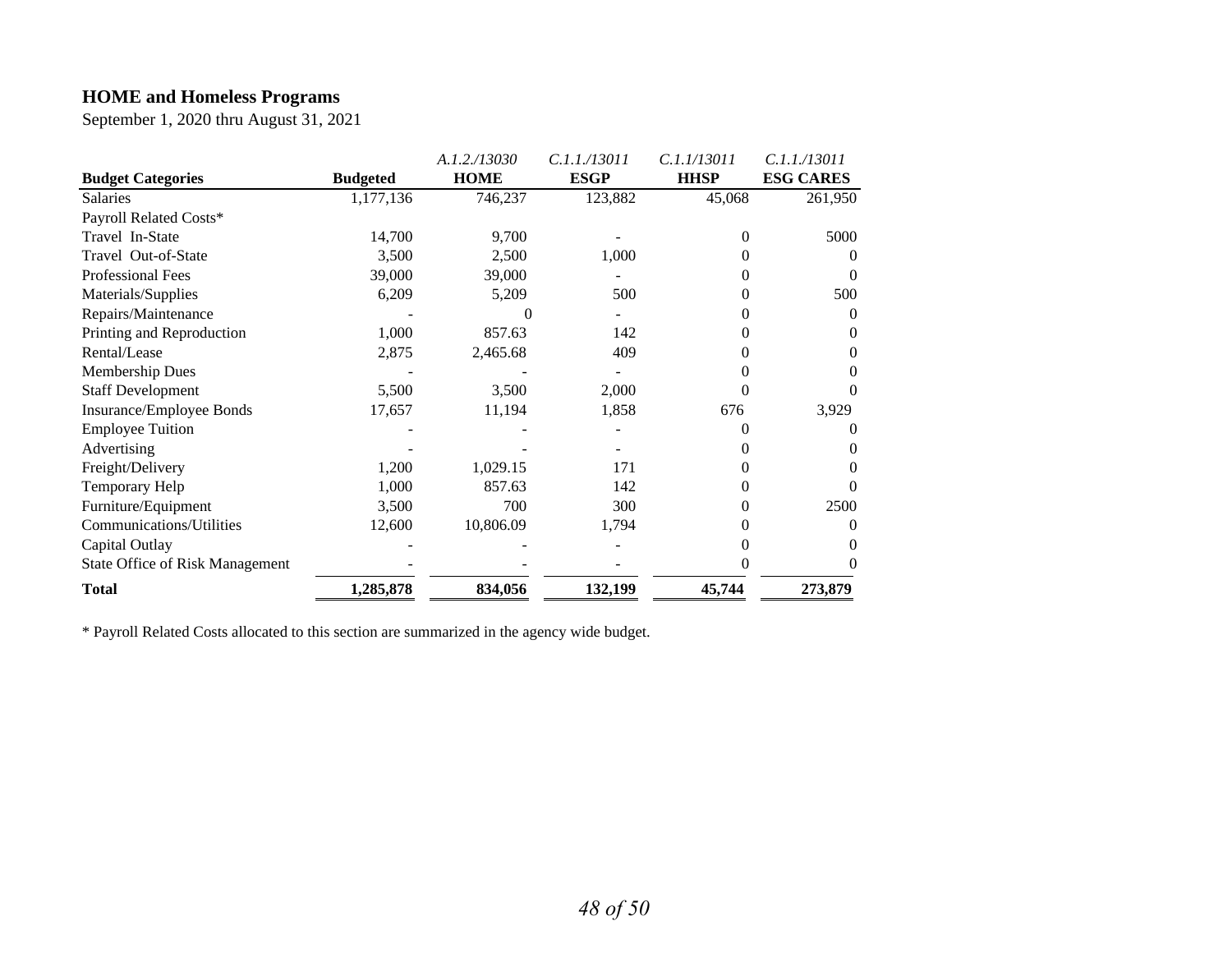#### **OCI, HTF and NSP**

September 1, 2020 thru August 31, 2021

|                                 |                 | B.2.1./13020                          | B.2.1./13020                             | B.2.1./13020                      | B.2.1./13020                   | B.2.1./13020                              | B.2.1./13020                                | A.1.3./13039     | A.1.4./13040              | A.1.2./13030 | B.2.1./13020                              |
|---------------------------------|-----------------|---------------------------------------|------------------------------------------|-----------------------------------|--------------------------------|-------------------------------------------|---------------------------------------------|------------------|---------------------------|--------------|-------------------------------------------|
|                                 |                 | <b>Interagency</b><br><b>Contract</b> | <b>HF</b> Approp<br><b>Receipts - SF</b> | <b>HF</b> Approp<br>Receipts - MF | <b>HF</b> Approp<br>Receipts - | <b>HF Approp</b><br><b>Receipts - Tax</b> | <b>HF</b> Approp<br><b>Receipts - Asset</b> | <b>HTF</b>       |                           |              | <b>Single Family</b><br><b>Bond Admin</b> |
| <b>Budget Categories</b>        | <b>Budgeted</b> | Tx Ag                                 | <b>Bonds</b>                             | <b>Bonds</b>                      | <b>Compliance</b>              | <b>Credits</b>                            | Management                                  | <b>Bootstrap</b> | <b>HTF</b><br><b>AYBR</b> | NSP AD       | Fees                                      |
| <b>Salaries</b>                 | 551,325         | 64,219                                | 4,672                                    | 4,672                             | 9,635                          | 8,175                                     | 2,044                                       | 181,437          | 139,113                   | 52,740       | 84,618                                    |
| Payroll Related Costs*          |                 |                                       |                                          |                                   |                                |                                           |                                             |                  |                           |              |                                           |
| Travel In-State                 | 28,420          |                                       |                                          |                                   |                                |                                           |                                             | 7,105            | 7,105                     |              | 14,210                                    |
| Travel Out-of-State             | 1,500           |                                       |                                          |                                   |                                |                                           |                                             | 375              | 375                       |              | 750                                       |
| Professional Fees               | 1,250           |                                       | 13                                       | 13                                | 28                             | 24                                        | 6                                           | 522              | 400                       |              | 244                                       |
| Materials/Supplies              | 8,367           |                                       | 90                                       | 90                                | 186                            | 157                                       | 39                                          | 3,495            | 2,680                     |              | 1,630                                     |
| Repairs/Maintenance             | 13,989          |                                       | 150                                      | 150                               | 310                            | 263                                       | 66                                          | 5,843            | 4,480                     |              | 2,725                                     |
| Printing and Reproduction       | 100             |                                       |                                          |                                   |                                |                                           | $\Omega$                                    | 42               | 32                        |              | 19                                        |
| Rental/Lease                    | 4,816           |                                       | 52                                       | 52                                | 107                            | 91                                        | 23                                          | 2,012            | 1,542                     |              | 938                                       |
| Membership Dues                 |                 |                                       |                                          |                                   |                                |                                           |                                             |                  |                           |              |                                           |
| <b>Staff Development</b>        | 3,400           |                                       | 37                                       | 37                                | 75                             | 64                                        | 16                                          | 1,420            | 1,089                     |              | 662                                       |
| Insurance/Employee Bonds        | 12,277          | 1,430                                 | 104                                      | 104                               | 215                            | 182                                       | 46                                          | 4,040            | 3,097.78                  | 1,174        | 1,884                                     |
| <b>Employee Tuition</b>         |                 |                                       |                                          |                                   |                                |                                           |                                             |                  |                           |              |                                           |
| Advertising                     |                 |                                       |                                          |                                   |                                |                                           |                                             |                  |                           |              |                                           |
| Freight/Delivery                | 600             |                                       | 6                                        | 6                                 | 13                             | 11                                        | $\mathcal{R}$                               | 251              | 192                       |              | 117                                       |
| Temporary Help                  | 2,107           |                                       | 23                                       | 23                                | 47                             | 40                                        | 10                                          | 880              | 675                       |              | 410                                       |
| Furniture/Equipment             | 1,500           |                                       | 16                                       | 16                                | 33                             | 28                                        |                                             | 627              | 480                       |              | 292                                       |
| Communications/Utilities        | 16,800          |                                       | 181                                      | 181                               | 373                            | 316                                       | 79                                          | 7,017            | 5,380                     |              | 3,273                                     |
| Capital Outlay                  |                 |                                       |                                          |                                   |                                |                                           |                                             |                  |                           |              |                                           |
| State Office of Risk Management | 875             |                                       | $\mathbf{Q}$                             | $\mathbf Q$                       | 19                             | 16                                        |                                             | 365              | 280                       |              | 170                                       |
| <b>Total</b>                    | 647,326         | 65,649                                | 5,354                                    | 5,354                             | 11,043                         | 9,370                                     | 2,342                                       | 215,432          | 166,923                   | 53,914       | 111,944                                   |